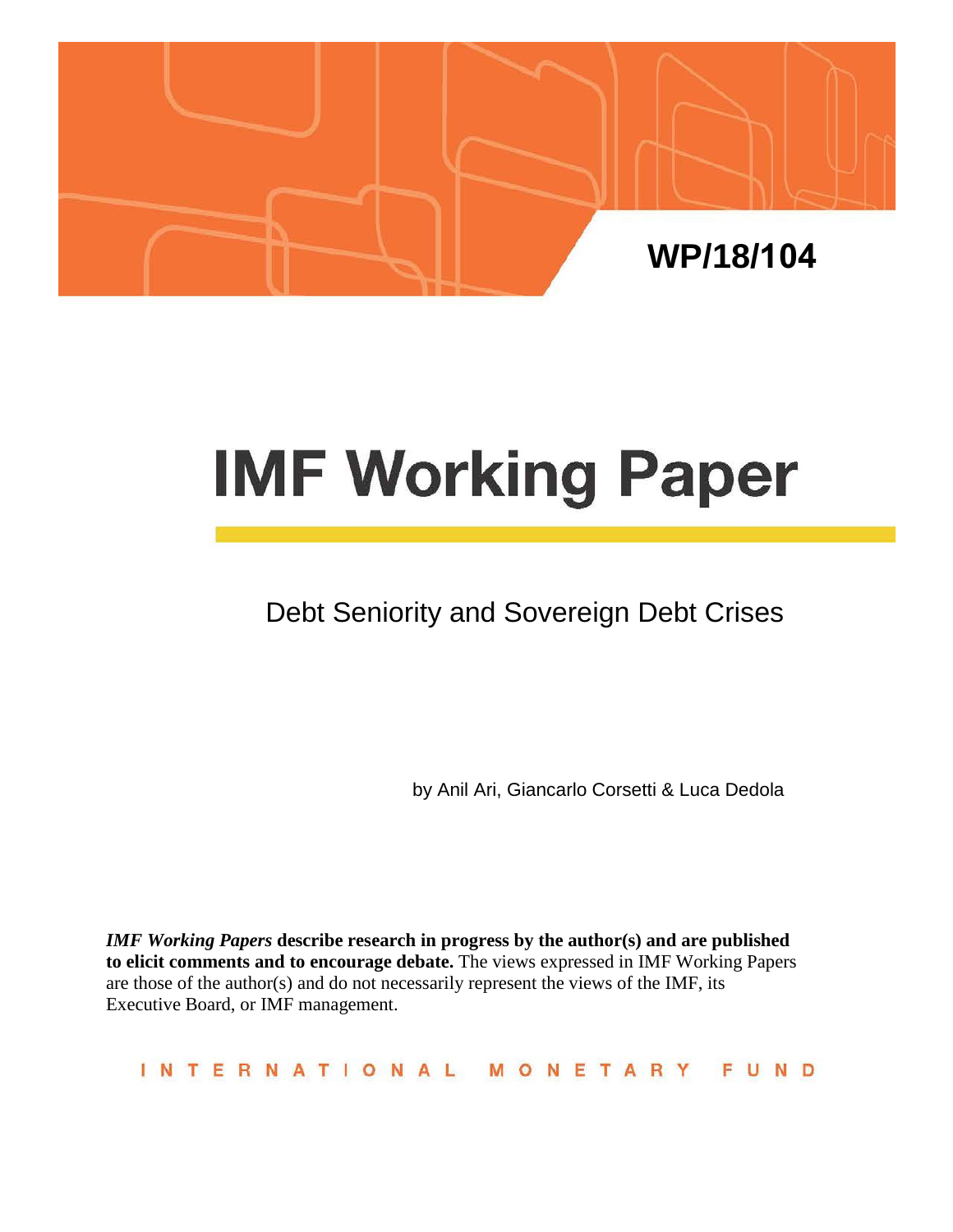#### Research Department

#### **Debt Seniority and Sovereign Debt Crises[1](#page-1-0)**

#### **Prepared by Anil Ari, Giancarlo Corsetti & Luca Dedola**

Authorized for distribution by Maria Soledad Martinez Peria

May 2018

*IMF Working Papers* **describe research in progress by the author(s) and are published to elicit comments and to encourage debate.** The views expressed in IMF Working Papers are those of the author(s) and do not necessarily represent the views of the IMF, its Executive Board, or IMF management.

#### **Abstract**

Is the seniority structure of sovereign debt neutral for a government's decision between defaulting and raising surpluses? In this paper, we address this question using a model of debt crises where a discretionary government endogenously chooses distortionary taxation and whether to apply an optimal haircut to bondholders. We show that when the size of senior tranches is small, a version of the Modigliani-Miller theorem holds: tranching just redistributes government revenues from junior to senior bondholders, while taxes and government borrowing costs remain unchanged. However, as senior tranches become sufficiently large, default costs on senior debt transpire into a stronger commitment to repay not only the senior tranche, but also the junior one. We show that there is a lower threshold for senior bonds above which tranching can eliminate default on both junior and senior debt, and an upper threshold beyond which the government defaults also on senior debt.

JEL Classification Numbers: F34, G12, H63

Keywords: Debt crises; Sovereign default; Seniority; Eurobonds; Multiple equilibria; Selffulfilling expectations.

Author's E-Mail Address: [aari@imf.org,](mailto:aari@imf.org) [gc422@cam.ac.uk,](mailto:gc422@cam.ac.uk) [luca.dedola@ecb.int](mailto:luca.dedola@ecb.int)

<span id="page-1-0"></span><sup>&</sup>lt;sup>1</sup> We thank, without implicating, Leonardo Martinez, Divya Kirti, Graciela Kaminsky and seminar participants at the International Monetary Fund, Cambridge University and ADEMU "Sovereign Debt in the 21st Century" conference for useful comments. The views expressed herein are those of the authors only and do not represent the views of the IMF, its Executive Board, IMF management, European Central Bank or any institution with which the authors are affilliated.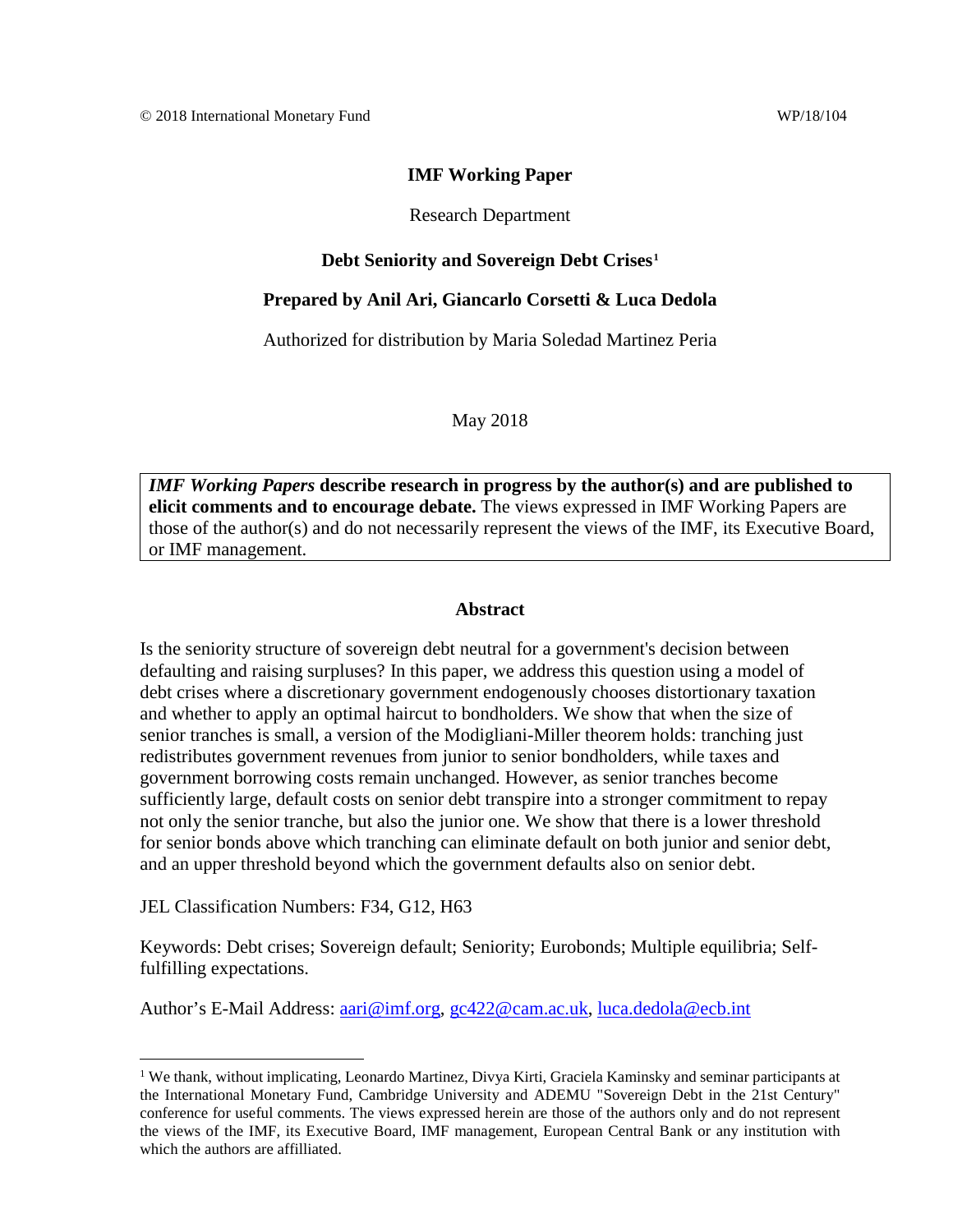## **Contents**

| 1               | Introduction                                         |     |                                                                                    |    |
|-----------------|------------------------------------------------------|-----|------------------------------------------------------------------------------------|----|
| $\overline{2}$  | A bare-bones model of sovereign debt crises          |     |                                                                                    |    |
|                 | 2.1                                                  |     | Optimal default and taxation plans under discretion                                | 9  |
|                 | 2.2                                                  |     |                                                                                    | 10 |
|                 | 2.3                                                  |     | Rational expectations equilibrium and regularity conditions $\ldots \ldots \ldots$ | 11 |
|                 | 2.4                                                  |     |                                                                                    | 11 |
| $\bf{3}$        | The effect of tranching when senior debt is riskless |     |                                                                                    |    |
|                 | 3.1                                                  |     |                                                                                    | 16 |
|                 | 3.2                                                  |     |                                                                                    | 19 |
| $\overline{4}$  | Risky senior debt                                    |     |                                                                                    | 22 |
| $\bf{5}$        | A numerical illustration                             |     |                                                                                    | 24 |
| Conclusion<br>6 |                                                      |     | 26                                                                                 |    |
| $\overline{7}$  | <b>Appendix</b>                                      |     |                                                                                    | 30 |
|                 | A                                                    |     |                                                                                    | 30 |
|                 |                                                      | A.1 |                                                                                    | 30 |
|                 |                                                      | A.2 |                                                                                    | 33 |
|                 |                                                      | A.3 |                                                                                    | 35 |
|                 |                                                      | A.4 |                                                                                    | 37 |
|                 | B                                                    |     |                                                                                    | 40 |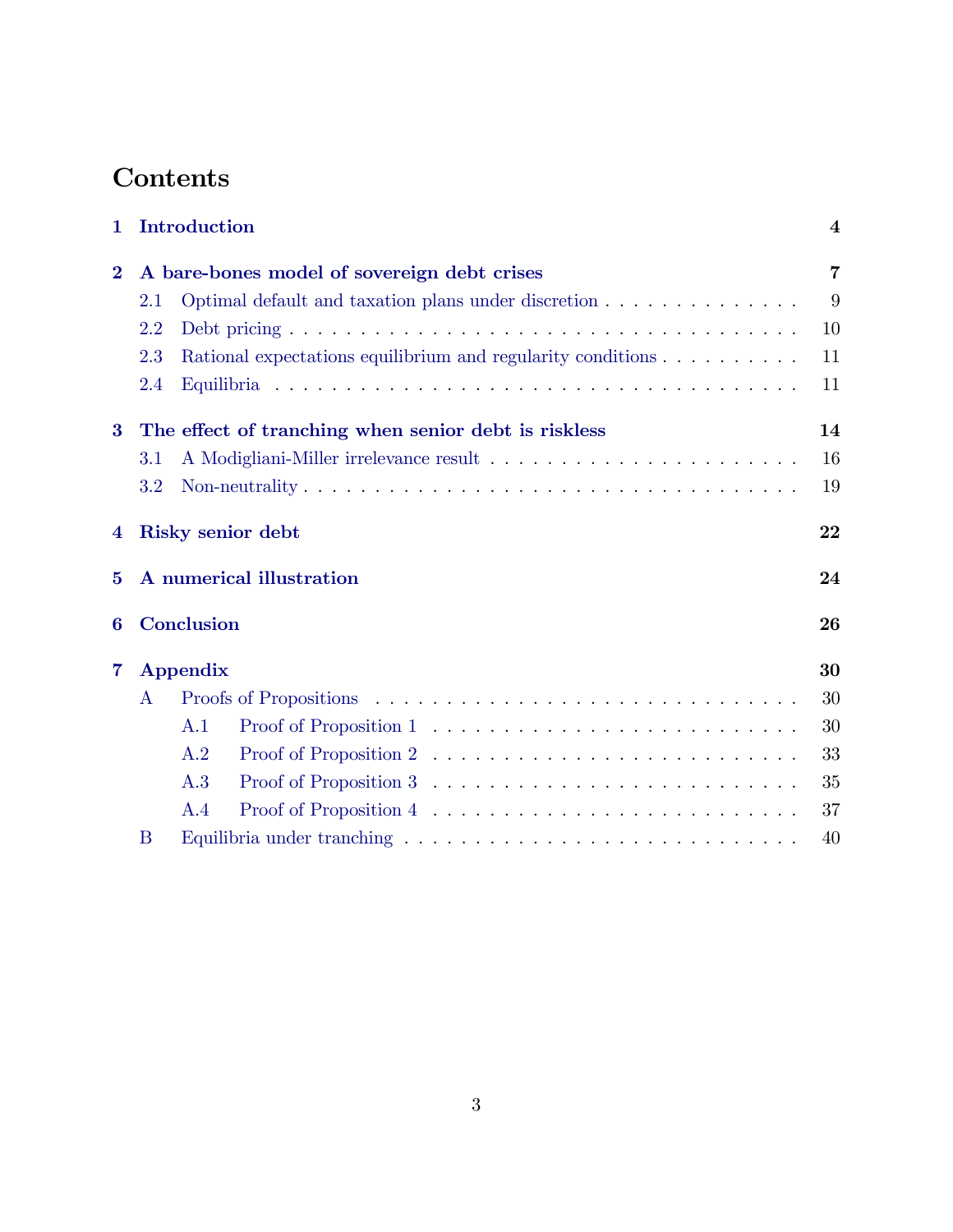## <span id="page-3-0"></span>1 Introduction

Tranching of public debt features prominently in recent debates on the European sovereign debt crisis, with particular attention devoted to proposals for jointly issued "Eurobonds", that would be senior relative to national sovereign debt (see e.g. [Brunnermeier et al.,](#page-27-0) [2016;](#page-27-0) Delpla and von Weizsäcker, [2010;](#page-27-1) [European Commission,](#page-27-2)  $2011$  $2011$  $2011$ <sup>1</sup>. More generally, governments in countries with weak economic and fiscal fundamentals often pursue tranching by granting seniority to official creditors or issuing a portion of their bonds under foreign jurisdiction. In such cases, seniority is often associated not only with priority in the repayment order, but with a stronger commitment to repayment.<sup>[2](#page-3-2)</sup>

While tranching and seniority are typically discussed in relation to the need to create a 'safe asset' in economies with risky debt, they also raise a number of important questions concerning Öscal policy and debt sustainability. First and foremost, can issuing senior and junior debt affect prospective (state-contingent) primary deficits, by strengthening the government incentive to raise revenue through distortionary instruments, as opposed to undergoing costly default? The question is whether the revenue that the government generates to service its debt is independent of the seniority structure of public debt, that is, whether this form of 'financial engineering' is neutral with respect to overall debt sustainability.

Second, if the seniority structure of government debt is not neutral for fiscal policy, can a government rely on it to contain vulnerability to self-fulfilling debt crises? In other words, can managing the seniority structure be seen as an instrument to shield sovereign debt from arbitrary, highly destabilizing, market dynamics  $-$  without any need for the central bank to provide a monetary backstop to government debt, or for an external lender of last resort?

In this paper, we build a stylized framework to address these questions. In the model, default is costly and a discretionary government trades of distortionary taxation against an optimal haircut to bondholders. Our key result is that the effect of tranching, when associated with plausible, marginally higher default costs on senior bonds, is highly nonlinear in the size of the senior tranche. We show that the seniority structure is irrelevant

<span id="page-3-1"></span><sup>&</sup>lt;sup>1</sup>We use the term Eurobonds to refer to (proposed) government bonds issued jointly by member states of the euro area.

<span id="page-3-2"></span><sup>2</sup>Defaulting on sovereign bonds issued under foreign law may result in more severe penalties compared to defaulting on their counterparts under domestic law. Similarly, defaulting on official creditors could be more costly than defaulting on private creditors.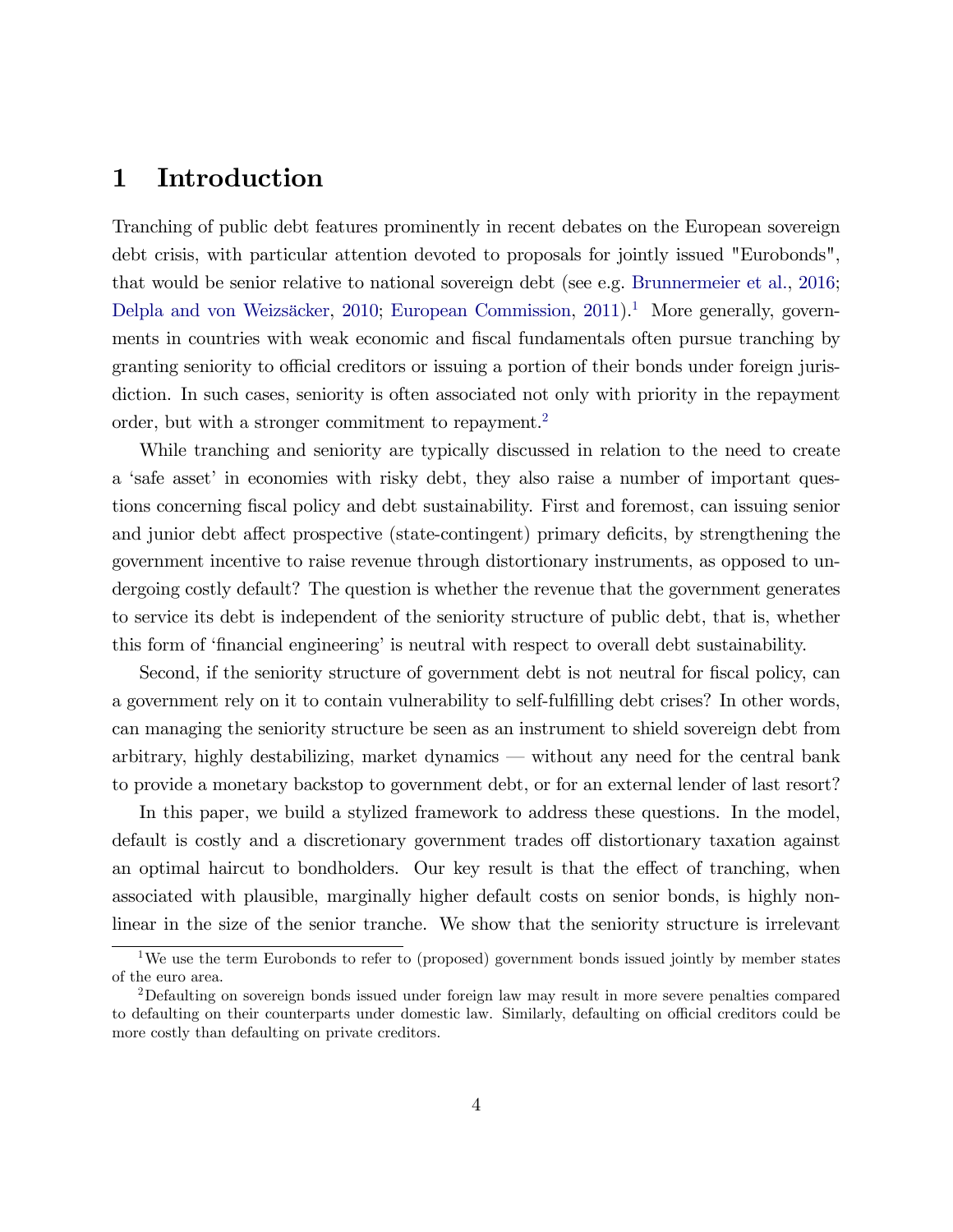(but for the relative price of bonds) when the senior tranche is either small or very large. In these cases, a version of the [Modigliani and Miller](#page-28-0) [\(1958\)](#page-28-0) theorem holds: issuing more or less senior debt at the margin does not affect state-contingent primary surpluses, but only the distribution of cash flows across bond types. However, intermediate levels of tranching may reduce the cost of financing and increase the incentive for the government to service not only senior, but also junior tranches. A key implication is that seniority can prevent sovereign default, addressing the instability created by self-fulfilling debt crises.

We provide analytical and economic insights on this result using a bare-bones model of debt crises. Households are risk neutral and may invest their endowment either in a safe asset or (risky) sovereign bonds. The government is benevolent in that it seeks to maximize household welfare, but discretionary in that it may not pre-commit to repaying its debt. To meet its financing needs, the government sells sovereign bonds at a market price. When debt repayments come due, the government optimally chooses the level of taxation, whether to default on its debt, and if it chooses to default, the extent of the haircut. In the model, household expectations about sovereign default affect the government's borrowing costs and incentives to default, raising the possibility of multiple equilibria. In a 'bad equilibrium'. high sovereign yields in anticipation of default risk raise the amount of distortionary taxation required to repay debt, therefore making default preferable. Vulnerability to this bad equilibrium hinges on the initial financing need of the government.

Our main results are as follows. First, we characterize a threshold below which issuing senior bonds simply leads the government to increase the haircut on junior bondholders in order to repay the senior tranche. Tranching is neutral for everything but the relative price of (or interest rates on) senior and junior debt—taxes, default incentives (on the junior tranche) and the overall cost of borrowing for the government remain unchanged. Tranching simply redistributes a given cash flow among holders of different types of debt. Once the senior tranche size exceeds this threshold, however, default on the junior tranche in some state realizations may be complete.

Our second result concerns equilibria conditional on senior debt being large enough that the default on junior bonds is  $100$  percent  $\sim$  so that there are no residual cash flows to redistribute from junior to senior bondholders: the government may only avoid default on senior bonds by raising tax revenues. We show that if, plausibly, there is a default cost differential, the extra costs associated with reneging on senior liabilities create a discontinuity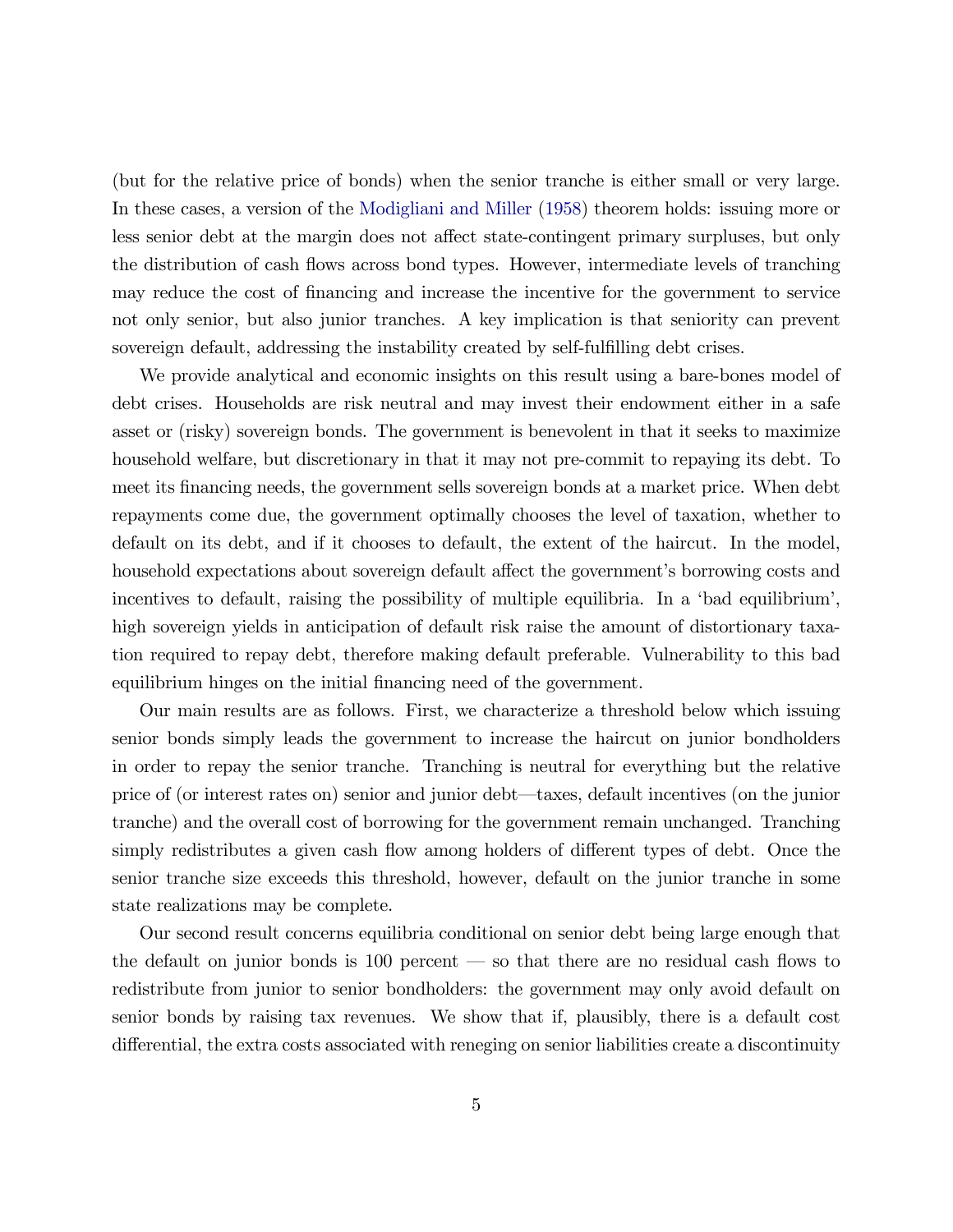in the government's optimal fiscal policy. Depending on the cost differential, the government may choose to increase revenues, rather than defaulting on senior bonds.<sup>[3](#page-5-0)</sup>

We show that this discontinuity has far reaching consequences on debt pricing and sustainability. Namely, to the extent that higher total payments to bondholders reduce ex-ante borrowing costs, a higher valuation of sovereign bonds at issuance reduces the incentive for the government to default on all, junior and senior, bonds. A key result from our analysis is that, potentially, this effect may eliminate bad equilibria with self-fulfilling default altogether. Depending on the cost of default on senior bonds, however, raising the senior tranche size to very high levels eventually makes default attractive again. Our final result is that there is a upper threshold above which senior debt issuance causes the government to default on both junior and senior debt – reinstating the validity of the Modigliani-Miller ineffectiveness result proven for low levels of tranching.

Our paper relates to a large literature on debt crises which includes [Cole and Kehoe](#page-27-3) [\(2000\)](#page-27-3), [Lorenzoni and Werning](#page-28-1) [\(2013\)](#page-28-1), and [Nicolini et al.](#page-28-2) [\(2015\)](#page-28-2) among many others. We build upon the framework in [Calvo](#page-27-4) [\(1988\)](#page-27-4). While we introduce fixed costs of default as in [Corsetti and Dedola](#page-27-5) [\(2016\)](#page-27-5), our focus is on tranching instead of monetary backstops. Similar to [Hatchondo et al.](#page-27-6)  $(2017)$ , we find that tranching may reduce the government's borrowing costs. However, our framework differs from this literature in two fundamental ways. First, we allow for default on the senior tranche, which effectively places an upper bound on the senior tranche size. Second, since the government optimally determines the haircut, we account for the possibility that tranching may reduce payments to junior bondholders.

Our paper is also closely related to the recent literature on Eurobonds.<sup>[4](#page-5-1)</sup> [Delpla and](#page-27-1) von Weizsäcker [\(2010\)](#page-27-1) propose the creation of a senior tranche of jointly issued sovereign debt guaranteed by all euro area member states, while nationally issued debt becomes a junior tranche. To preserve market discipline, their proposal restricts the amount of senior bonds each country may issue. [Muellbauer](#page-28-3) [\(2011\)](#page-28-3) and [German Council of Economic Experts](#page-27-7) [\(2012\)](#page-27-7) argue that joint liability should be combined with conditionalities to prevent moral hazard while [Philippon and Hellwig](#page-28-4) [\(2011\)](#page-28-4) suggest restricting Eurobonds to only short term maturities.

<span id="page-5-0"></span><sup>&</sup>lt;sup>3</sup>It is worth re-iterating that if the costs of default are the same for junior and senior debt, the seniority structure would still be irrelevant: the government would start imposing a haircut on the holders of senior bonds.

<span id="page-5-1"></span><sup>&</sup>lt;sup>4</sup>See Eijffinger [\(2011\)](#page-27-8) for a summary of the earlier proposals.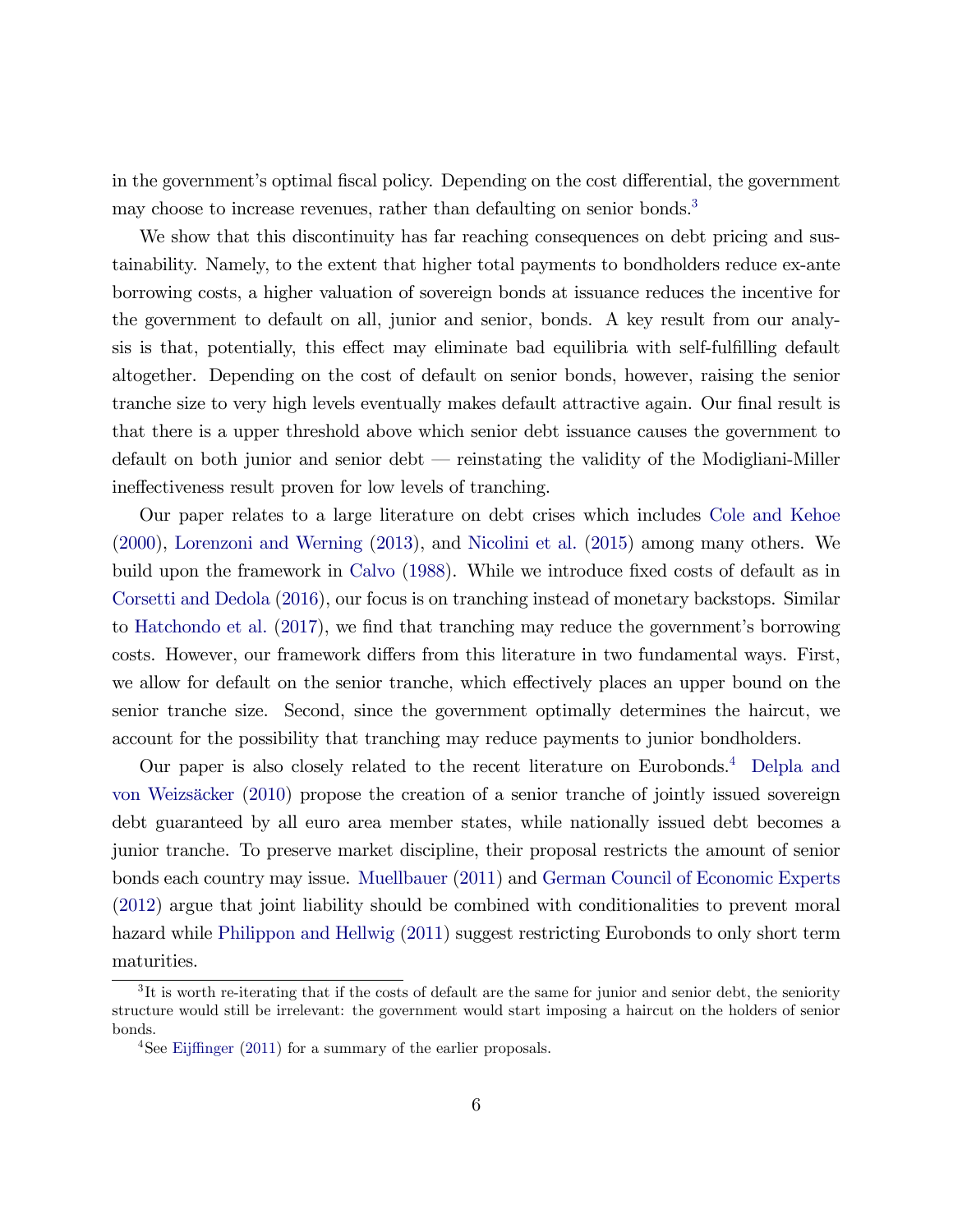In these studies, the main benefit of Eurobonds is to pool risk and prevent liquidity runs on individual countries through mutualization, while tranching serves to alleviate moral hazard. In a different vein, [Beck et al.](#page-27-9) [\(2011\)](#page-27-9) and [Brunnermeier et al.](#page-27-0) [\(2016,](#page-27-0) [2017\)](#page-27-10) analyze Eurobonds without joint guarantees. Rather than risk sharing, these studies focus on the benefits of providing a safe asset for banks in default-risky countries through a combination of diversification and tranching.

We contribute to this literature by bringing to attention an additional reason for tranching: costly default. In our framework, there is neither scope for risk pooling, nor any demand for safe assets, that is, the irrelevance results from [Modigliani and Miller](#page-28-0) [\(1958\)](#page-28-0) hold in the absence of costly default. We show that introducing differential default costs into this framework creates a non-linear relationship between tranching and government incentives to tax and default, potentially eliminating default risk from not only the senior tranches but also the junior.

We proceed as follows: Section [2](#page-6-0) describes a bare-bones model of self-fulfilling debt crises. Section [3](#page-13-0) introduces tranching. Section [4](#page-21-0) considers default on senior debt. Section [5](#page-23-0) provides a numerical illustration. Section [6](#page-25-0) concludes.

## <span id="page-6-0"></span>2 A bare-bones model of sovereign debt crises

Consider a two-period endowment economy populated by a unit continuum of identical riskneutral households which derive utility from consuming in period 2 only. In the first period, households are endowed with a stock of financial wealth  $W_0$  which they can invest in two assets: public debt  $B$  issued at an endogenous market price  $q_b$  and a safe asset  $K$  sold at exogenously given price q with an infinitely elastic supply.<sup>[5](#page-6-1)</sup> Households' period 1 budget constraint can then be written as

$$
W_0 = q_b B + qK
$$

In period 2, households receive a random output realization: it may be "high"  $Y_H$  and "low"  $Y_L$  with probabilities  $(1 - \gamma)$  and  $\gamma$  respectively. Households also receive payoffs from their assets, pay taxes, and consume, leading to the set of budget constraints

<span id="page-6-1"></span> ${}^{5}$ In the interest of tractability, we model B, K as discount bonds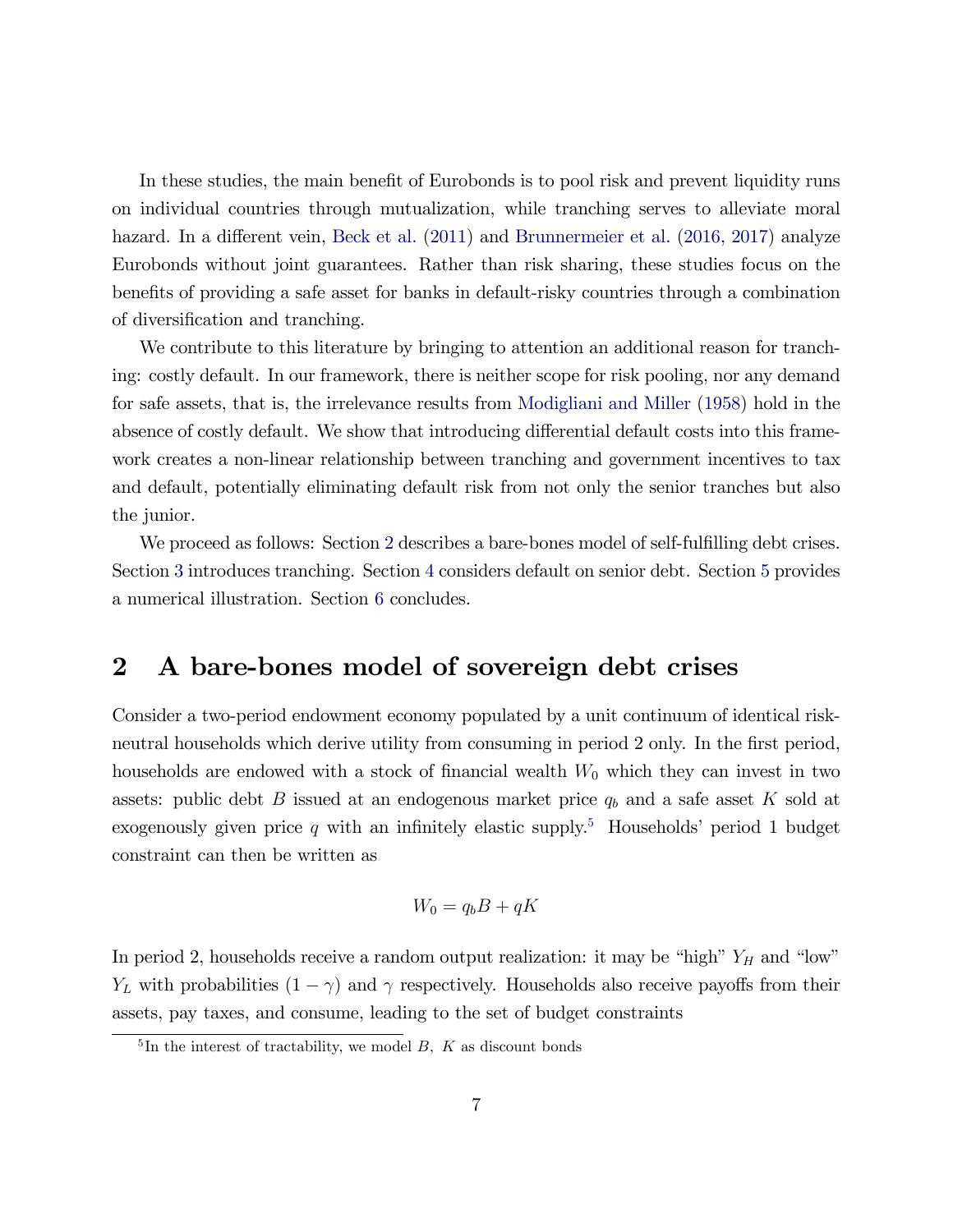$$
C_i = Y_i - z_i (T_i) - T_i + K + (1 - \theta_i) B - \Phi_i \ \forall \ i \in \{L, H\}
$$
 (1)

where  $i \in \{L, H\}$  indexes the state of nature,  $C_i$  is consumption,  $T_i$  is the tax bill and  $z_i(T_i)$ captures dead-weight losses associated with tax distortions.  $\theta_i \in [0, 1]$  represents a potential haircut on public debt which leads to a fixed default cost on the economy

$$
\Phi_i = \left\{ \begin{array}{ll} \Phi & \text{if $\theta_i > 0$} \\ 0 & \text{otherwise} \end{array} \right.
$$

In line with the literature on tax smoothing, we posit that  $z_i(.)$  is strictly convex and that at a given level of tax revenues, dead-weight losses are larger and grow faster in taxation in the state with lower output, that is

<span id="page-7-1"></span>
$$
z_L(.) \quad > \quad z_H(.) \tag{2}
$$

$$
z'_{L}(.) \quad > \quad z'_{H}(.) \tag{3}
$$

The government is benevolent - it seeks to maximize the utility of the representative household - but lacks the ability to commit ex-ante to a tax schedule. In period 1, the government rolls over its (exogenous) financing need  $B_0$  by issuing discount bonds  $B = B_0/q_b$ . In period 2, the government observes the output realization and set tax and haircut rates under discretion, consistent with its budget constraint

<span id="page-7-0"></span>
$$
T_i - G = (1 - \theta_i) B + \alpha \theta_i B \tag{4}
$$

where  $\alpha \in (0,1)$  represents a budgetary cost of default proportional to defaulted payments and G is public spending. Since what matters in our analysis is the size of the primary surplus rather than individual budget components, we posit without loss of generality that G is a parameter invariant across states of nature.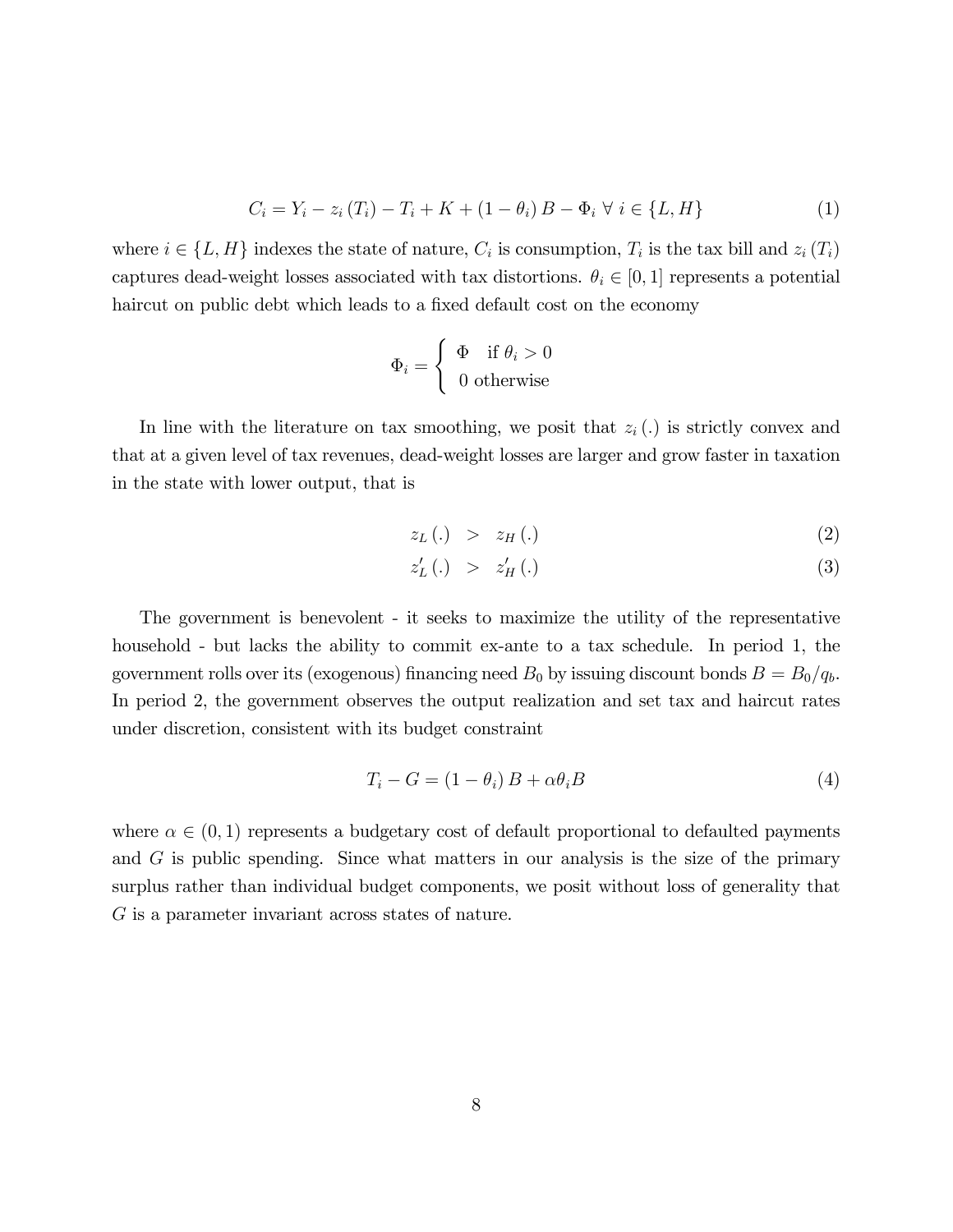#### <span id="page-8-0"></span>2.1 Optimal default and taxation plans under discretion

The government's optimization problem can be written as

$$
\max_{T_i > 0, \theta_i \in [0,1]} Y_i - z_i (T_i) - \Phi_i - T_i + K + (1 - \theta_i) B
$$

subject to [\(4\)](#page-7-0). Due to the boundary constraints on the haircut, there are two corner solutions, respectively with no default  $(\theta_i = 0)$  and complete default  $(\theta_i = 1)$ , as well as an interior solution  $\theta_i = \hat{\theta}_i \in (0, 1)$ . We find it convenient to begin with a description of the interior solution, where tax revenues are pinned down by a first order condition

<span id="page-8-1"></span>
$$
z_i'\left(\hat{T}_i\right) = \frac{\alpha}{1-\alpha} \tag{5}
$$

that trades-off marginal tax distortions against (fractional) budgetary default costs. Combining [\(4\)](#page-7-0) and [\(5\)](#page-8-1) yields an expression for the (interior) haircut

<span id="page-8-3"></span>
$$
\hat{\theta}_i = \frac{1}{1-\alpha} \left( 1 - \frac{\hat{T}_i - G}{B} \right) \tag{6}
$$

These expressions indicate that, in an interior solution, tax revenues are not affected by a rise in the public debt bill  $B$ . Rather, additional debt simply increases the size of the haircut. In contrast, in states with lower (marginal) tax distortions as per [\(3\)](#page-7-1), the government optimally collects more tax revenues and reduces the haircut. In other words, the government uses the haircut to smooth tax distortions across states of nature.

The fixed costs  $\Phi$  associated with default create a discontinuity in the government's problem such that default is optimal only when it increases household welfare (i.e. consumption). This leads to the default condition

<span id="page-8-2"></span>
$$
z_i(G+B) > z_i(T_i) + \Phi + \alpha \theta_i B \tag{7}
$$

When considering an interior solution, the default condition can be written in terms of a "minimum haircut"  $\underline{\theta}_i$ , defined implicitly by the expression

<span id="page-8-4"></span>
$$
z_i\left(\hat{T}_i\right) + \Phi = z_i\left(\hat{T}_i + \frac{\underline{\theta}_i\left(1-a\right)}{1-\underline{\theta}_i\left(1-a\right)}\left(\hat{T}_i - G\right)\right) - \frac{a\underline{\theta}_i}{1-\underline{\theta}_i\left(1-a\right)}\left(\hat{T}_i - G\right) \tag{8}
$$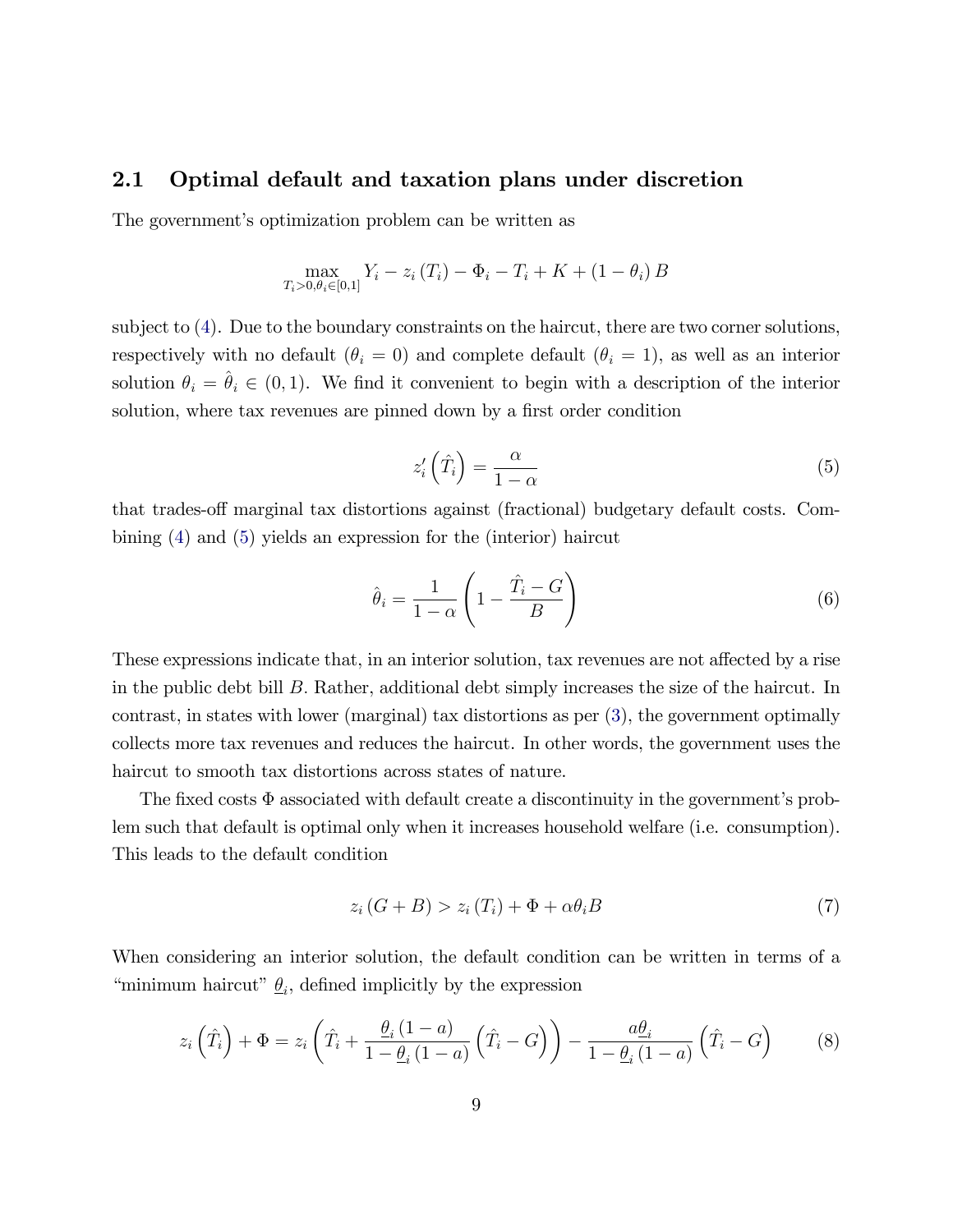such that the interior solution is optimal for  $\hat{\theta}_i \geq \theta_i$ . Observe that  $\theta_i$  is increasing in the fixed default cost  $\Phi$  but independent of B. Moreover, the minimum haircut is higher in states with less tax distortions, that is  $\underline{\theta}_L < \underline{\theta}_H$ .

For  $\hat{\theta}_i < \underline{\theta}_i$ , optimal policy is characterized by a no-default corner outcome  $\theta_i = 0$  with a tax bill

$$
T_i = G + B
$$

that is consistent with complete repayment of debt.

Finally, the corner solution with complete default may be optimal when  $\hat{\theta}_i > 1$ . In this case, the relevant default condition is given by combining [\(7\)](#page-8-2) with  $\theta_i = 1$  such that

$$
z_i(G+B) > z_i(G+\alpha B) + \Phi + \alpha B \tag{9}
$$

and taxes are set at

$$
T_i = G + \alpha B
$$

Observe that in the corner solutions tax revenues become contingent on the debt bill B instead of tax distortions: facing constraints on its ability to adjust the haircut, the government sets taxes according to its debt repayment plans rather than marginal distortions. This also implies that tax revenues cease to be state-contingent.

To summarize, the governmentís optimal policy plan is written compactly in Table [1.](#page-9-1)

<span id="page-9-1"></span>Table 1: Government's optimal discretionary plan

If 
$$
\hat{\theta}_i > 1
$$
,  $z_i(G + B) > z_i(G + \alpha B) + \Phi + \alpha B$ :  $\theta_i = 1$   $T_i = G + \alpha B$   
\nIf  $\hat{\theta}_i \in [\underline{\theta}_i, 1]$ :  
\nOtherwise:  
\n $\theta_i = \hat{\theta}_i$   $T_i = \hat{T}_i = z_i'^{-1}(\frac{\alpha}{1 - \alpha})$   
\nOtherwise:

#### <span id="page-9-0"></span>2.2 Debt pricing

The price of public debt is pinned down by an interest parity condition, which equates (under risk neutrality) the expected returns on government bonds with those of safe assets

<span id="page-9-2"></span>
$$
q_b = q [(1 - \gamma) (1 - \theta_H) + \gamma (1 - \theta_L)] \tag{10}
$$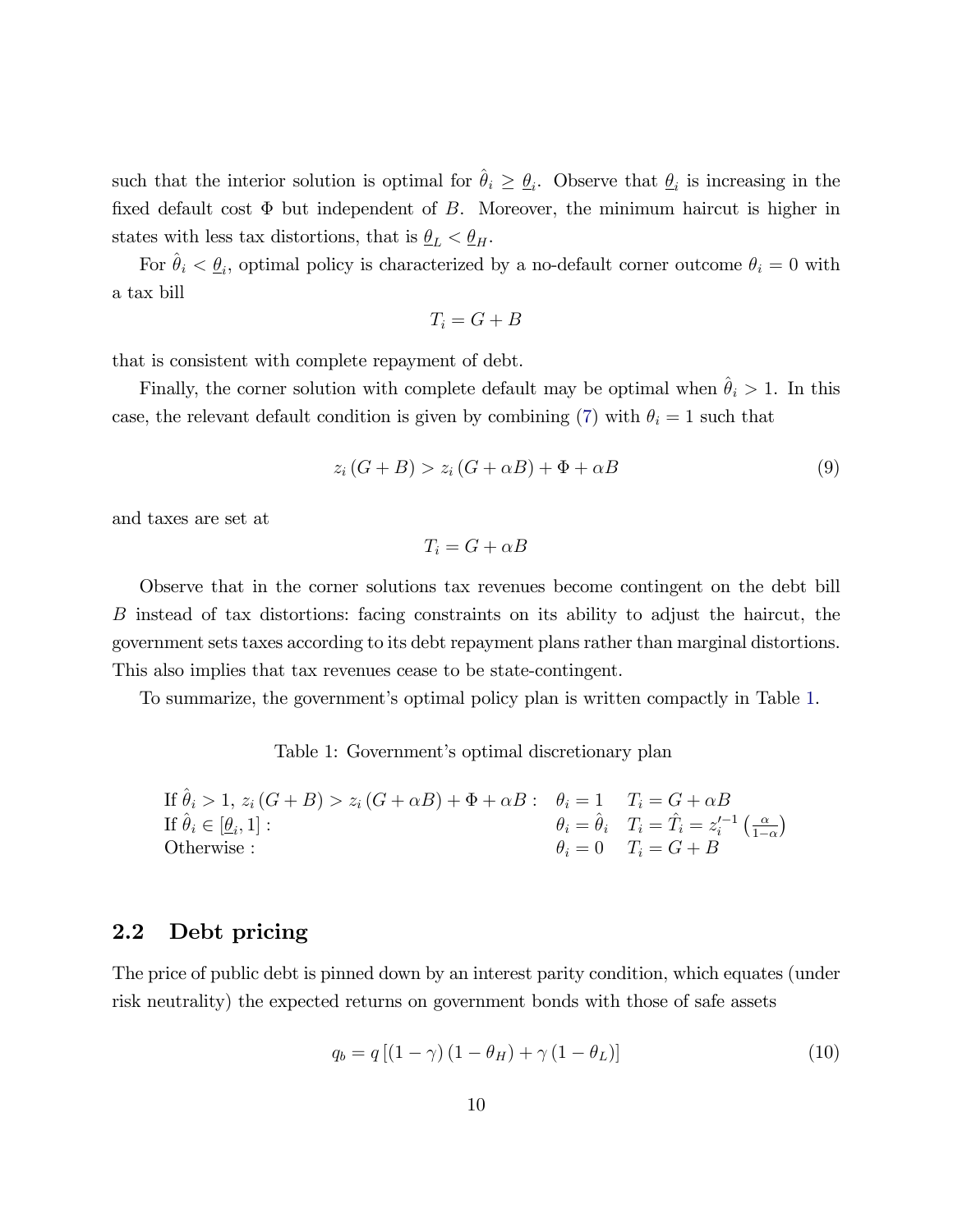Given the government's need to roll over its initial financing need  $B_0$ , any decline in the price of its bonds  $q_b$  due to expectations of default leads to a rise in market financing  $B = D/q^b$ , raising the government's debt burden in period 2. We capture this in a market financing schedule

<span id="page-10-2"></span>
$$
B = \frac{B_0}{q\left[\left(1-\gamma\right)\left(1-\theta_H\right)+\gamma\left(1-\theta_L\right)\right]}
$$
\n(11)

#### <span id="page-10-0"></span>2.3 Rational expectations equilibrium and regularity conditions

Under rational expectations, households anticipate the optimal discretionary plan of the government conditional on its debt  $B$ . The market financing schedule  $(11)$ , together with the government budget constraint [\(4\)](#page-7-0), the expressions for interior and minimum haircuts respectively given by  $(6)$  and  $(8)$ , and the government's optimal discretionary plan as described in Table [1](#page-9-1) define a rational expectations equilibrium.

To rule out equilibria on the right side of the debt-Laffer curve's peak (i.e. where the price of public debt  $q_b$  is increasing in the government's financing need  $B_0$ ), we impose the following regularity restrictions

$$
z_H'(\hat{T}_H) \rightarrow 0
$$
  

$$
1 - \gamma > \alpha
$$

which rule out default in the high output state  $(\theta_H = 0)$  in order to place a lower bound on  $q_b$ .

To keen our exposition as compact as possible, in the remainder of the paper we drop the subscript  $L$ . Therefore, the market financing schedule  $(11)$  becomes

<span id="page-10-3"></span>
$$
B = \frac{B_0}{q(1 - \gamma \theta)}\tag{12}
$$

where  $\theta$  refers to the haircut in state L.

#### <span id="page-10-1"></span>2.4 Equilibria

As in our economy there may be two possible equilibrium types, one with and one without default, we adopt the following notation. Variables in a no-default equilibrium will be written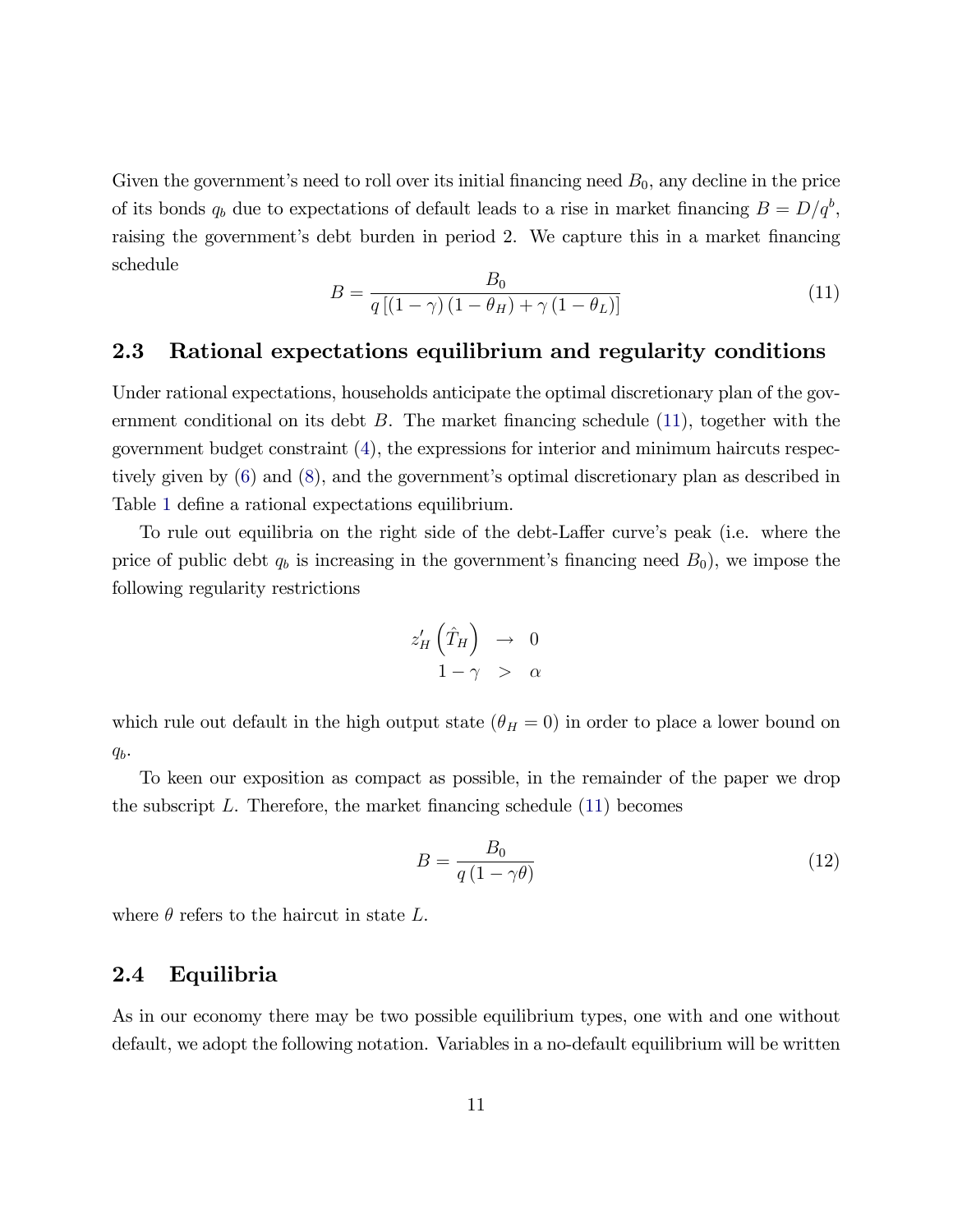with a superscript "NDE", whereas  $\theta^{NDE} = 0$ ; the superscript "DE" will be use for the equilibrium with default, whereas the haircut  $\theta^{DE} > 0$  will be strictly positive in state L. Proposition [1](#page-11-0) characterizes these equilibria and shows that they exist in regions of financing need  $B_0$  that line up monotonically, that is, as  $B_0$  rises, we move from a region of NDE to DE. Most importantly, the proposition shows that, when there is a fixed default cost  $\Phi > 0$ , these two regions overlap leading to multiple equilibria.

#### <span id="page-11-0"></span>Proposition 1 Let

$$
\bar{B}_0 \equiv \frac{q(\hat{T} - G)}{1 - (1 - \alpha)\theta} \tag{13}
$$

<span id="page-11-2"></span>
$$
\underline{B}_0 \equiv (1 - \gamma \underline{\theta}) \frac{q(\hat{T} - G)}{1 - (1 - \alpha) \underline{\theta}} \tag{14}
$$

For  $B_0 < \bar{B}_0$ , NDE is self-confirming such that

$$
q_b^{NDE} = q
$$
  
\n
$$
B^{NDE} = B_0/q
$$
  
\n
$$
\theta^{NDE} = 0
$$
  
\n
$$
T^{NDE} = G + B^{NDE}
$$

and for  $B_0 \geq \underline{B}_0$ , DE is self-confirming and characterized by

<span id="page-11-1"></span>
$$
\theta^{DE} = \min \left[ \frac{B_0 - (\hat{T} - G) q}{(1 - \alpha) B_0 - \gamma (\hat{T} - G) q}, 1 \right]
$$
  
\n
$$
q_b^{DE} = \begin{cases}\nq (1 - \gamma) & \text{if } \theta^{DE} = 1 \\
\frac{(1 - \alpha - \gamma) q B_0}{(1 - \alpha) B_0 - \gamma q (\hat{T} - G)} & \text{otherwise}\n\end{cases}
$$
  
\n
$$
B^{DE} = B_0 / q_b^{DE}
$$
  
\n
$$
T^{DE} = \begin{cases}\nG + \alpha B^{DE} & \text{if } \theta = 1 \\
\hat{T} & \text{otherwise}\n\end{cases}
$$
\n(15)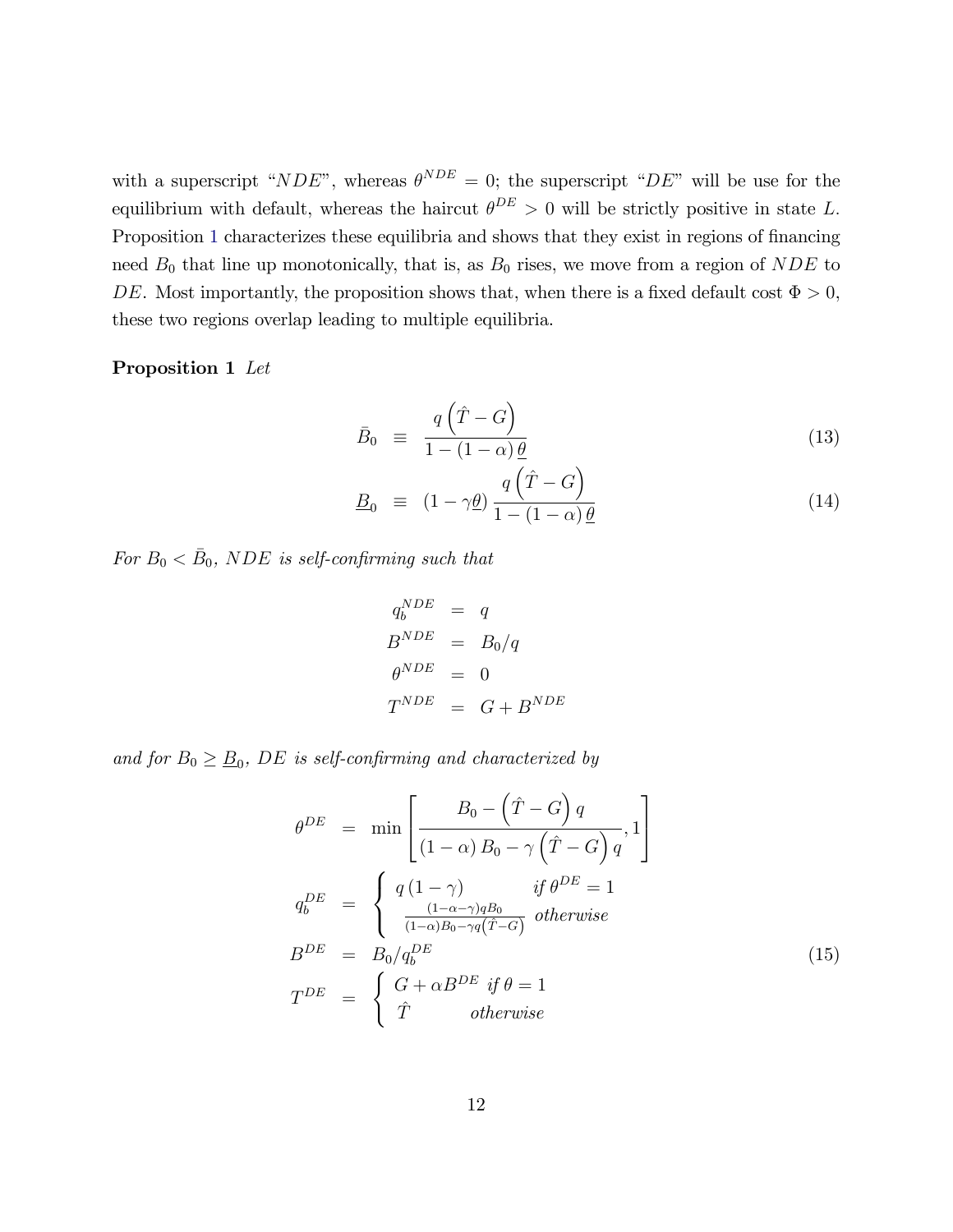Finally, there are multiple equilibria when financing needs are within the region

$$
\underline{B}_0 \le B_0 < \bar{B}_0
$$

which is non-empty for  $\Phi > 0$ .

#### **Proof.** See Appendix [A.1.](#page-29-2)  $\blacksquare$

We provide intuition about the mechanism generating multiplicity with the use of a graphical example in Figure [1.](#page-13-1) In doing so, we represent the model as a system of three equations: (a) A minimum haircut  $\theta$  given by [\(8\)](#page-8-4) which is increasing in the fixed cost of default  $\Phi$  and independent of the government's period 2 debt burden B, (b) a non-linear optimal haircut schedule  $\theta(B)$  described by [\(6\)](#page-8-3) and Table [1,](#page-9-1) and (c) a market financing schedule  $B(\theta, B_0)$  given by [\(12\)](#page-10-3).

The market financing schedule is upward sloping as an increase in the anticipated haircut on sovereign bonds reduces their market price  $q<sub>b</sub>$ , driving the government to issue more bonds to meet its initial financing need  $B_0$ . The optimal haircut schedule is also upward sloping in the interior region  $\theta \in (\theta, 1)$  because the government's optimal policy plan prescribes a constant primary surplus  $(\hat{T} - G)$  at a level pinned down by marginal distortions as explained in Section [2.1.](#page-8-0)

Figure [1](#page-13-1) illustrates the equilibrium solutions at levels of financing need  $B_0 < B'_0 < B''_0$ whereby a higher financing need causes a shift to the right in the market financing schedule. Equilibrium occurs at the combinations of  $(B, \theta)$  where the market financing and optimal haircut schedules intersect. At  $B_0$ , these schedules only intersect at  $(B, \theta) = \left(\frac{B_0}{a}\right)$  $\left(\frac{B_0}{q}, 0\right)$  such that there is a unique no default equilibrium denoted as NDE. In this equilibrium, the government has access to funds at the risk-free rate  $q^{-1}$ . In contrast, there are multiple equilibria at  $B'_0$  with  $NDE'$  pointing at an equilibrium with no default and  $DE'$  at an equilibrium with default in state  $L$ . The source of multiplicity here is the discontinuity of the optimal haircut in the region  $[0, \underline{\theta}_L]$ , which stems from the fixed default cost  $\Phi > 0$ . Finally, at  $B_0''$ , there is a unique equilibrium  $DE''$  at the upper corner for haircuts  $\theta = 1$ such that  $B^{DE''} = [q(1 - \gamma)]^{-1} B_0''$ .<sup>[6](#page-12-0)</sup>

<span id="page-12-0"></span><sup>&</sup>lt;sup>6</sup>This equilibrium is at the upper corner just for purposes of demonstration. There may also be unique default equilibria at an interior solution.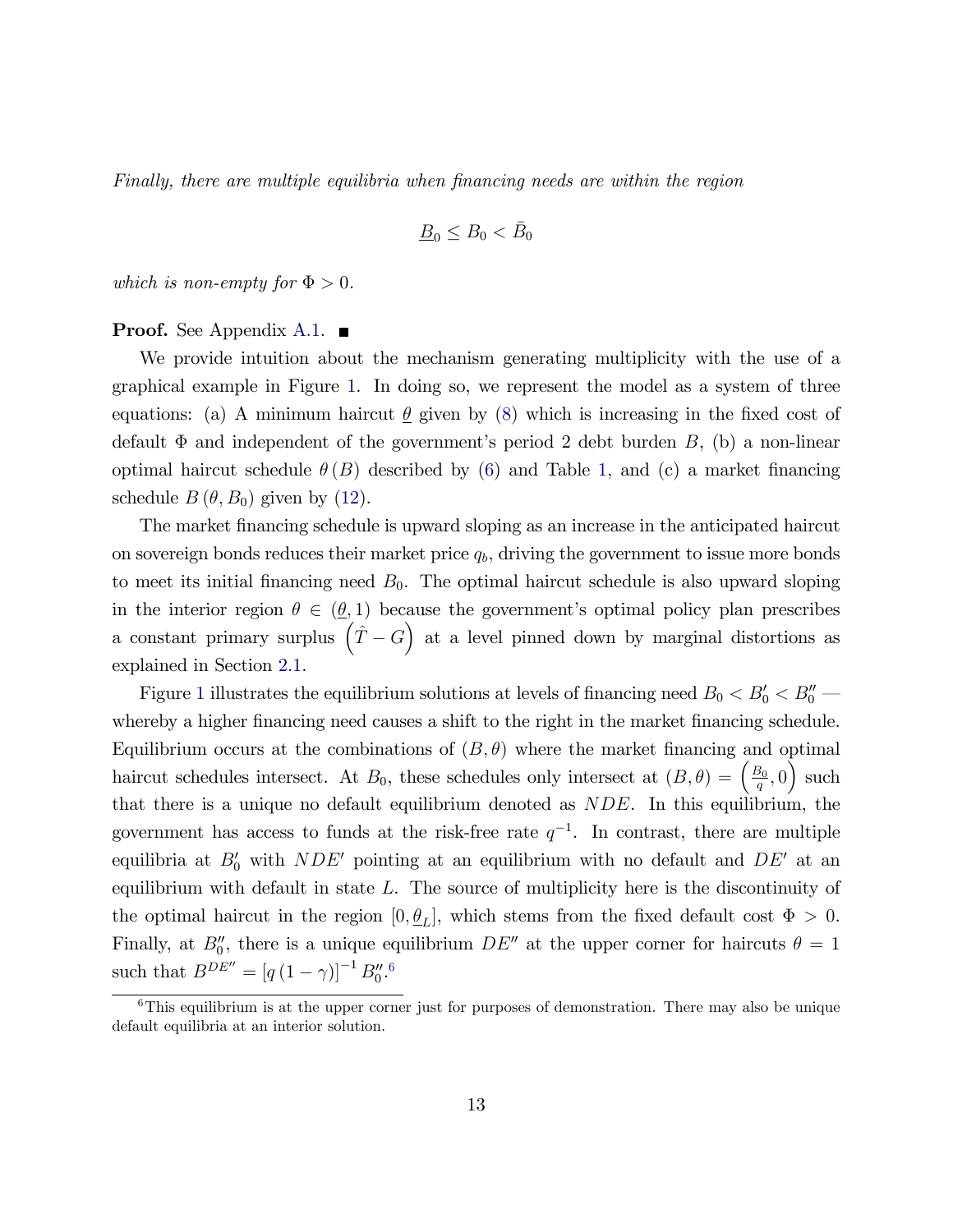

<span id="page-13-1"></span>Figure 1: Equilibria across initial debt

Note: The market financing, minimum haircut and optimal haircut schedules are respectively given by [\(11\)](#page-10-2), [\(8\)](#page-8-4) and Table [1.](#page-9-1)

In the next section, we describe the changes in these equilibrium allocations as a result of interventions that alter the seniority structure of sovereign debt.

## <span id="page-13-0"></span>3 The effect of tranching when senior debt is riskless

In this section, we reconsider the model equilibrium by allowing for a share  $0 \leq \omega \leq 1$  of government bonds to have senior status. To begin with, we find it convenient to assume that the senior tranche is free of default risk and priced on par with risk-free assets at  $q_s = q$ . This is equivalent to positing prohibitively high costs of defaulting on senior bonds. We will drop the assumption of non-defaultability in Section [4.](#page-21-0)

For a given share of senior debt, junior bonds are traded at the price  $q_b$  reflecting expected returns as per the debt pricing condition [\(10\)](#page-9-2). The market financing schedule can then be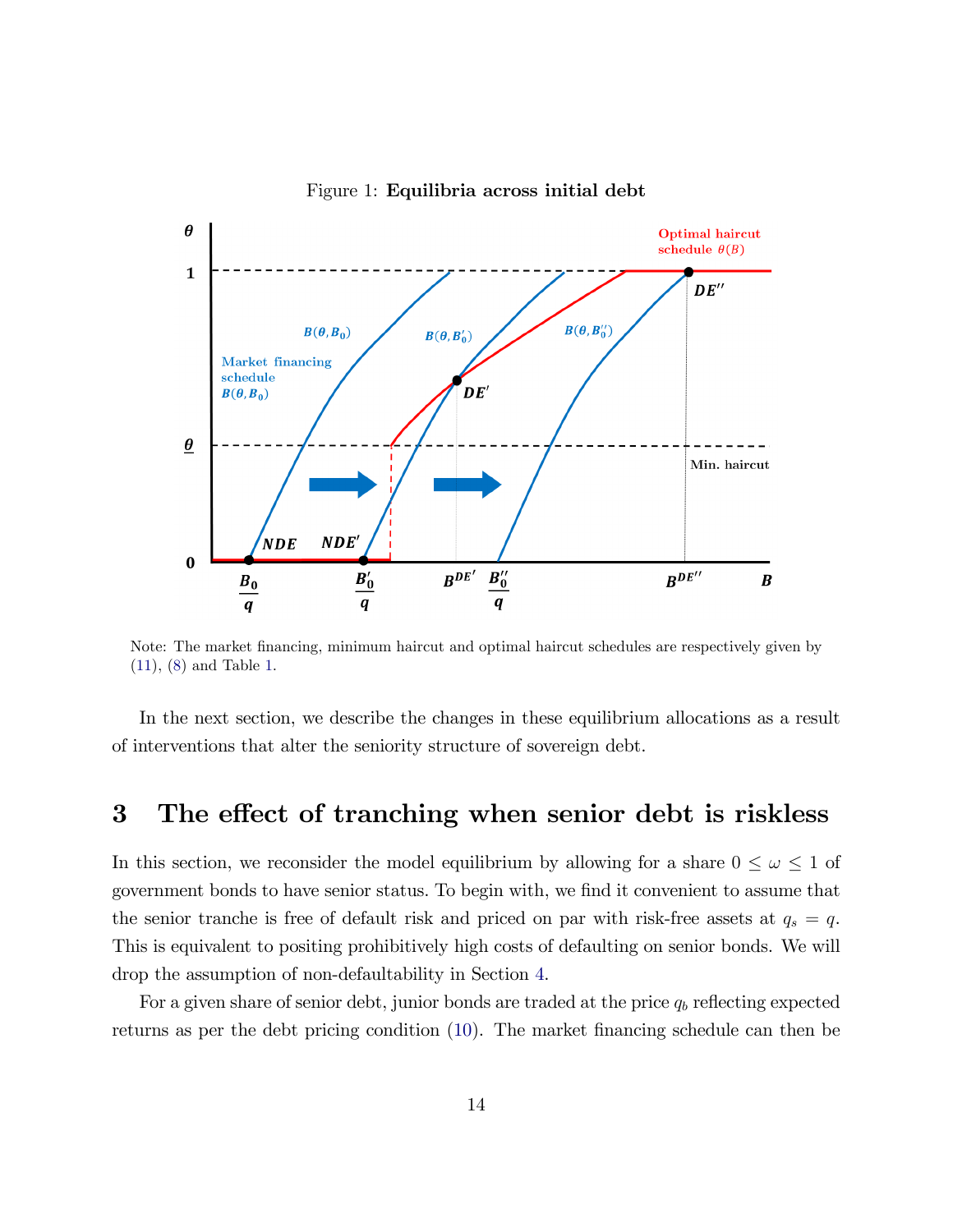written as

<span id="page-14-1"></span>
$$
B = B_0 \left[ \omega q + (1 - \omega) q_b \right]^{-1}
$$
  
= 
$$
\frac{B_0}{q \left( 1 - \gamma \left( 1 - \omega \right) \theta \right)}
$$
 (16)

where  $\theta$  is the haircut on junior bonds. The government's period 2 budget constraint and default condition (for junior bonds) become, respectively

 $T - G = [\omega + (1 - \omega) (1 - (1 - \alpha) \theta)] B$  (17)

<span id="page-14-2"></span>
$$
z(G+B) > z(T) + \Phi + \alpha (1 - \omega) \theta B \tag{18}
$$

in reflection of full repayment of senior bonds.

In an interior solution, the discretionary government internalizes only the budgetary cost  $\alpha$  of a marginal increase in the haircut on junior bonds. This leaves the trade-off between tax distortions and default costs same as in Section [2.1](#page-8-0) with [\(5\)](#page-8-1) determining the primary surplus  $(\hat{T} - G)$  independently of the senior tranche size  $\omega$ . A key implication is that, in the absence of a rise in the primary surplus, tranching leads to the re-allocation of repayments from junior to senior bondholders. To avoid default on the senior tranche, the government haircuts bonds in the junior tranche by

$$
\hat{\theta} = \frac{1}{(1 - \omega)(1 - \alpha)} \left( 1 - \frac{\hat{T} - G}{B} \right)
$$
(19)

which is increasing in  $\omega$ .

Note also that tranching reduces the revenues gained from default at a given haircut. With a fixed default cost  $\Phi > 0$ , this increases the minimum haircut  $\theta$  required to make (interior) default optimal.  $\theta$  is implicitly defined by the expression

<span id="page-14-0"></span>
$$
z\left(\hat{T}\right) + \Phi = z\left(\hat{T} + \frac{(1-\omega)(1-\alpha)\underline{\theta}}{\omega + (1-\omega)(1-(1-\alpha)\underline{\theta})}\left(\hat{T} - G\right)\right) -\frac{\alpha(1-\omega)\underline{\theta}}{\omega + (1-\omega)(1-(1-\alpha)\underline{\theta})}\left(\hat{T} - G\right)
$$
(20)

and positively related to  $\omega$  while remaining independent of  $B$ .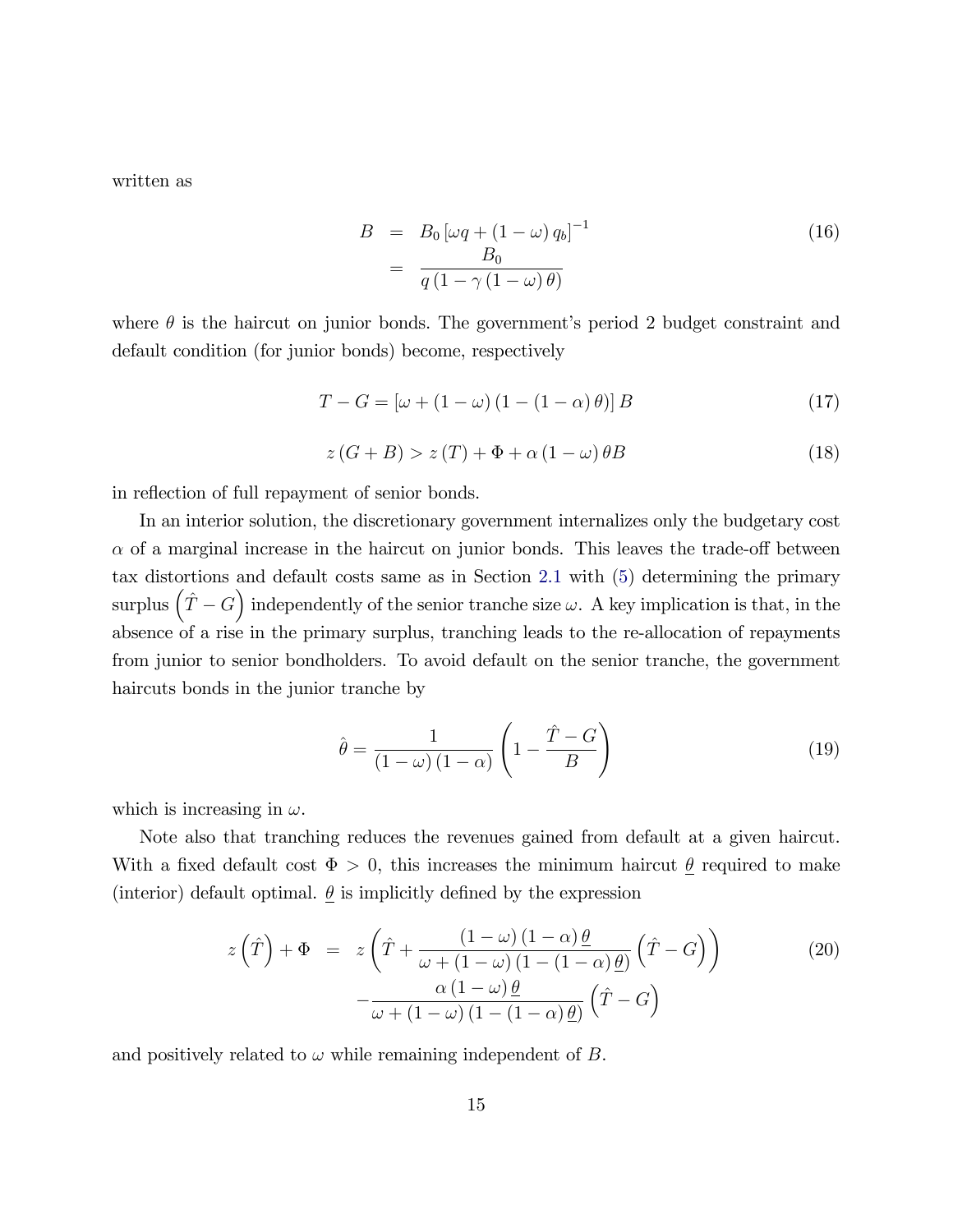For  $\hat{\theta} < \theta$ , the optimal policy plan is free of default and remains identical to the case without tranching. For  $\hat{\theta} > 1$  and

<span id="page-15-2"></span>
$$
z(G+B) > z(G + (\omega + (1 - \omega)\alpha)B) + \Phi + \alpha(1 - \omega)B
$$
\n(21)

the optimal policy plan involves complete default  $\theta = 1$  on junior bonds. In this case, tax revenues are given by the expression

$$
T = G + [\omega + (1 - \omega) \alpha] B
$$

and naturally increasing in the share of senior bonds  $\omega$ , which must still be repaid in full. Finally, Table [2](#page-15-1) summarizes the revised optimal policy plan under tranching, where the first two columns describe the government's optimal haircut schedule for junior bonds

<span id="page-15-1"></span>Table 2: Government's optimal plan under tranching

If 
$$
\hat{\theta} > 1
$$
,  $z(G + B) > z(G + (\omega + (1 - \omega) \alpha) B)$ :  $\theta = 1$   $T = G + [\omega + (1 - \omega) \alpha] B$   
\nIf  $\hat{\theta} \in [\underline{\theta}, 1]$ :  
\n $\theta = \hat{\theta}$   $T = \hat{T} = z'^{-1} (\frac{\alpha}{1 - \alpha})$   
\nOtherwise:  $\theta = 0$   $T = G + B$ 

Observe that, on the one hand, tranching moves the optimal haircut towards complete default on junior bonds (i.e. the upper corner solution with  $\theta = 1$ ) since both the interior and minimum haircut expressions  $(\hat{\theta}, \underline{\theta})$  increase in  $\omega$ . On the other hand, with sufficiently high  $\omega$ , the default condition in the upper corner given by [\(21\)](#page-15-2) is not satisfied such that tranching may eliminate default.<sup>[7](#page-15-3)</sup> Elaborating on these two effects, in the rest of the section we will analyze whether and under what conditions tranching sovereign debt may prevent debt crises. A full description of equilibria under tranching is provided in the Appendix [B.](#page-39-0)

#### <span id="page-15-0"></span>3.1 A Modigliani-Miller irrelevance result

We start by establishing that, as long as the optimal haircut lies in the interior region, tranching changes neither the equilibrium boundaries (in terms of government financing

<span id="page-15-3"></span><sup>&</sup>lt;sup>7</sup>See Appendix [A.2](#page-32-0) for a formal proof that  $\theta$  is positively related to  $\omega$  and Appendix [A.3](#page-34-0) for a proof that sufficiently high  $\omega$  eliminates default.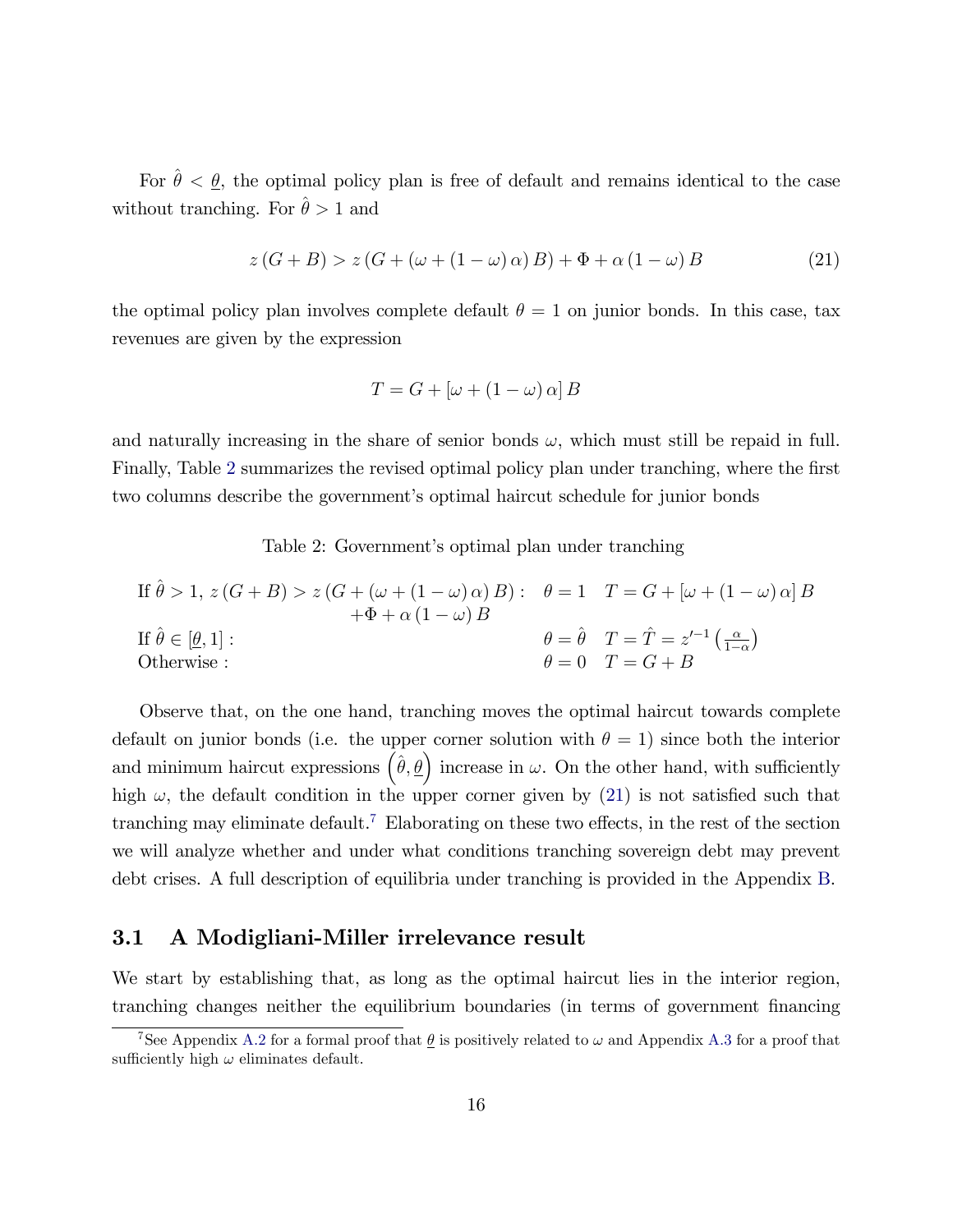needs  $B_0$ ) nor the government's debt bill B. This stems from our earlier finding that the government optimally increases the haircut on junior bonds to fully repay the senior tranche. In anticipation of a lower expected return, investors discount junior bond prices  $q_b$  which, under risk neutrality, exactly offsets the move to a risk-free price  $q$  in the senior tranche.

<span id="page-16-0"></span>**Proposition 2** Let  $\omega$  denote the minimum senior tranche size that leads to a corner solution in the default equilibrium (DE) such that

<span id="page-16-1"></span>
$$
\underline{\omega} \equiv \frac{(1-\gamma)\left(\hat{T} - G\right) - \alpha \frac{B_0}{q}}{(1-\alpha)\frac{B_0}{q} - \gamma\left(\hat{T} - G\right)} \in [0, 1)
$$
\n
$$
\frac{\partial \underline{\omega}}{\partial B_0} < 0
$$
\n(22)

For all  $\omega < \underline{\omega}$ , we can write

$$
T^{DE} = \hat{T}
$$

$$
\theta^{DE} = \frac{1}{1 - \omega} \frac{\frac{B_0}{q} - (\hat{T} - G)}{(1 - \alpha)\frac{B_0}{q} - \gamma(\hat{T} - G)} < 1
$$

$$
\frac{\partial \theta^{DE}}{\partial \omega} > \frac{\partial \theta}{\partial \omega} > 0 \ \forall \ B_0 > \underline{B}_0
$$

$$
\frac{\partial B^{DE}}{\partial \omega} = \frac{\partial \bar{B}_0}{\partial \omega} = \frac{\partial \underline{B}_0}{\partial \omega} = 0
$$

where  $(B^{DE}, \underline{\theta}, \bar{B}_0, \underline{B}_0)$  are respectively given by [\(15\)](#page-11-1), [\(20\)](#page-14-0), [\(13\)](#page-11-2) and [\(14\)](#page-11-2).

#### **Proof.** See Appendix [A.2.](#page-32-0)  $\blacksquare$

This finding is naturally interpreted in light of [Modigliani and Miller](#page-28-0) [\(1958\)](#page-28-0)'s irrelevance result. Without a change in total payments to bondholders, tranching is irrelevant under risk neutrality. In other words, the price of bond,  $\omega q + (1 - \omega) q_b$ , and the debt bill B are independent of  $\omega$  such that tranching has no impact on government incentives to default. Constancy of the marginal (budgetary) default cost  $\alpha$  and hence the (interior) primary surplus  $(\hat{T} - G)$  are crucial for this result; were  $\alpha$  to increase (decrease) in  $\theta$ , tranching would lead to a rise (fall) in the primary surplus and lower (higher) government borrowing costs and incentives to default.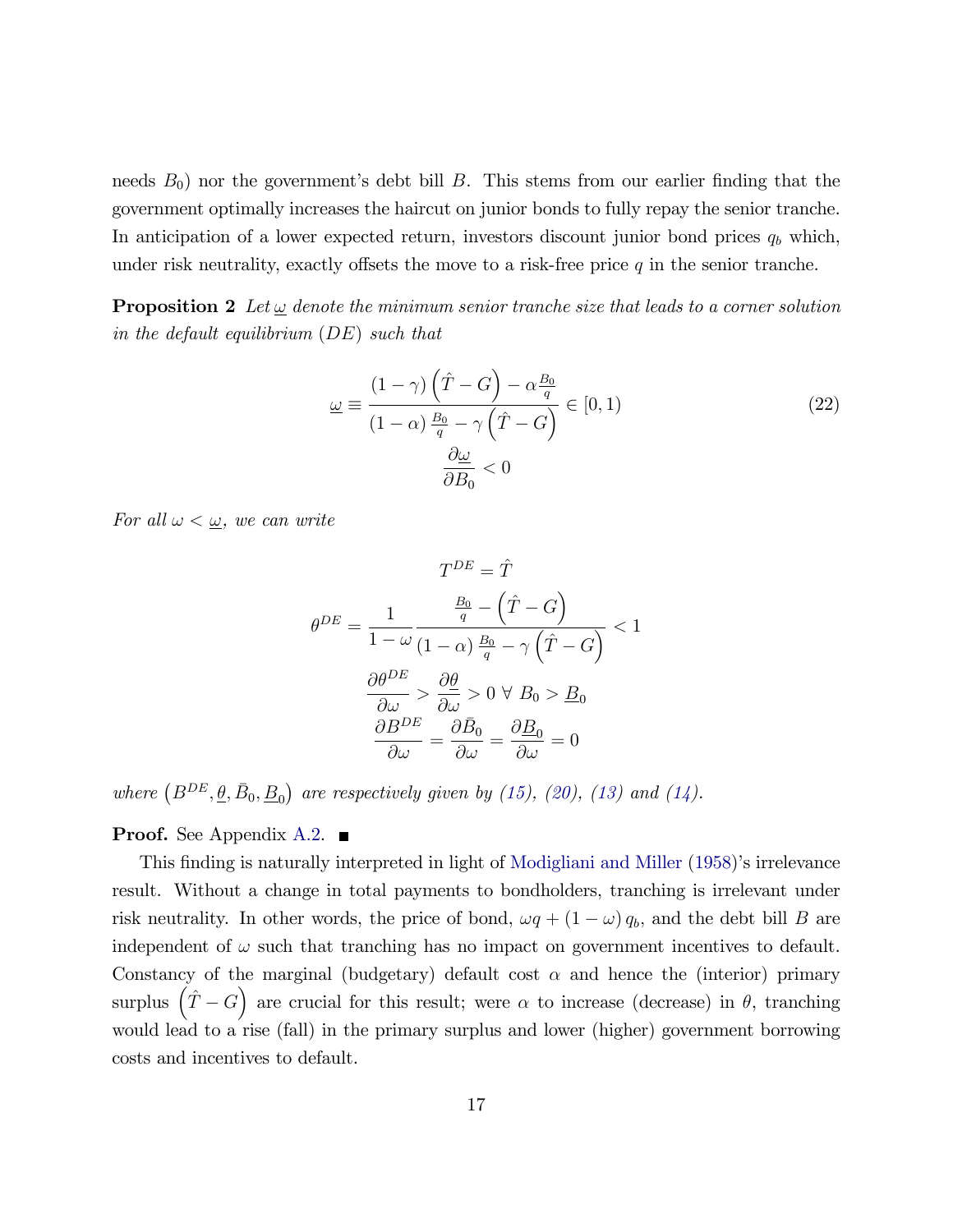

<span id="page-17-0"></span>Figure 2: Tranching at an interior equilibrium

Note: The market financing, minimum haircut and optimal haircut schedules are respectively given by  $(16)$ ,  $(20)$  and Table [2.](#page-15-1) The market financing schedule reflects the total debt bill while the minimum haircut and the optimal haircut schedule pertain to junior bonds.

We use Figure [2](#page-17-0) to provide further intuition. At senior tranche size  $\omega$ , the market Önancing and optimal haircut schedules intersect twice, leading to multiple equilibria. First, there is a no default equilibrium (NDE) with no haircut on public debt and bonds issued at the risk-free price  $B^{NDE} = B_0/q$ . Second, there is a default equilibrium (DE) with a haircut  $\theta^{DE}$  on junior bonds. In this equilibrium, the anticipation of default leads to a reduction in junior bond prices and a higher debt bill  $B^{DE}$ .

Increasing the size of the senior tranche to  $\omega' > \omega$  has three distinct effects. First, it pivots the market financing schedule  $B(\theta, B_0, \omega)$  leftward. Provided that investors anticipate a default, senior bonds are sold at a higher price  $q > q_b$  than junior bonds. Therefore, issuing a greater share of its debt in a senior tranche reduces the government's total debt bill  $B$  at a given haircut for junior bonds. Second, it increases the minimum haircut from  $\underline{\theta}$  to  $\underline{\theta}'$ . A rise in the share of senior bonds reduces the "default base" from which the government may extract resources through default. This necessitates a larger haircut to make default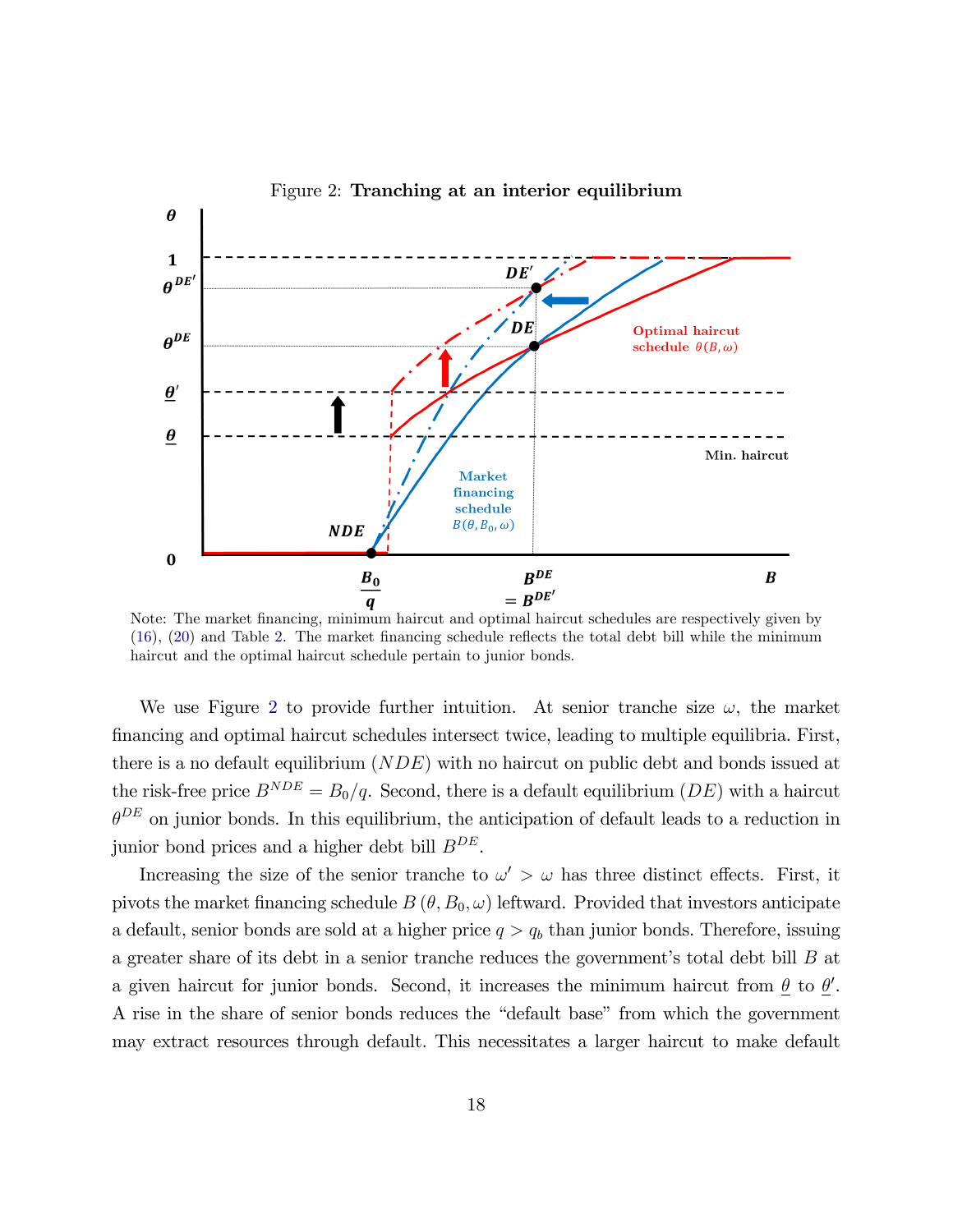optimal given a fixed default cost  $\Phi$ . Third, it causes an upward shift in the optimal haircut schedule  $\theta(B,\omega)$  within the interior region. Since the primary surplus remains constant in an interior solution, the government increases the haircut on junior bonds in order to fully repay a larger share of senior bonds.

 $NDE$  naturally remains unchanged in response to the rise in  $\omega$  as there is no distinction between senior and junior tranches without default risk. In contrast, the default equilibrium moves from  $DE$  to  $DE'$  due to the first and third effects. As explained above, the haircut on junior bonds rises from  $\theta^{DE}$  to a level  $\theta^{DE}$  that exactly offsets any movements in the government's debt bill  $B^{DE}$ . Moreover, Proposition [2](#page-16-0) indicates that  $\theta^{DE}$  rises by a greater amount than the minimum haircut  $\theta$ . Therefore, equilibrium boundaries are not affected and tranching is ineffective at eliminating debt crises.

#### <span id="page-18-0"></span>3.2 Non-neutrality

The irrelevance result above is conditional on an interior solution  $\theta^{DE} < 1$ . We now show that our version of the Modigliani-Miller theorem fails when default rates on junior bonds are at the corner, that is, default is complete.

In Figure [2,](#page-17-0) an increase in the share of senior debt  $\omega$  drives the optimal haircut towards the upper corner. Proposition [2](#page-16-0) establishes that there is a threshold  $\omega$  such that, for any share of the senior debt in excess of it, DE has a corner solution with  $\theta^{DE} = 1$ . We now show that, at the corner solution, the findings for the interior case are reversed: increasing  $\omega$  reduces the government's borrowing costs and the total debt bill  $B$ , and eventually eliminates default. These findings are formally stated by Proposition [3](#page-18-1) below. This proposition also shows that the minimum senior tranche share  $\omega^* \in (\underline{\omega}, 1)$  required to eliminate default increases in the government's financing need  $B_0$ .

<span id="page-18-1"></span>**Proposition 3** For  $\omega > \omega$ , the default equilibrium has a corner solution characterized by

$$
\theta^{DE} = 1
$$

$$
T^{DE} = G + (\omega + (1 - \omega) \alpha) B^{DE}
$$

$$
B^{DE} = \frac{B_0}{q(1 - \gamma(1 - \omega))}
$$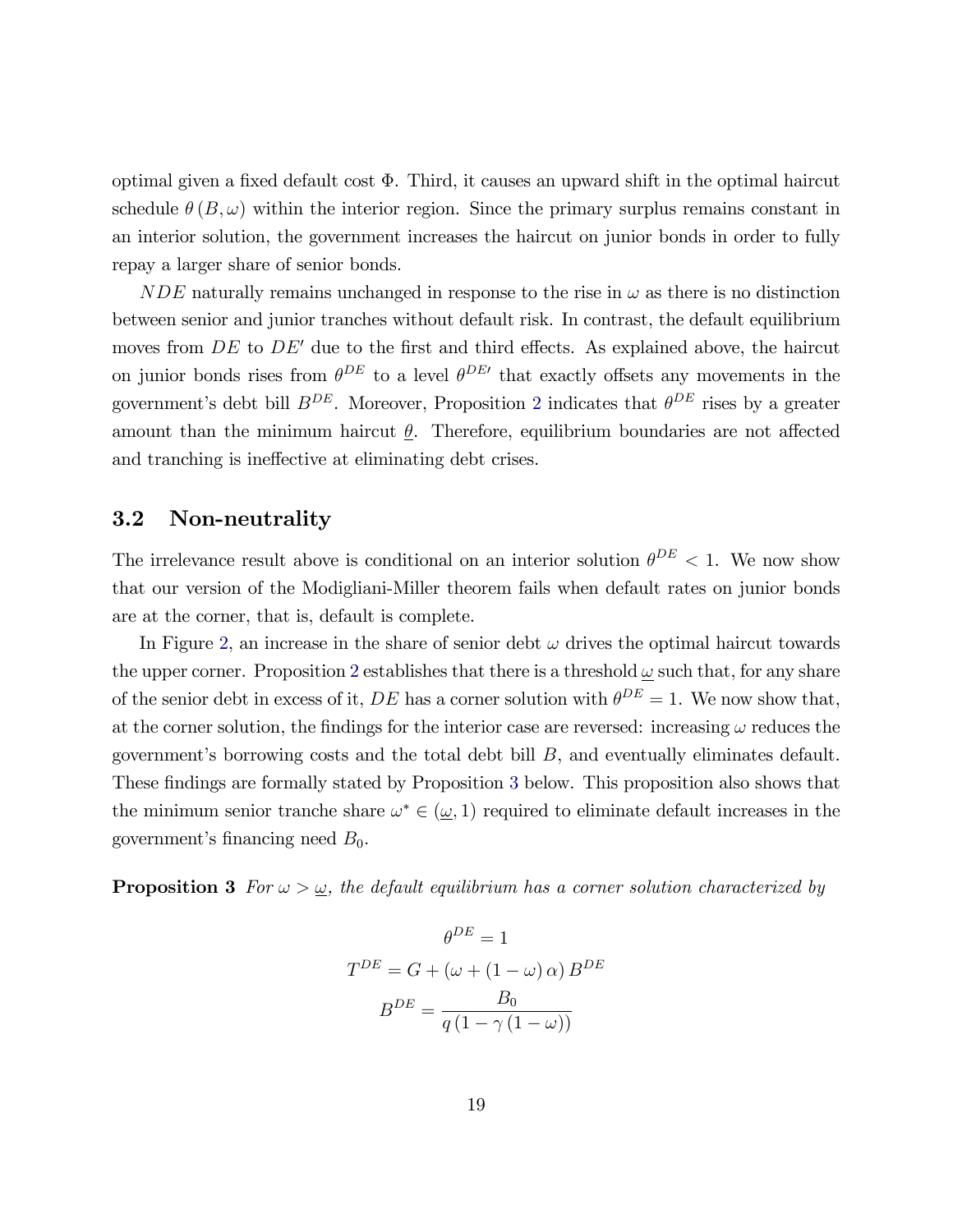such that

$$
\begin{array}{rcl}\n\frac{\partial T^{DE}}{\partial \omega} > 0 \\
\frac{\partial B^{DE}}{\partial \omega} < 0\n\end{array}
$$

There exists a minimum senior tranche  $\omega^*$  above which there is no default, implicitly defined by the expression

<span id="page-19-0"></span>
$$
z\left(G + \frac{1}{1-\gamma(1-\omega^*)}\frac{B_0}{q}\right) = z\left(G + \frac{\omega^* + (1-\omega^*)\alpha}{1-\gamma(1-\omega^*)}\frac{B_0}{q}\right) + \Phi + \frac{(1-\omega^*)\alpha}{1-\gamma(1-\omega^*)}\frac{B_0}{q}
$$
\n
$$
(23)
$$

such that

$$
\frac{\omega}{\omega} < \omega^* < 1
$$
\n
$$
\frac{\partial \omega^*}{\partial B_0} > 0
$$

#### **Proof.** See Appendix [A.3.](#page-34-0)  $\blacksquare$

The key insight here is that the government may not respond to tranching by increasing the haircut on junior bonds when it is already at the upper corner. Instead, it is driven to increase tax revenues in order to fully repay the senior tranche. Since tranching leads to a rise in total payments to bondholders, the ineffectiveness result from [Modigliani and Miller](#page-28-0) [\(1958\)](#page-28-0) no longer holds.

There are two distinct channels through which tranching affects the government's default decision. First, without a rise in the haircut, junior bond prices  $q<sup>b</sup>$  remain constant in response to an increase in  $\omega$ . As bonds in the senior tranche trade at a higher price  $q > q<sup>b</sup>$ , tranching reduces the government's average borrowing costs  $(\omega q + (1 - \omega) q^b)^{-1}$  and total debt bill B. Consequently, tax revenues  $T = G + B$  required to avoid default and the associated tax distortions decrease.

Second, with higher tax revenues needed to repay senior bonds during default, tax distortions  $z(G + (\omega + (1 - \omega) \alpha) B)$  under default increase with a rise in  $\omega$ . Together, these two channel decrease the potential reduction in tax distortions by defaulting on public debt and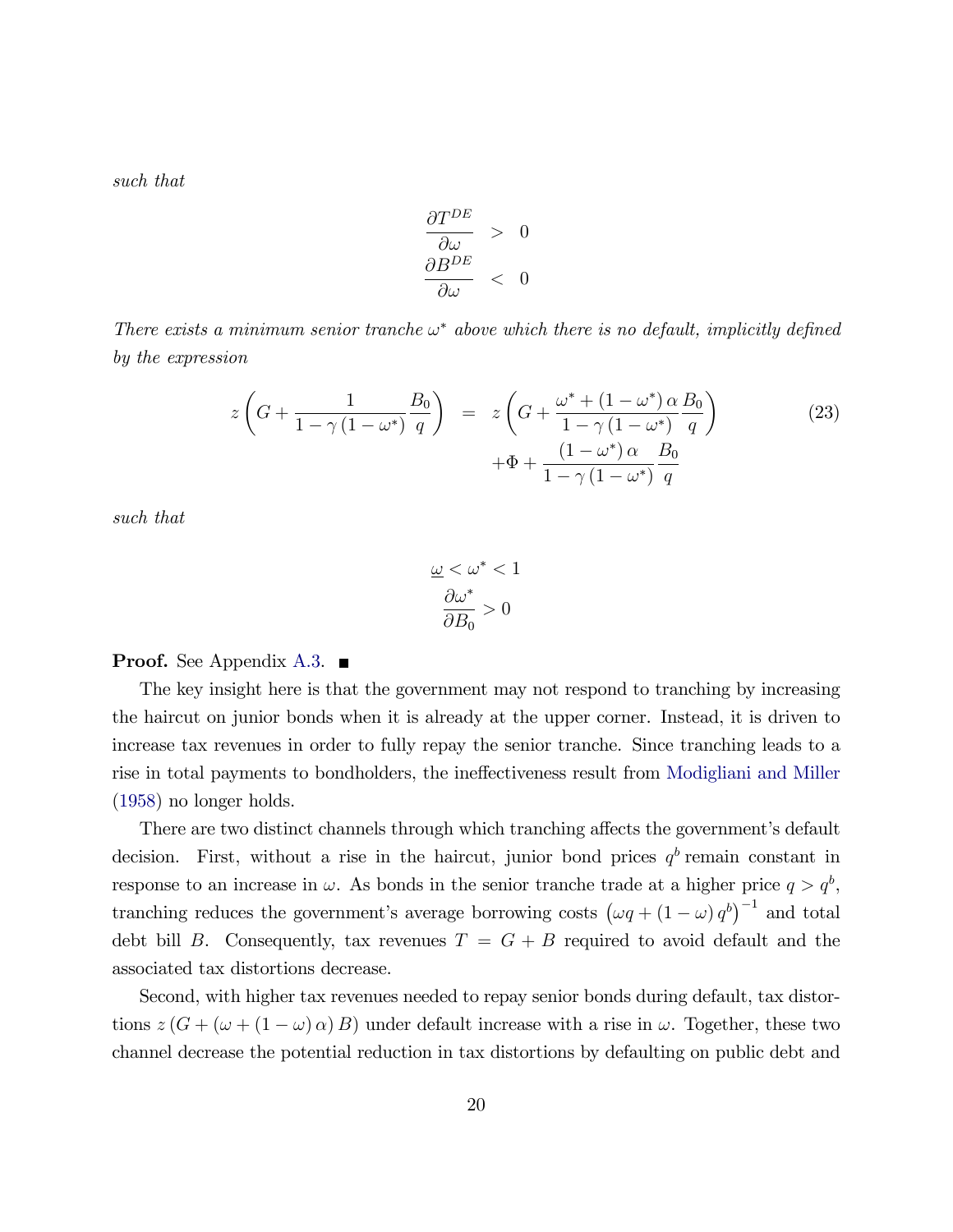

<span id="page-20-0"></span>Figure 3: Tranching to eliminate default

Note: The market financing, minimum haircut and optimal haircut schedules are respectively given by  $(16)$ ,  $(20)$  and Table [2.](#page-15-1) The market financing schedule reflects the total debt bill while the minimum haircut and the optimal haircut schedule pertain to junior bonds.

therefore the government's temptation to do so. Given the fixed cost of default, a sufficiently large senior tranche then prevents default.

Finally, we use Figure [3](#page-20-0) to contrast the effects of tranching in a corner solution with the interior case shown in Figure [2.](#page-17-0) The baseline scenario with multiple equilibria  $(NDE, DE)$ is identical in the two figures but  $\omega''$  in Figure [3](#page-20-0) is sufficiently large to move the minimum haircut  $\underline{\theta}$  to the upper corner. Consequently, the optimal haircut schedule  $\theta(B_0, \omega)$  loses its interior region and jumps directly from no default to a complete haircut at a boundary determined by [\(21\)](#page-15-2). An increase in  $\omega$  moves the default boundary to the right while the market financing schedule  $B(\theta, B_0, \omega)$  pivots leftward as in Figure [2.](#page-17-0) When the senior tranche is large enough, the market financing and optimal haircut schedules no longer intersect above  $\theta = 0$ , and the default equilibrium DE is eliminated.

Note that, as before,  $NDE$  is not affected by tranching since seniority is irrelevant in the absence of default risk. Indeed, when tranching is successful in ruling out debt crises, the prospect of a complete haircut on junior bonds remains completely off-equilibrium and both junior and senior bonds are priced at risk free level  $q_b = q$ .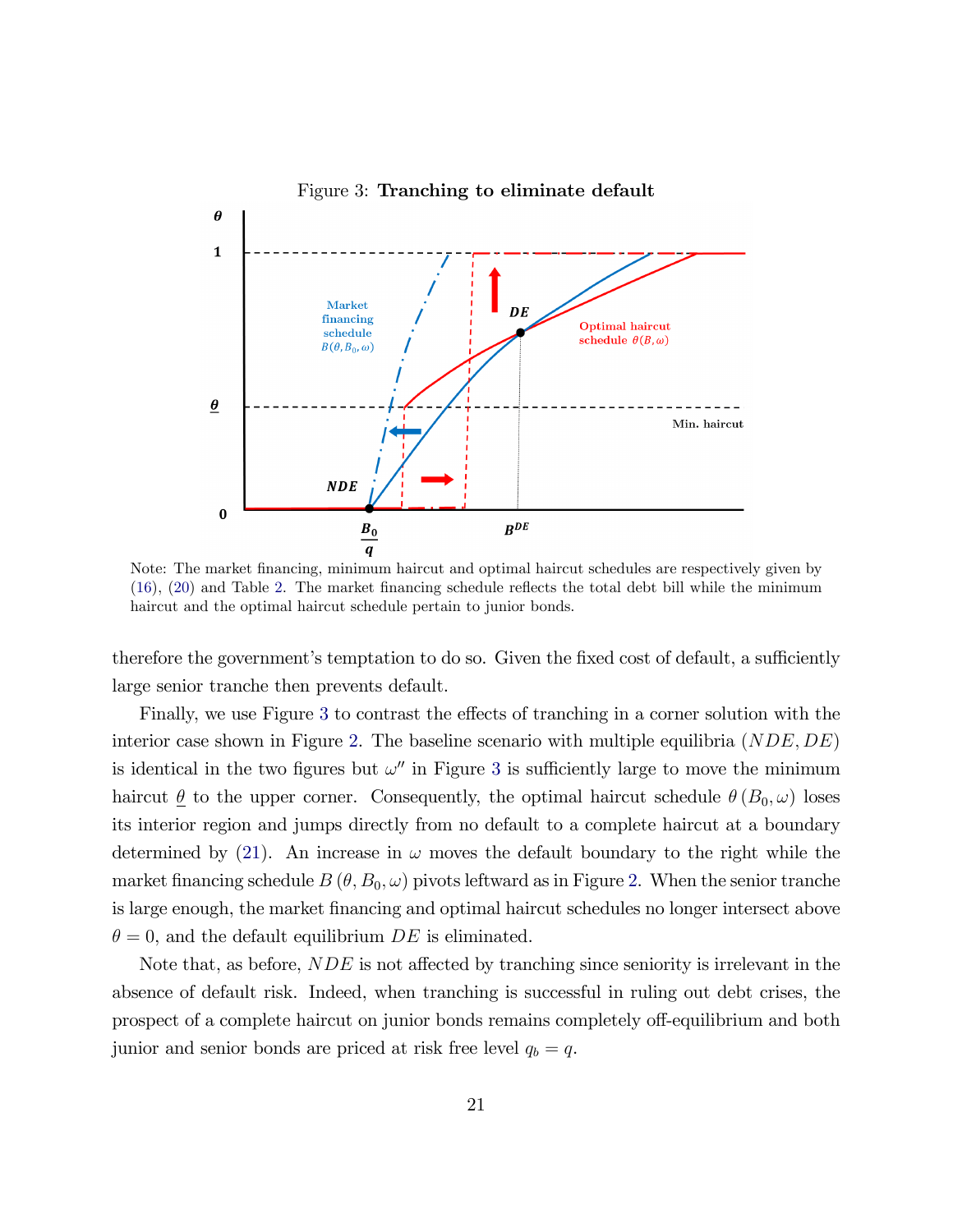## <span id="page-21-0"></span>4 Risky senior debt

In this section, we move away from the extreme assumption that the senior tranche is nondefaultable. We show that our main results generalize to the plausible case in which, even if the costs of defaulting on senior bonds are larger than for junior bonds, the government may (choose to) default also on senior bonds The governmentís budget constraint and market financing schedule now are:

$$
T - G = \left[\omega \left(1 - \left(1 - \alpha\right)\theta_s\right) + \left(1 - \omega\right)\alpha\right]B
$$

$$
B = \frac{B_0}{q\left[1 - \gamma + \gamma\omega\left(1 - \theta_s\right)\right]}
$$
(24)

where  $\theta_s$  denotes the haircut on the senior tranche, and the prices of senior and junior bonds are respectively given by

<span id="page-21-2"></span>
$$
q_s = q(1 - \gamma \theta_s)
$$
  

$$
q_b = q(1 - \gamma)
$$

In an interior solution, the haircut on the senior tranche is determined by the expression

<span id="page-21-3"></span>
$$
\hat{\theta}_s = \frac{1}{\omega (1 - \alpha)} \left( \omega + \alpha (1 - \omega) - \frac{\hat{T} - G}{B} \right)
$$
 (25)

with taxes  $\hat{T}$  pinned down by the same first order condition [\(5\)](#page-8-1) as before. Similarly, in a corner solution with complete default on both tranches  $(\theta_s = \theta = 1)$ , taxes are given by

$$
T = G + \alpha B
$$

Proposition [4](#page-21-1) describes a "senior default equilibrium"  $(SDE)$  where the government optimally defaults on both tranches.

<span id="page-21-1"></span>**Proposition 4** Let SDE denote an equilibrium where the government defaults on the senior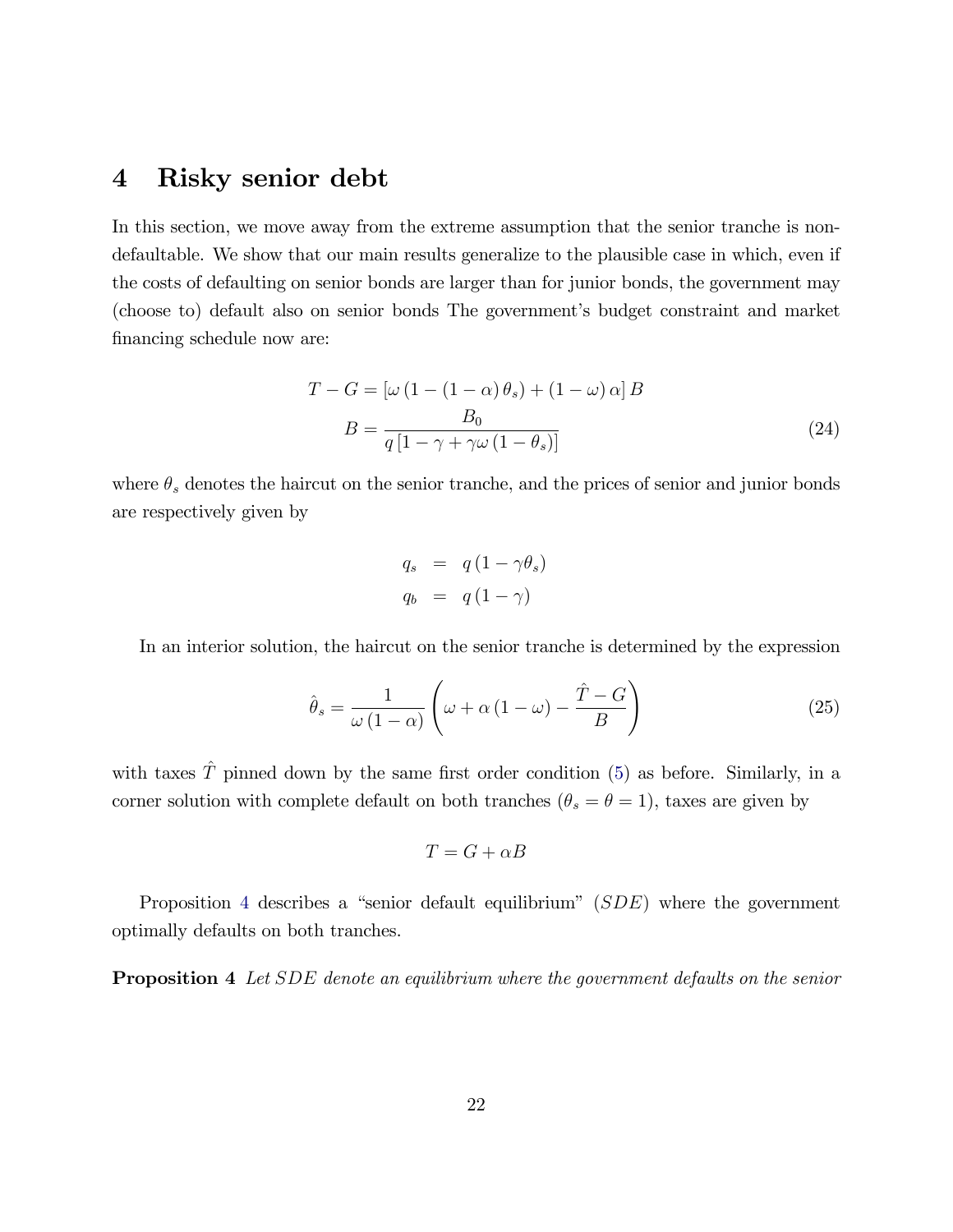tranche. SDE is characterized by

$$
\theta_s^{SDE} = \min \left[ \frac{1}{\omega} \frac{(\omega + \alpha (1 - \omega)) \frac{B_0}{q} - (1 - \gamma (1 - \omega)) (\hat{T} - G)}{(1 - \alpha) \frac{B_0}{q} - \gamma (\hat{T} - G)}, 1 \right]
$$
  
\n
$$
\theta_{s}^{SDE} = 1
$$
  
\n
$$
B_{s}^{SDE} = \begin{cases}\n\frac{B_0}{q(1 - \gamma)} & \text{if } \theta_s^{SDE} = 1 \\
\frac{(1 - \alpha) \frac{B_0}{q} - \gamma (\hat{T} - G)}{1 - \alpha - \gamma} & \text{otherwise} \\
\hat{T} & \text{otherwise}\n\end{cases}
$$
  
\n
$$
T_{s}^{SDE} = \begin{cases}\nG + \alpha B_{s}^{SDE} & \text{if } \theta_s^{SDE} = 1 \\
\hat{T} & \text{otherwise}\n\end{cases}
$$

and self-confirming for all  $\omega > \bar{\omega}$  where  $\bar{\omega}$  is implicitly defined by the expression

$$
z\left(G + (\bar{\omega} + (1 - \bar{\omega})\alpha) B^{SDE}\right) = z\left(T^{SDE}\right) + \Phi_s + \bar{\omega}\alpha\theta_s^{SDE} B^{SDE}
$$

such that

$$
\begin{array}{rcl}\n\frac{\partial \bar{\omega}}{\partial \Phi_s} > & 0 \\
\frac{\partial \bar{\omega}}{\partial B_0} < & 0\n\end{array}
$$

For sufficiently high  $\Phi_s$ , the set  $\omega \in (\omega^*, \bar{\omega})$  is non-empty.

**Proof.** See Appendix [A.4](#page-36-0) ■

According to Proposition [4,](#page-21-1) government's funding costs and taxes are equivalent between  $SDE$  and the default equilibrium  $DE$ 

$$
\begin{array}{ccc} B^{SDE} & = & B^{DE} \\ T^{SDE} & = & T^{DE} \end{array}
$$

Once the government defaults on the senior tranche, the Modigliani-Miller irrelevance result described in Section [3.1](#page-15-0) holds. The government has no incentive to raise tax revenues and average funding costs remain constant regardless of how revenues are allocated between the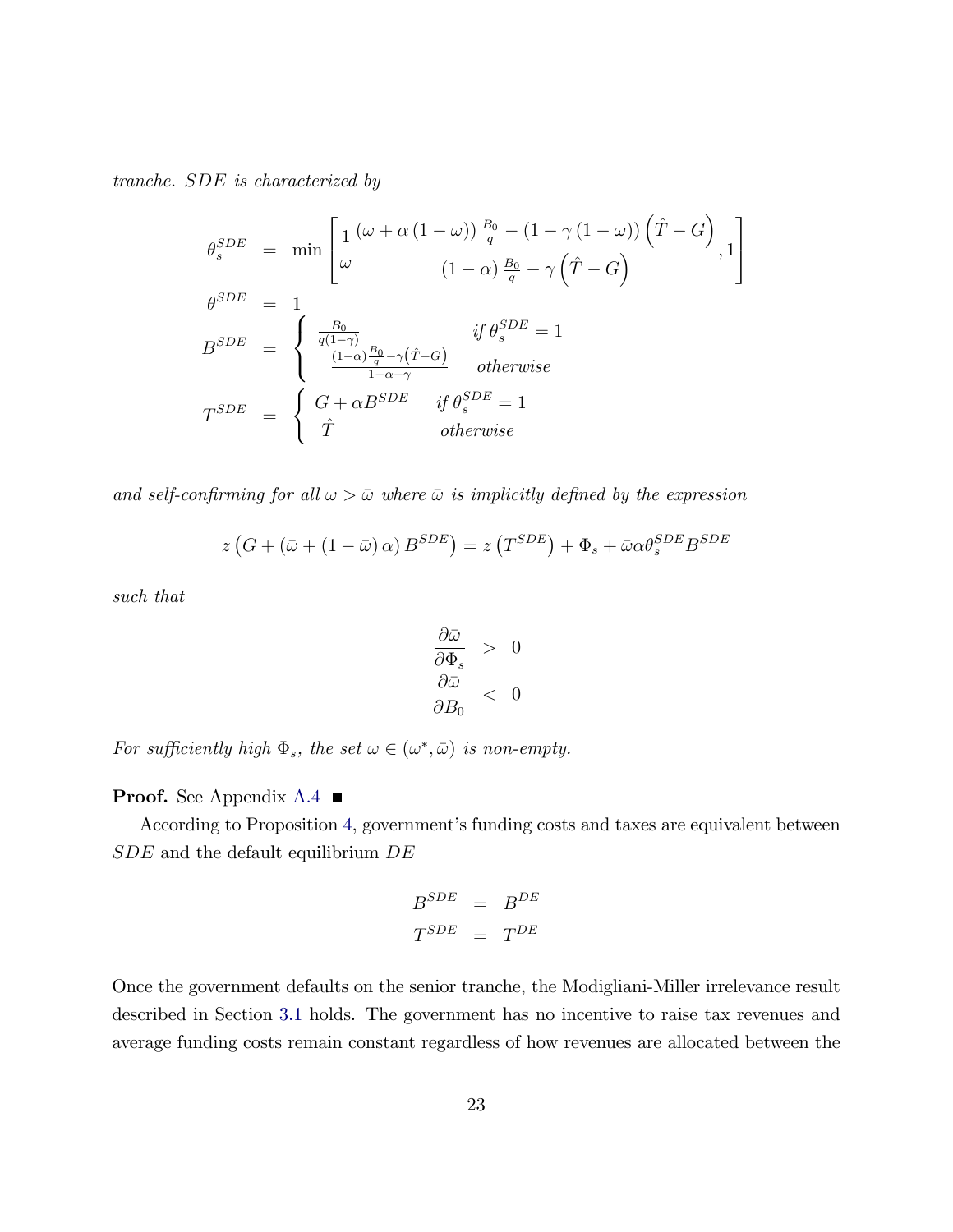two tranches. Therefore, tranching is ineffective not only when the senior tranche size falls short of  $\omega$  (and there is an interior haircut on the junior tranche) but also when it exceeds  $\bar{\omega}$  leading to default on the senior tranche.

The key implication is that tranching requires higher fixed default costs on the senior tranche to generate commitment to repay. The last part of Proposition [4](#page-21-1) indicates that, for sufficiently high  $\Phi_s$ , there exists an intermediate region of senior tranche size  $\omega \in (\omega^*, \bar{\omega})$ where tranching eliminates default. Since  $\omega^* > \underline{\omega}$ , the junior tranche is haircut fully in this region. Provided  $\Phi_s$  is high enough, however, the government chooses to increase tax revenues rather than defaulting on the senior tranche. The resulting decrease in the government's exante funding costs then eliminate default. Since  $\omega^*$  is increasing in  $B_0$  while  $\bar{\omega}$  decreases in it, greater government financing needs require higher levels of  $\Phi_s$  for tranching to be effective.

## <span id="page-23-0"></span>5 A numerical illustration

In this section, we provide a numerical example to demonstrate debt crises in the model economy and the circumstances under which tranching may eliminate these crises.

We adopt the following calibration for the numerical example. For tax distortions, we use the functional form  $z_i(T_i) = \psi_i T_i^2$  such that tax revenues in the interior solutions are given by  $\hat{T}_i = \alpha \left[2\psi_i (1-\alpha)\right]^{-1}$ . We set  $\psi_H$  to an arbitrarily small value in line with ruling out default in state H and calibrate  $\psi_L > \psi_H$  to attain a primary surplus of  $\hat{T}_L - G = 0.40$ (where  $G = 0$  without loss of generality). Expected output

$$
E[Y] = (1 - \gamma)Y_H + \gamma Y_L
$$

is normalized to unity such that the primary surplus can be interpreted as 40% of expected GDP. The fixed and budgetary costs of default are calibrated to  $\Phi = \alpha = 0.10$  amounting to 10% of expected GDP each when  $B_0 = 1$  (we consider different calibrations for  $\Phi_s$  below). Given the two-period structure of our model, these figures are in terms of present discounted values. Finally, q is set to 0.99 consistent with a risk-free interest rate of  $1\%$  and we also set  $\gamma = 0.10$  in line with the regularity conditions in Section [2.3.](#page-10-0)

Figure [4](#page-24-0) depicts the equilibria without tranching  $(\omega = 0)$ . Panel 1 shows the evolution of haircuts  $\theta_L$  (on the y-axis) against the government's initial financing needs  $B_0$  (on the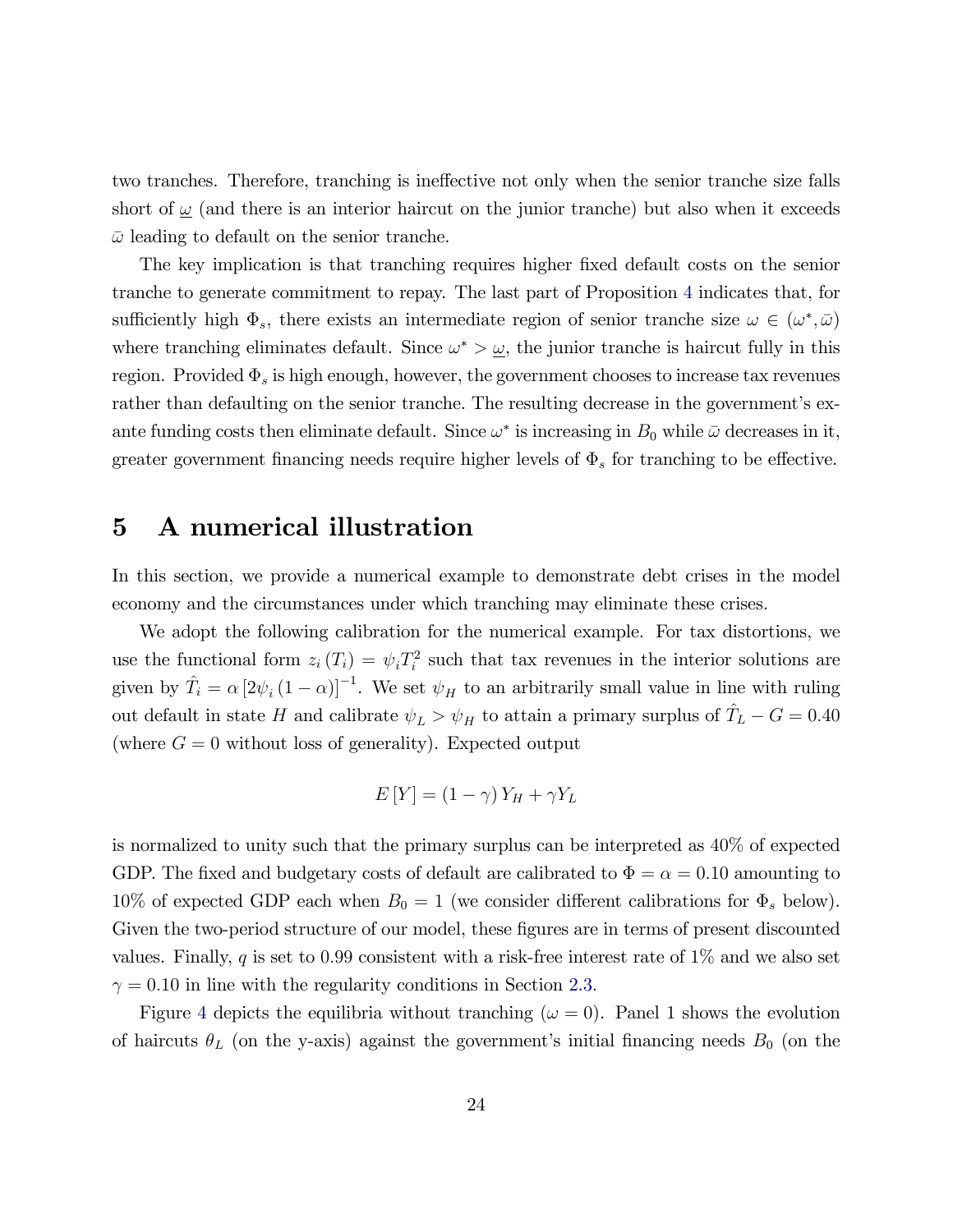<span id="page-24-0"></span>

x-axis). The shaded areas display the regions with multiple equilibria. Equilibrium regions are monotonic in  $B_0$ ; from left to right, we have a unique  $NDE$ , multiplicity between  $NDE$ and DE, and a unique DE.

Due to the fixed default costs  $\Phi > 0$ , the haircut in state L rises discretely to a minimum haircut  $\theta = 0.76$  as the equilibrium switches from NDE to DE. In the range of  $B_0$  displayed, the haircut remains in the interior region and therefore continues to rise with  $B_0$ . Panel 2 shows that discrete changes in haircuts also cause jumps in the government's debt bill  $B$ . It also indicates that, under our calibration, sovereign spreads over the risk-free rate are around 10% in DE.

Figure [5](#page-25-1) plots the relevant threshold values for the senior tranche size  $\omega$  (on the y-axis) across  $B_0$ . In Panel 1,  $\omega$  depicts the minimum tranche size required to take the haircut to the upper corner. For  $\omega < \underline{\omega}_L$ , tranching is completely ineffective as per the Modigliani-Miller ines result and only serves to re-allocate payments from the junior to the senior tranche. The schedule  $\omega^*$ shows the minimum senior tranche size required to prevent default, thus ruling out DE.

Observe that as  $B_0$  rises,  $\underline{\omega}$  decreases while  $\omega^*$  increases. Therefore, at high levels of  $B_0$ , smaller tranche sizes may have an effect while eliminating default require as very large senior tranche. Eliminating the bad equilibrium in multiplicity regions, however, only requires a senior tranche size of approximately 50%.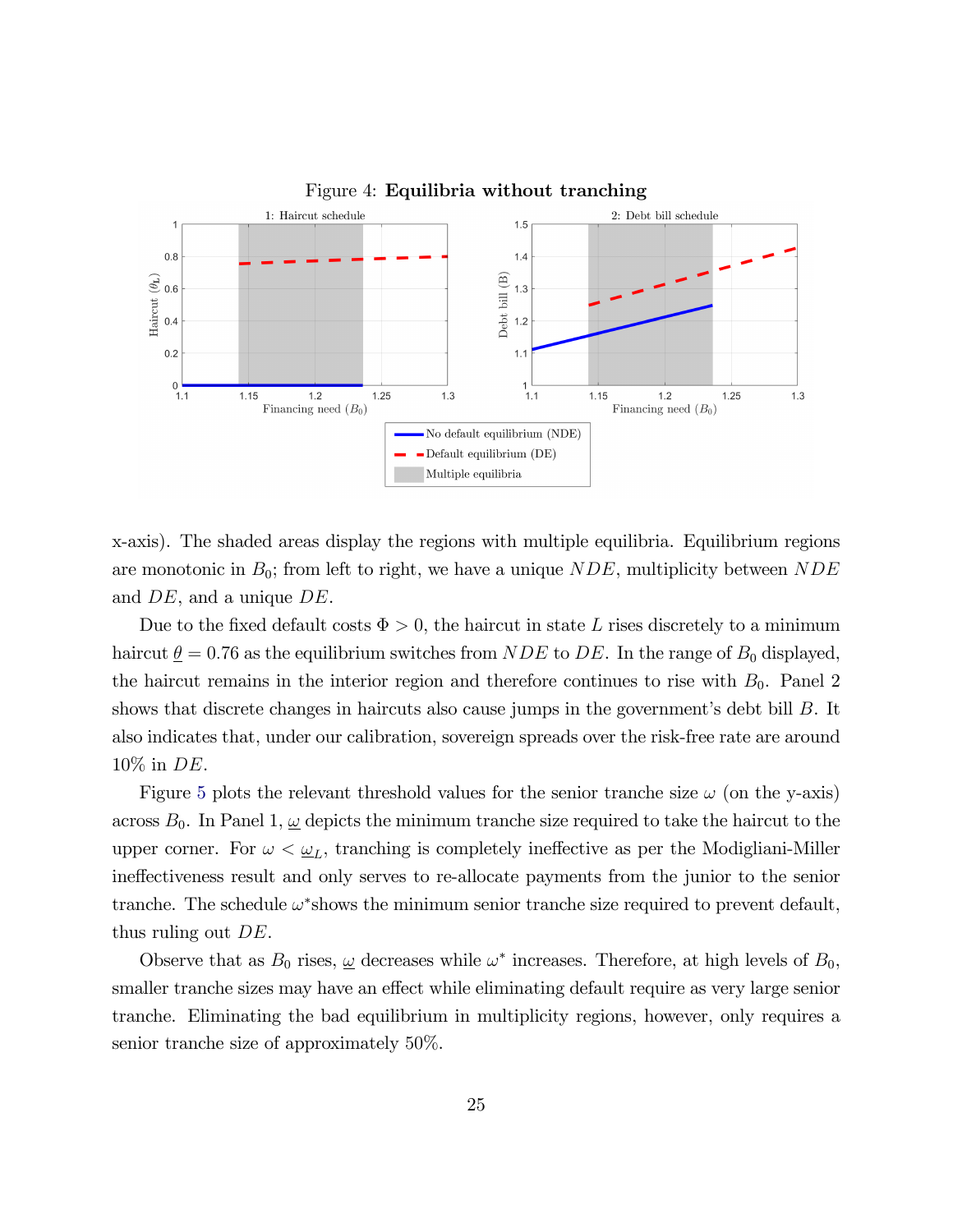<span id="page-25-1"></span>



Finally, Panel 2 plots the threshold  $\bar{\omega}$  above which there is default on the senior tranche at different levels of  $\Phi_s$ , the additional fixed default cost for doing so. At  $\Phi_s = 0$ , there is no intermediate region between  $\omega$  and  $\bar{\omega}$  where tranching may have an effect. We show that as  $\Phi_s$  rises, however,  $\bar{\omega}$  shifts up and senior tranche sizes may get large to prevent default at increasingly higher values of  $B_0$ .

## <span id="page-25-0"></span>6 Conclusion

We have analyzed the effects of tranching on sovereign risk in a standard model of debt crises with risk neutral creditors, costly default and a government that faces a trade-off between distortionary taxation and applying an (optimal) haircut to bondholders. Introducing tranching into the model yields two important insights. First, default costs on senior bonds may transpire into commitment to repay both the senior and junior tranches. Second, the effect of tranching on resilience to debt crises is highly non-linear in the senior tranche size.

We found that tranching only redistributes government revenues from junior to senior bondholders unless default costs are higher for senior than for junior bonds, and the senior tranche size is sufficiently but not too large. We characterize a lower and an upper threshold for this tranche that defines the region over which the seniority structure is not neutral.

Remarkably, in this intermediate region, tranching reduces vulnerability to debt crises.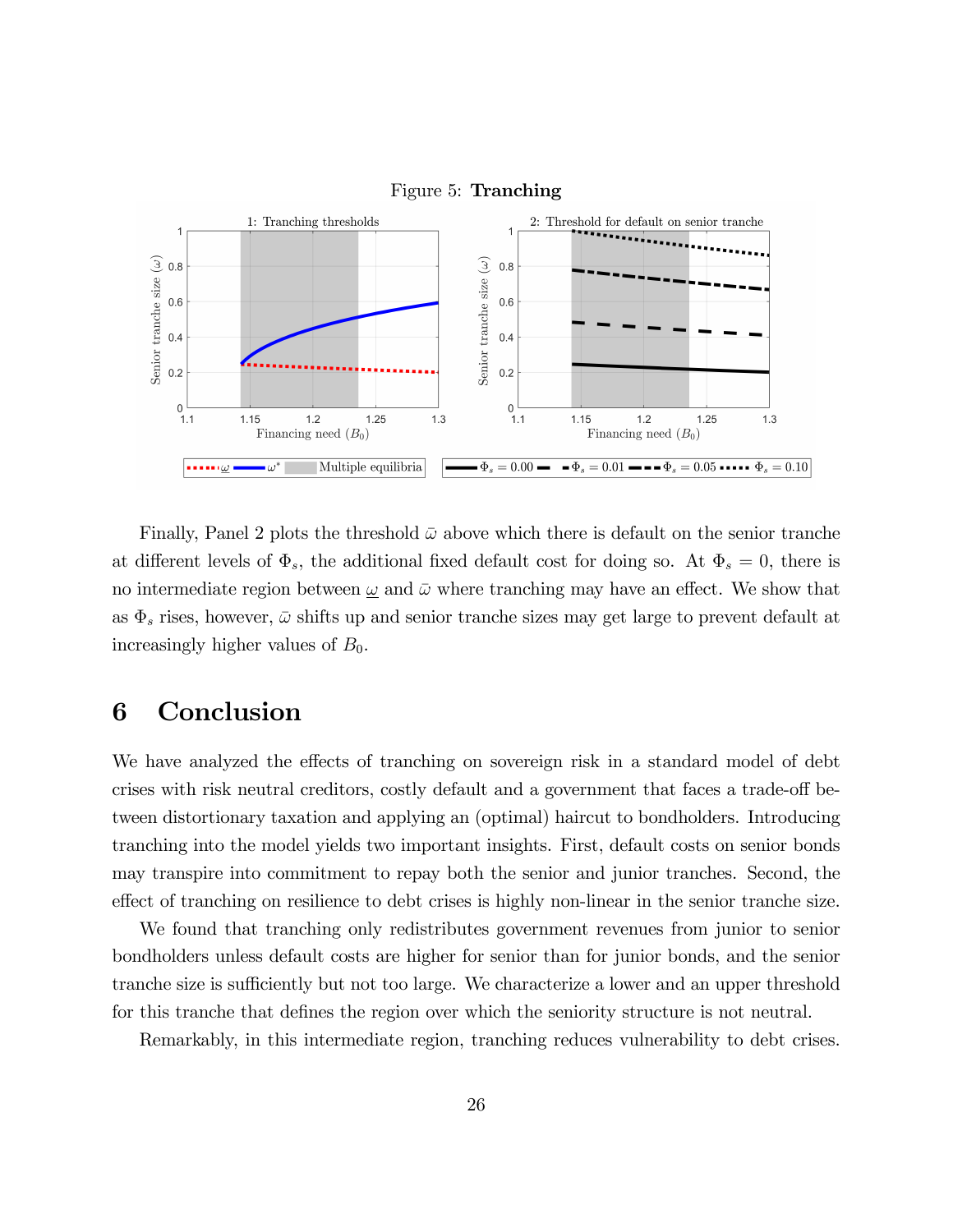This is because, without any remaining funds to redistribute from the junior tranche, the government is forced to raise tax revenues to pay the senior tranche. This results in an increase in total payments to bondholders, which in turn leads to a fall in government borrowing costs given default expectations. Borrowing costs may then fall enough to eliminate the default equilibrium altogether.

We should stress in conclusion that our results can be applied more broadly. The mechanisms considered here are relevant for any situation in which there are Öxed costs associated with default, and agents may take costly but non-contractible actions to increase recovery rates. Therefore, there may be a role for tranching corporate debt in sectors with significant moral hazard.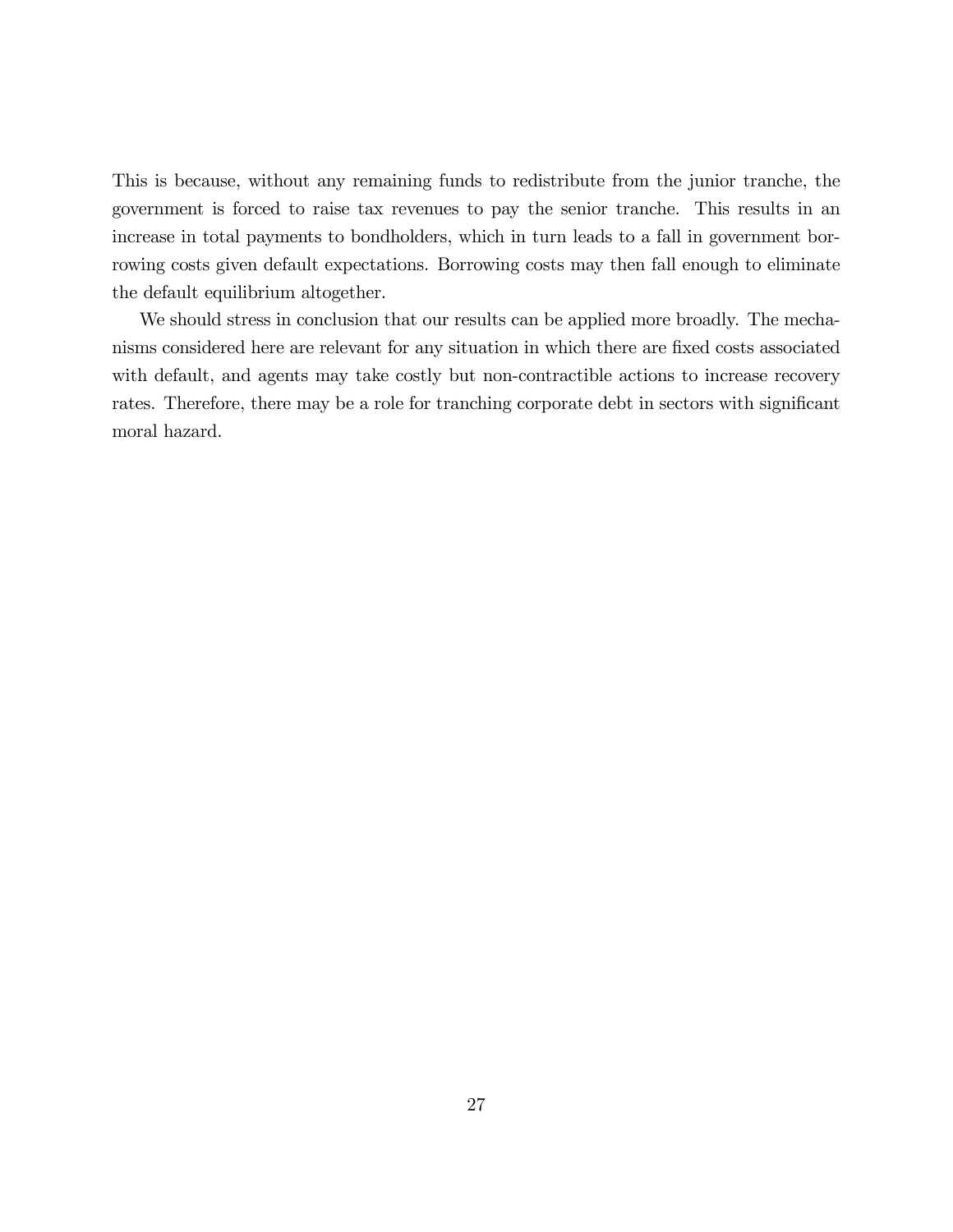## References

- <span id="page-27-9"></span>Beck, T., Wagner, W., and Uhlig, H. (2011). Insulating the financial sector from the european debt crisis: Eurobonds without public guarantees. Short article at Voxeu.org. Attained from: https://voxeu.org/article/eurobonds-without-public-guarantees-insulating-Önancial-sector-european-debt-crisis.
- <span id="page-27-0"></span>Brunnermeier, M. K., Garicano, L., Lane, P. R., Pagano, M., Reis, R., Santos, T., Thesmar, D., Van Nieuwerburgh, S., and Vayanos, D. (2016). The sovereign-bank diabolic loop and esbies. American Economic Review,  $106(5):508-12$ .
- <span id="page-27-10"></span>Brunnermeier, M. K., Langfield, S., Pagano, M., Reis, R., Van Nieuwerburgh, S., and Vayanos, D.  $(2017)$ . ESBies: safety in the tranches. *Economic Policy*,  $32(90)$ :175–219.
- <span id="page-27-4"></span>Calvo, G. A. (1988). Servicing the public debt: The role of expectations. The American  $Economic$  Review,  $78(4):647–661$ .
- <span id="page-27-3"></span>Cole, H. L. and Kehoe, T. J. (2000). Self-fulfilling debt crises. *The Review of Economic*  $Studies, 67(1):91–116.$
- <span id="page-27-5"></span>Corsetti, G. and Dedola, L. (2016). The mystery of the printing press: Monetary policy and self-fulfilling debt crises. Journal of the European Economic Association,  $14(6)$ :1329–1371.
- <span id="page-27-1"></span>Delpla, J. and von Weizs‰cker, J. (2010). The Blue Bond Proposal. Policy Briefs 403, Bruegel.
- <span id="page-27-8"></span>Eijffinger, S. C. (2011). Eurobonds–concepts and implications. Technical report, Briefing Note to the European Parliament.
- <span id="page-27-2"></span>European Commission (2011). Green paper on the feasibility of introducing stability bonds. Technical report.
- <span id="page-27-7"></span>German Council of Economic Experts (2012). After the euro area summit: Time to implement long-term solutions. Technical report.
- <span id="page-27-6"></span>Hatchondo, J. C., Martinez, L., and Onder, Y. K. (2017). Non-defaultable debt and sovereign risk. Journal of International Economics,  $105(C):217-229$ .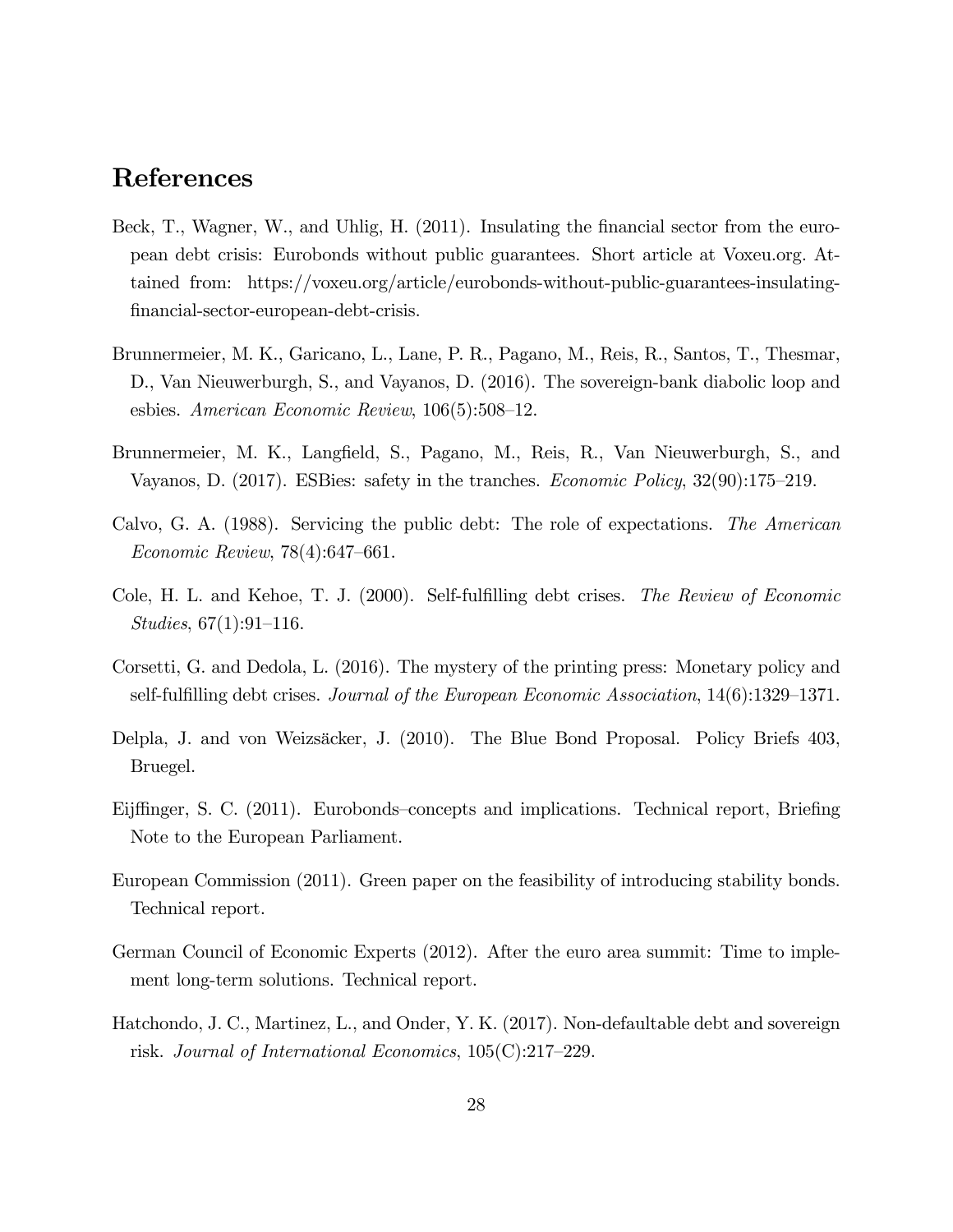- <span id="page-28-1"></span>Lorenzoni, G. and Werning, I. (2013). Slow moving debt crises. Working Paper 19228, National Bureau of Economic Research.
- <span id="page-28-0"></span>Modigliani, F. and Miller, M. H. (1958). The cost of capital, corporation finance and the theory of investment. The American Economic Review,  $48(3):261-297$ .
- <span id="page-28-3"></span>Muellbauer, J. (2011). Resolving the eurozone crisis: time for conditional eurobonds. CEPR Policy Insight, 59:12.
- <span id="page-28-2"></span>Nicolini, J. P., Teles, P., Ayres, J. L., and Navarro, G. (2015). Sovereign Default: The Role of Expectations. Working Papers 723, Federal Reserve Bank of Minneapolis.
- <span id="page-28-4"></span>Philippon, T. and Hellwig, C. (2011). Eurobills, not eurobonds. Short article at Voxeu.org. Attained from: https://voxeu.org/article/eurobills-not-euro-bonds.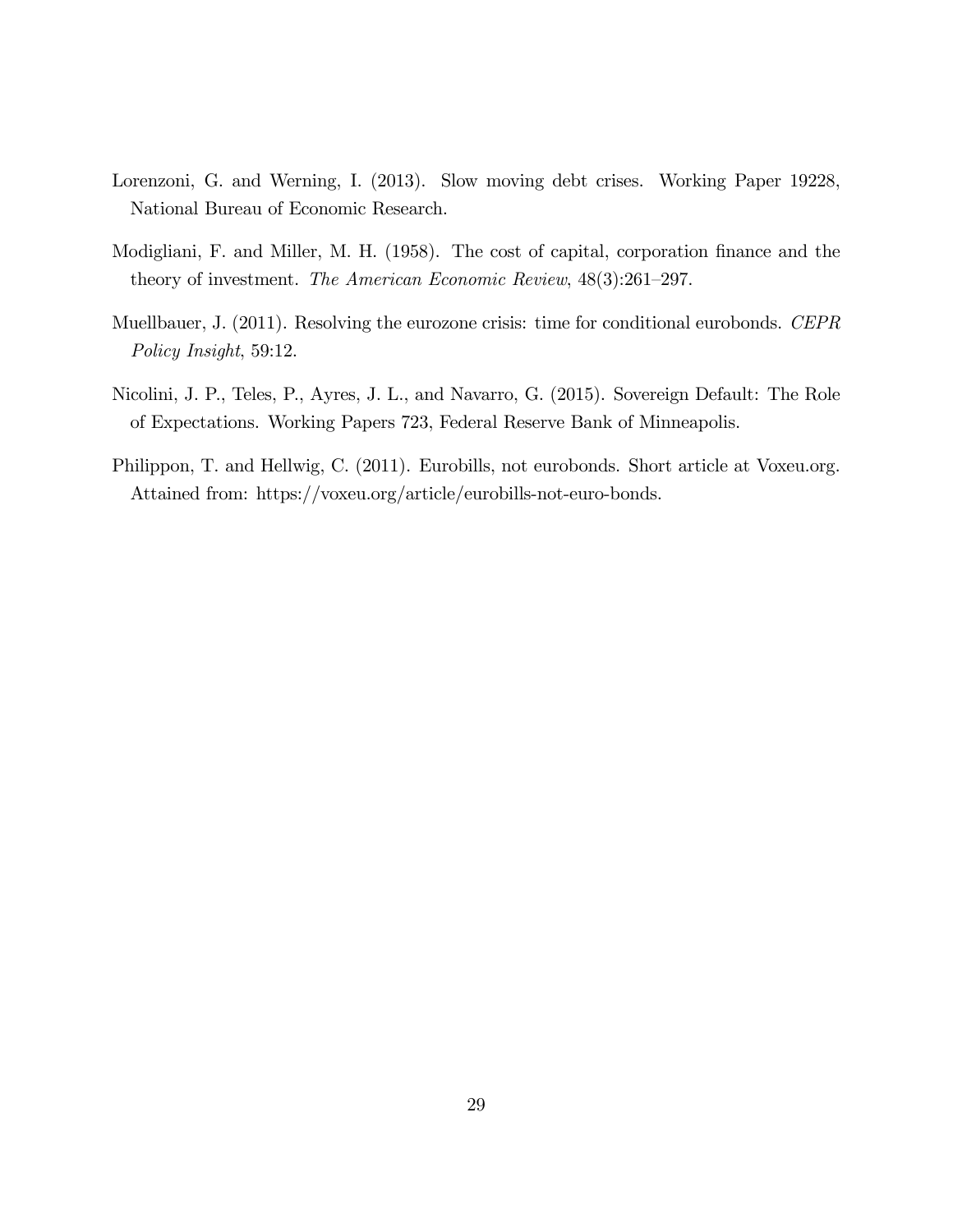## <span id="page-29-0"></span>7 Appendix

#### <span id="page-29-1"></span>A Proofs of Propositions

#### <span id="page-29-2"></span>A.1 Proof of Proposition [1](#page-11-0)

No default equilibrium  $(NDE)$  To begin with, consider an equilibrium with no default in any state such that  $\theta^{NDE} = 0$ . Then the interest parity condition [\(10\)](#page-9-2) indicates that

$$
q_b^{NDE} = q
$$
  

$$
B^{NDE} = \frac{B_0}{q}
$$

and  $(4)$  gives us the following condition for the absence of default to be confirmed in equilibrium

$$
\hat{\theta}^{NDE} = \frac{1}{1-\alpha} - \frac{\hat{T} - G}{1-\alpha} \frac{q}{B^{NDE}} < \underline{\theta}
$$

We can re-arrange to write this in terms of government debt

$$
B^{NDE}<\frac{\hat{T}-G}{1-\underline{\theta}\left(1-\alpha\right)}
$$

which in terms of initial financing need becomes

$$
B_0 < \frac{q\left(\hat{T} - G\right)}{1 - \underline{\theta}\left(1 - \alpha\right)}\tag{26}
$$

Using  $(3)$ , a sufficient condition for *NDE* to be self-confirming is

$$
B_0 < \bar{B}_0 \equiv \frac{q\left(\hat{T} - G\right)}{1 - \underline{\theta} \left(1 - \alpha\right)}
$$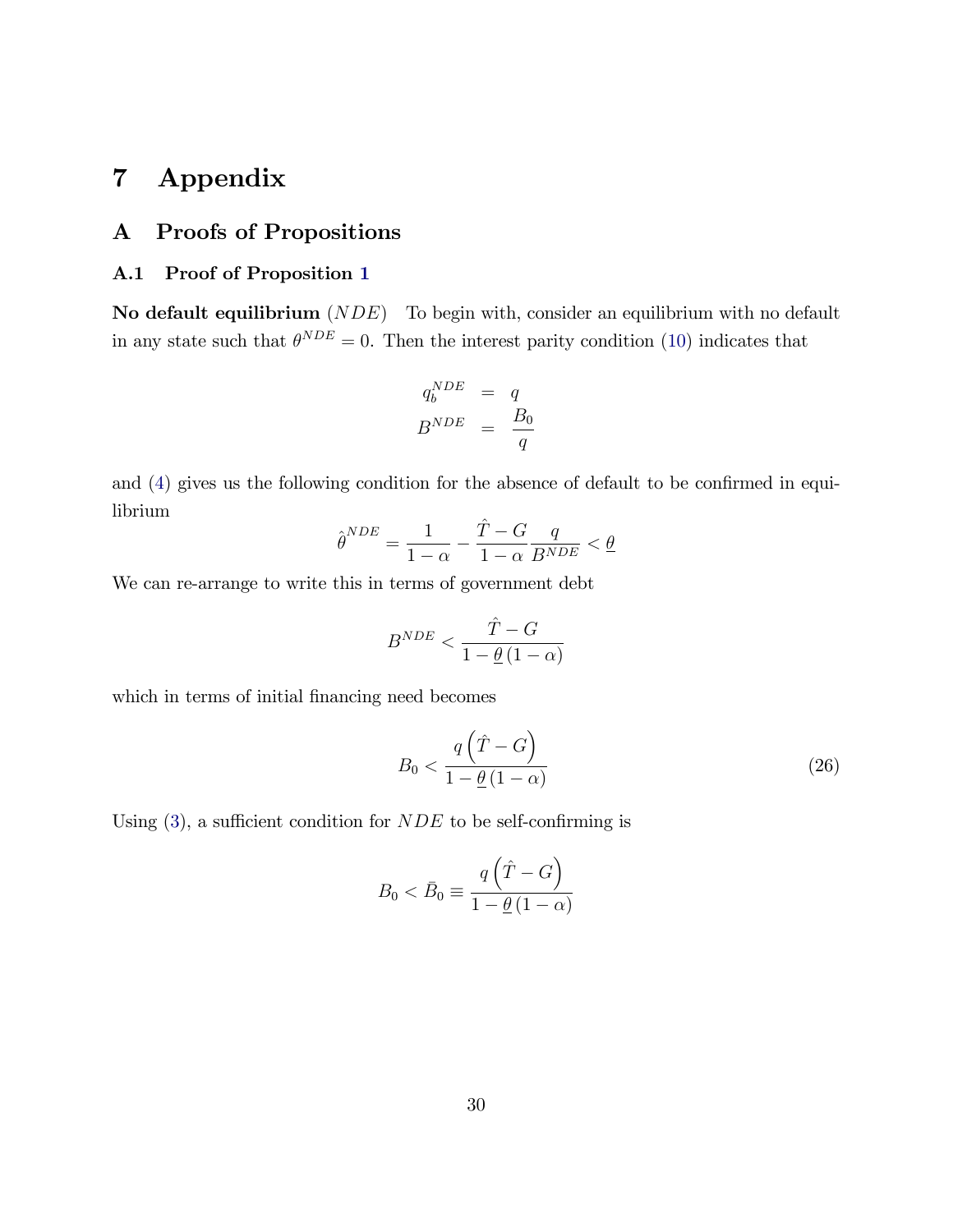**Default equilibrium**  $(DE)$  Now consider an equilibrium with default in state  $L$  such that  $\theta \in [\underline{\theta}, 1]$ . In an interior solution  $\theta = \hat{\theta} \in [\underline{\theta}, 1)$ , we will have

$$
\begin{aligned}\n\hat{\theta}^{DE} &= \frac{1}{1-\alpha} - \frac{\hat{T} - G}{(1-\alpha) B^{DE}} \\
q_b^{DE} &= q \left[ 1 - \frac{\gamma}{1-\alpha} \left( 1 - \frac{\hat{T} - G}{B^{DE}} \right) \right]\n\end{aligned}
$$

In terms of initial financing needs, the equilibrium is then characterized as

$$
\hat{\theta}^{DE} = \frac{B_0 - (\hat{T} - G) q}{(1 - \alpha) B_0 - \gamma (\hat{T} - G) q}
$$

$$
q_b^{DE} = \frac{(1 - \alpha - \gamma) B_0 q}{(1 - \alpha) B_0 - \gamma (\hat{T} - G) q}
$$

$$
B^{DE} = \frac{(1 - \alpha) \frac{B_0}{q} - \gamma (\hat{T} - G)}{1 - \alpha - \gamma}
$$

There are three conditions for this interior equilibrium to exist:

$$
\begin{aligned}\n\hat{\theta}^{DE} &> \underline{\theta} \leftrightarrow B^{DE} > \frac{\hat{T} - G}{1 - (1 - \alpha)\underline{\theta}} \\
\hat{\theta}^{DE} &< 1 \leftrightarrow B^{DE} < \frac{\hat{T} - G}{\alpha}\n\end{aligned}
$$

and in terms of financing needs, they become

$$
B_0 \geq \underline{B}_0 \equiv \frac{1 - \gamma \underline{\theta}}{1 - (1 - \alpha) \underline{\theta}} q \left( \hat{T} - G \right)
$$
  

$$
B_0 \leq \frac{1 - \gamma}{\alpha} q \left( \hat{T} - G \right)
$$

Secondly, there is a corner solution with  $\theta^{DE+} = 1$ . In this equilibrium, government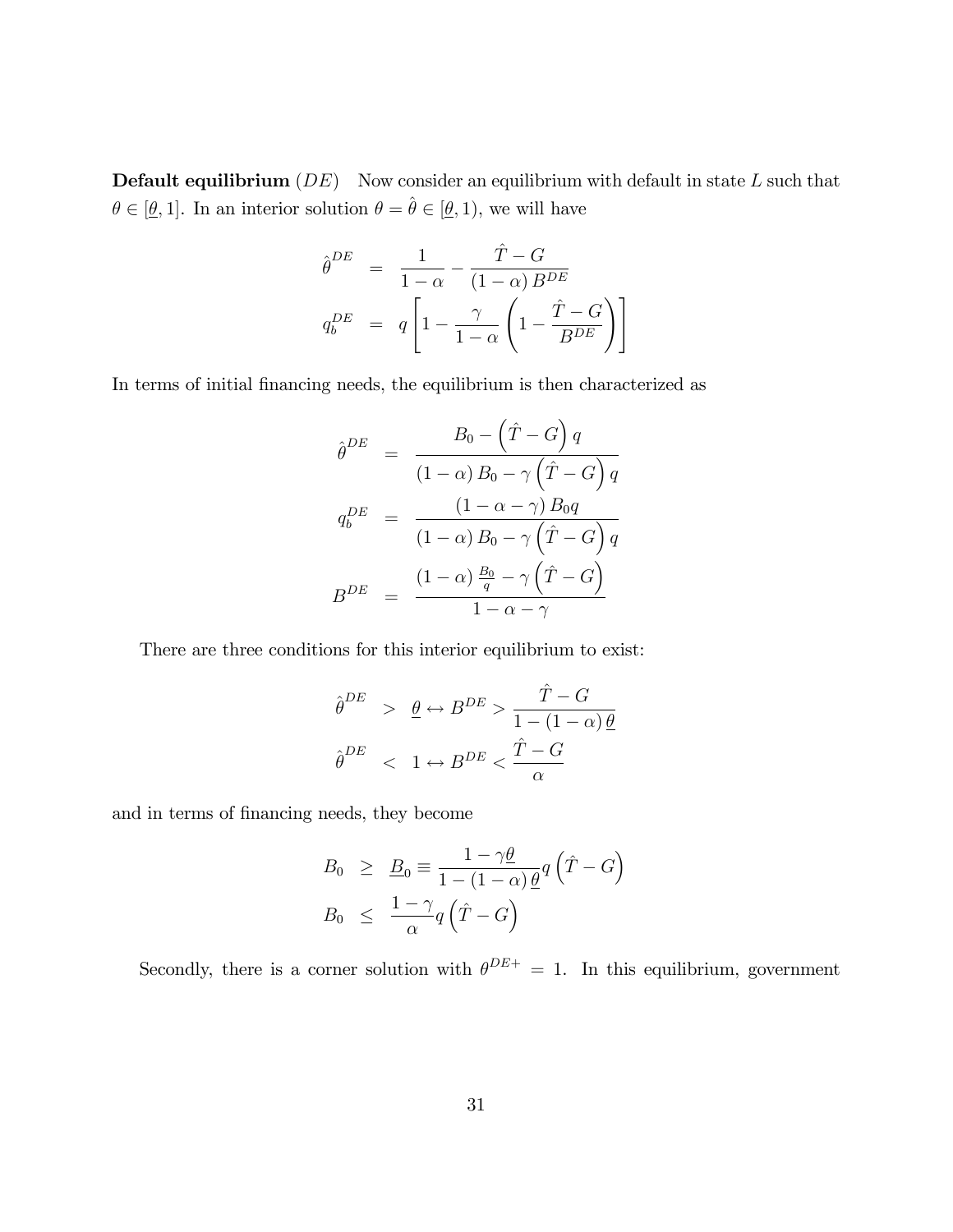bonds are priced at

$$
q_b^{DE+} = q(1-\gamma)
$$
  

$$
B_b^{DE+} = \frac{B_0}{q(1-\gamma)}
$$

and the equilibrium condition is

$$
\hat{\boldsymbol{\theta}}^{DE+} \geq 1 \leftrightarrow B^{DE+} \geq \frac{\hat{T} - G}{\alpha}
$$

which in terms of financing needs become

$$
B_0 \ge \frac{1-\gamma}{\alpha} q\left(\hat{T} - G\right)
$$

With continuity between interior and corner equilibria, the boundary above with  $DE$  is self-confirming is given by

$$
\hat{\theta}^{DE} \ge \underline{\theta}
$$

or in terms of financing needs

 $B_0 \geq \underline{B}_0$ 

Coexistence of equilibria  $NDE$  and  $DE$  equilibria coexist when financing needs fall in the range

$$
\underline{B}_0 \le B_0 < \bar{B}_0
$$
\n
$$
\therefore \frac{1 - \gamma \underline{\theta}}{1 - (1 - \alpha) \underline{\theta}} \left( \hat{T} - G \right) \le \frac{B_0}{q} < \frac{\hat{T} - G}{1 - (1 - \alpha) \underline{\theta}}
$$

This is non-empty under the condition

$$
\frac{1-\gamma\underline{\theta}}{1-(1-\alpha)\underline{\theta}}\left(\hat{T}-G\right) < \frac{\hat{T}-G}{1-(1-\alpha)\underline{\theta}}\\ \therefore \underline{\theta} > 0
$$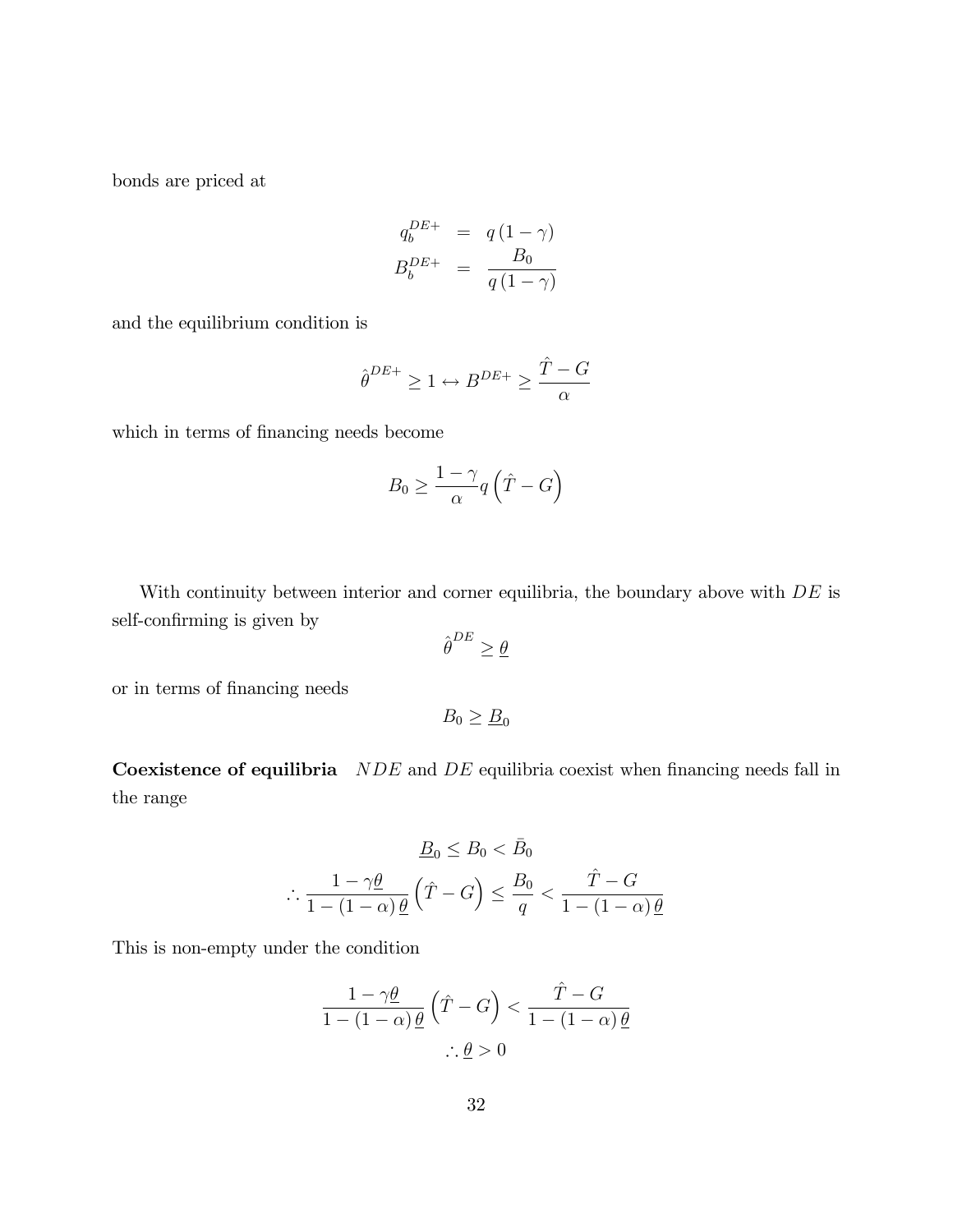which will be satisfied when there is a strictly positive fixed cost of default  $\Phi > 0$ .

#### <span id="page-32-0"></span>A.2 Proof of Proposition [2](#page-16-0)

The solution for the interior case of  $DE$  is provided in Appendix [B.](#page-39-0) Using this solution, [\(32a\)](#page-40-0) indicates that

$$
\frac{\partial B^{DE}}{\partial \omega} = 0
$$

as long as  $\omega$  remains at a level that does not lead to a corner solution  $\theta^{DE} = 1$ . Using [\(31\)](#page-40-1), we can also show that

$$
\frac{\partial \theta^{DE}}{\partial \omega} = \frac{1}{(1-\alpha)(1-\omega)^2} \left(1 - \frac{\hat{T} - G}{B}\right)
$$
\n
$$
= \frac{\theta^{DE}}{1-\omega} > 0
$$
\n(27)

To determine how  $\omega$  affects the minimum haircut, let

$$
f(\omega, \theta) \equiv z \left( \hat{T} + \frac{(1-\omega)(1-\alpha)\theta}{\omega + (1-\omega)(1-(1-\alpha)\theta)} \left( \hat{T} - G \right) \right) - z \left( \hat{T}_i \right) - \Phi
$$

$$
- \frac{\alpha (1-\omega)\theta}{\omega + (1-\omega)(1-(1-\alpha)\theta)} \left( \hat{T} - G \right)
$$

such that [\(20\)](#page-14-0) indicates  $f(\omega, \underline{\theta}) = 0$ . Since  $\hat{T}$  is independent of  $\omega$  and

<span id="page-32-1"></span>
$$
\frac{\partial \left( \frac{(1-\omega)\theta}{\omega + (1-\omega)(1-(1-\alpha)\theta)} \right)}{\partial \omega} = \frac{-\theta}{\left[ \omega + (1-\omega)(1-(1-\alpha)\theta) \right]^2} < 0 \tag{28}
$$

we can show that

$$
\frac{\partial f(\omega,\theta)}{\partial \omega} = \frac{\theta_i \left(\hat{T} - G\right) (1 - \alpha)}{\left[\omega + (1 - \omega) (1 - (1 - \alpha) \theta)\right]^2} \left[\frac{\alpha}{1 - \alpha} - z'\left(\hat{T} + \frac{(1 - \omega) (1 - \alpha) \theta}{\omega + (1 - \omega) (1 - (1 - \alpha) \theta)} \left(\hat{T} - G\right)\right)\right]
$$

This is negative under the condition

$$
\frac{\alpha}{1-\alpha} < z' \left( \hat{T} + \frac{\left(1-\omega\right)\left(1-\alpha\right)\theta}{\omega + \left(1-\omega\right)\left(1-\left(1-\alpha\right)\theta\right)} \left(\hat{T} - G\right) \right)
$$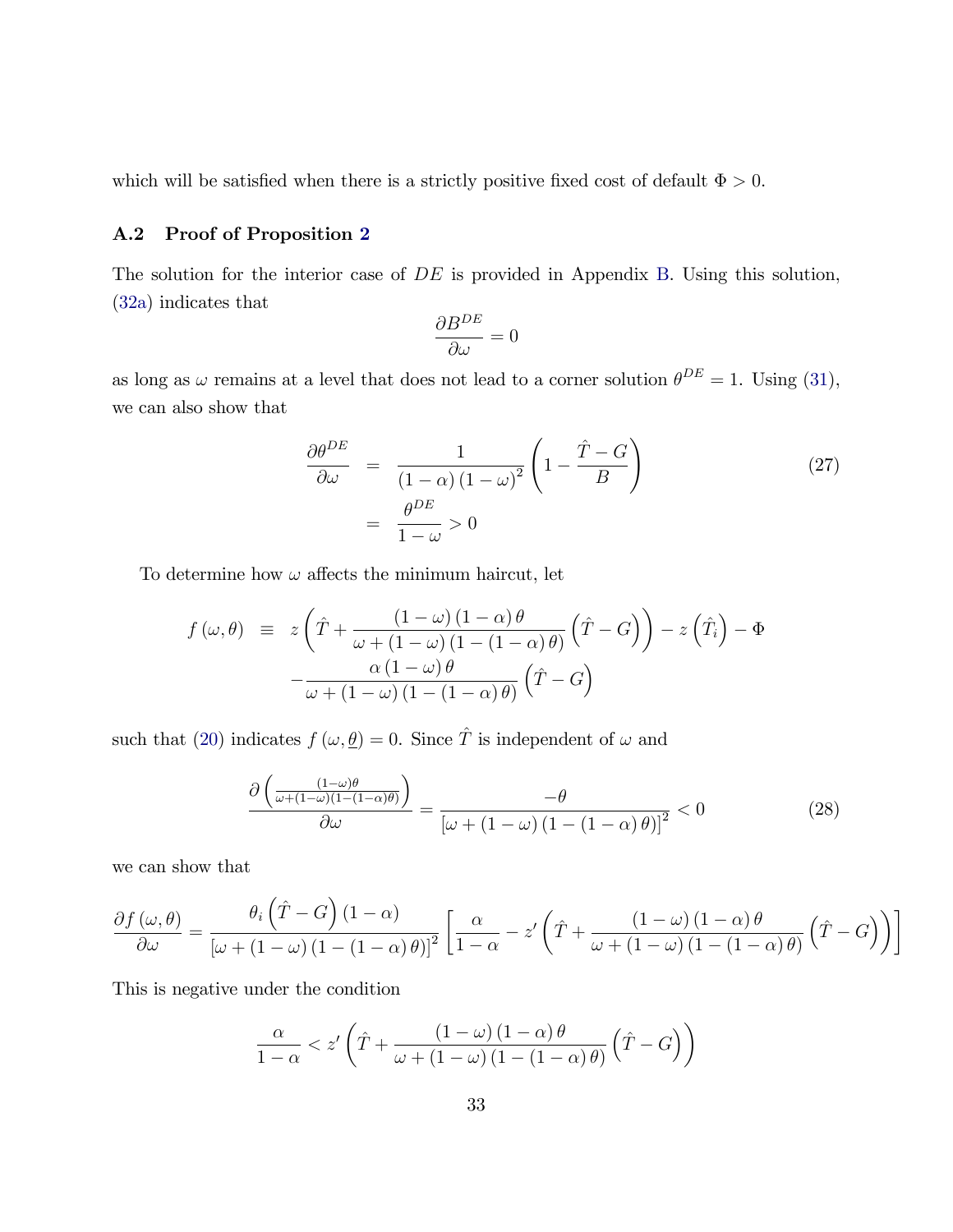which must be satisfied since  $z'\left(\hat{T}\right) = \frac{\alpha}{1-\alpha}$  $\frac{\alpha}{1-\alpha}$  by virtue of the interior FOC and  $z''(.) > 0$ . Moreover, using [\(28\)](#page-32-1), we can also write

$$
\frac{\partial f(\omega,\theta)}{\partial \theta} = \frac{(1-\omega)(1-\alpha)\left(\hat{T}-G\right)}{\left[\omega+(1-\omega)(1-(1-\alpha)\theta)\right]^2} \left[z_i'\left(\hat{T}+\frac{(1-\omega)(1-\alpha)\theta}{\omega+(1-\omega)(1-(1-\alpha)\theta)}\left(\hat{T}-G\right)\right)-\frac{\alpha}{1-\alpha}\right]
$$

Through the implicit function theorem, we can deduce that

$$
\frac{\partial f(\omega, \underline{\theta})}{\partial \omega} + \frac{\partial \underline{\theta}}{\partial \omega} \frac{\partial f(\omega, \underline{\theta})}{\partial \underline{\theta}} = 0
$$
  

$$
\therefore \frac{\partial \underline{\theta}}{\partial \omega} = -\frac{\frac{\partial f(\omega, \underline{\theta})}{\partial \omega}}{\frac{\partial f(\omega, \underline{\theta})}{\partial \hat{\theta}}} = \frac{\underline{\theta}}{1 - \omega} > 0
$$
(29)

for all  $(\omega, \underline{\theta})$  within the unit circle. Using [\(29\)](#page-33-0), we can then write

<span id="page-33-0"></span>
$$
\frac{\partial \hat{\theta}}{\partial \omega} > \frac{\partial \theta}{\partial \omega} \ \forall \ \hat{\theta} > \underline{\theta}
$$

Finally, to show that the boundaries  $(\underline{B}_0, \overline{B}_0)$  are independent of  $\omega$ , let

$$
g(\omega, B) \equiv z(G + B) - z(T) - \Phi - \alpha (1 - \omega) \theta B
$$

where [\(18\)](#page-14-2) indicates that  $g(\omega, B) = 0$  at a boundary. This yields the derivatives

$$
\frac{\partial g(\omega, B)}{\partial \omega} = \frac{\partial B}{\partial \omega} z'(G + B) - \frac{\partial T_i}{\partial \omega} z'(T) - \alpha \frac{\partial ((1 - \omega) \theta B)}{\partial \omega}
$$

$$
\frac{\partial g(\omega, B)}{\partial B} = z'(G + B) - \frac{\partial T}{\partial B} z'(T) - \alpha \frac{\partial ((1 - \omega) \theta B)}{\partial B}
$$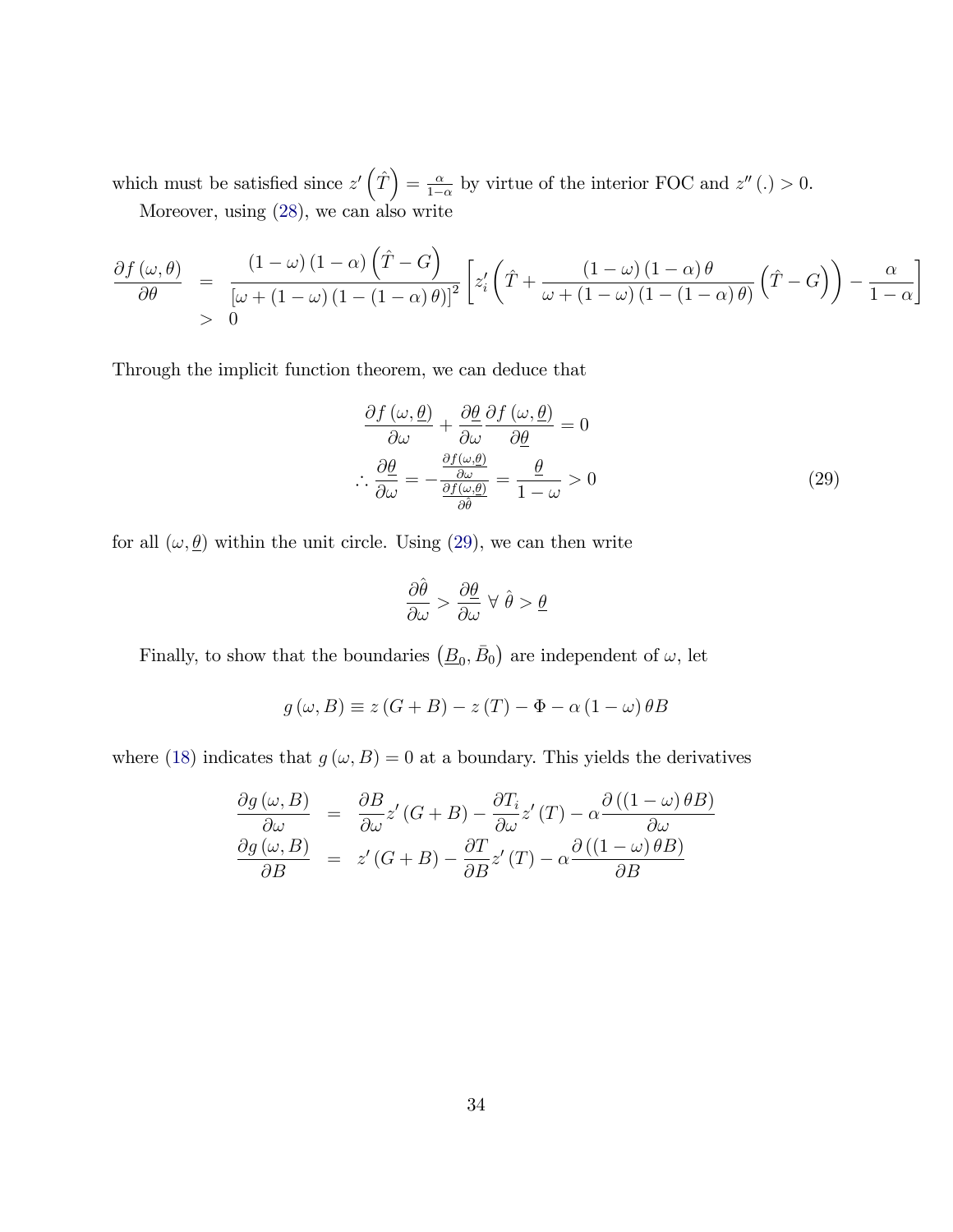In an interior solution, we know that

$$
\frac{\partial B}{\partial \omega} = 0
$$

$$
\frac{\partial T}{\partial \omega} = \frac{\partial T}{\partial B} = 0
$$

$$
\frac{\partial ((1 - \omega) \theta B)}{\partial \omega} = 0
$$

$$
\frac{\partial ((1 - \omega) \theta B)}{\partial B} = \frac{1}{1 - \alpha}
$$

Combining these with the derivatives above indicates

$$
\frac{\partial g(\omega, B)}{\partial \omega} = 0
$$
  

$$
\frac{\partial g(\omega, B)}{\partial B} = z'(G + B) - \frac{\alpha}{1 - a} > 0
$$

and by the implicit function theorem we have that, on a boundary  $(\underline{B}_0, \overline{B}^0)$ 

$$
\frac{\partial B}{\partial \omega} = -\frac{\frac{\partial f(\omega, B)}{B}}{\frac{\partial f(\omega, B)}{\omega}} = 0
$$

Since, B is a positive function of  $B_0$  and independent of  $\omega$  in an interior solution, we can further write

$$
\frac{\partial \underline{B}_0}{\partial \omega} = \frac{\partial \bar{B}_0}{\partial \omega} = 0
$$

In other words,  $\omega$  has no effect on the equilibrium boundaries when the haircut falls short of an upper corner  $\theta^{DE} = 1$ .

#### <span id="page-34-0"></span>A.3 Proof of Proposition [3](#page-18-1)

 $B^{DE}$  is given by [\(33\)](#page-41-0) and combining this with the corner default condition [\(21\)](#page-15-2) yields the implicit expression [\(23\)](#page-19-0) for  $\omega^*$ . It follows from Proposition [1](#page-11-0) that  $\omega^* > \underline{\omega}$ . To show that  $\omega^*$  < 1, we simply set  $\omega = 1$  in the default condition [\(21\)](#page-15-2). In this case, not defaulting is leads to strictly higher welfare for any fixed default cost

$$
\Phi > 0
$$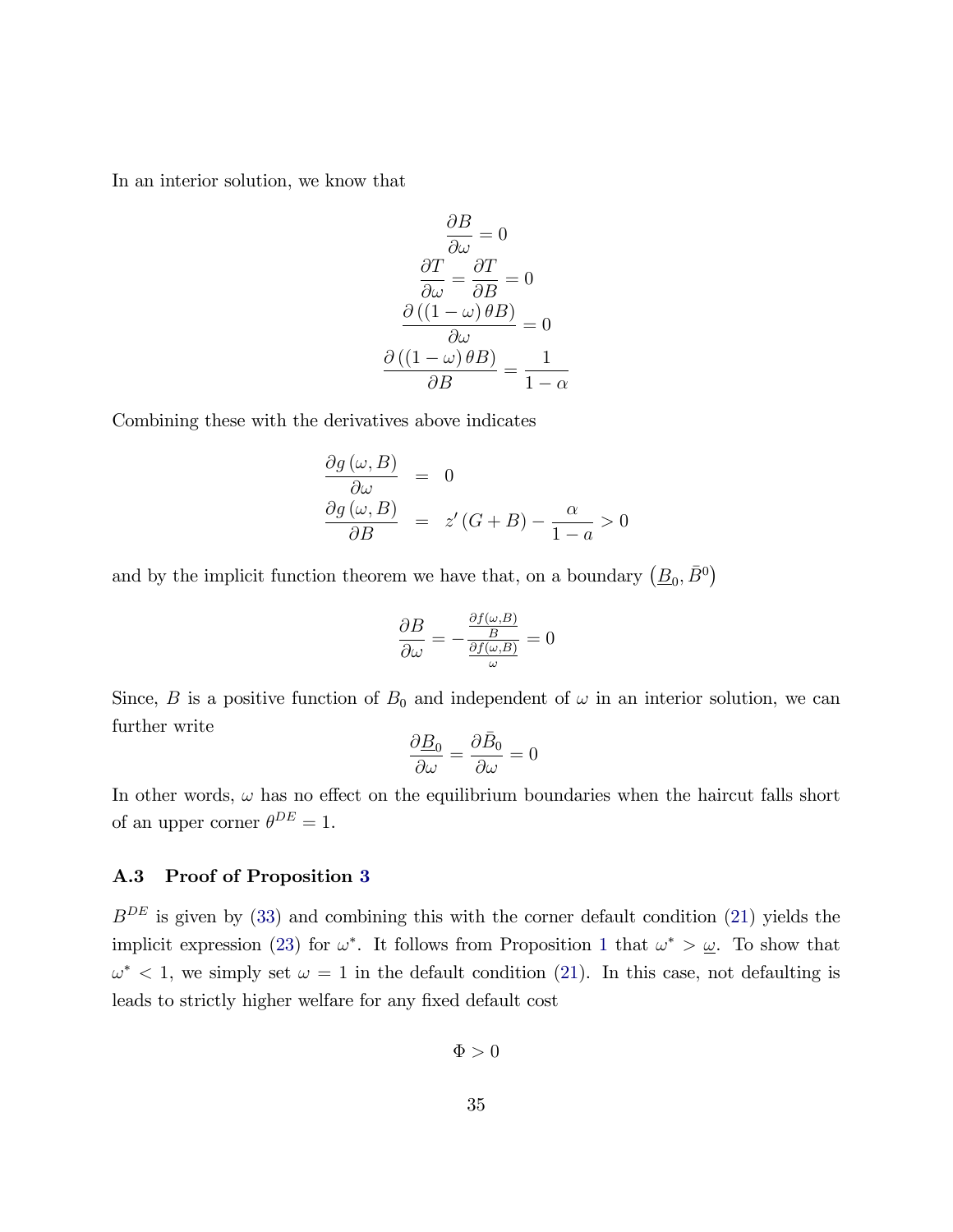which shows that  $\omega^* < 1$  since reducing the size of the senior tranche by an arbitrarily small amount would still lead to no default.

Finally, to show that  $\omega^*$  is increasing in  $B_0$ , let

$$
f(\omega, B_0) \equiv z \left( G + \frac{B_0}{q \left( 1 - \gamma \left( 1 - \omega \right) \right)} \right) - z \left( G + \frac{\omega + \left( 1 - \omega \right) \alpha}{1 - \gamma \left( 1 - \omega \right)} \frac{B_0}{q} \right)
$$

$$
- \Phi - \frac{\alpha \left( 1 - \omega \right)}{1 - \gamma \left( 1 - \omega \right)} \frac{B_0}{q}
$$

such that  $f(\omega^*, B_0) = 0$ . This leads to the derivatives

$$
\frac{\partial f(\omega, D)}{\partial \omega} = \frac{\frac{B_0}{q} \left[ \alpha - \gamma z' \left( G + \frac{1}{1 - \gamma (1 - \omega)} \frac{B_0}{q} \right) - (1 - \alpha - \gamma) z' \left( G + \frac{\omega + (1 - \omega)\alpha}{1 - \gamma (1 - \omega)} \frac{B_0}{q} \right) \right]}{(1 - \gamma (1 - \omega))^2},
$$
\n
$$
\frac{\partial f(\omega, D)}{\partial B_0} = \frac{z' \left( G + \frac{1}{1 - \gamma (1 - \omega)} \frac{B_0}{q} \right) - (\omega + (1 - \omega)\alpha) z' \left( G + \frac{\omega + (1 - \omega)\alpha}{1 - \gamma (1 - \omega)} \frac{B_0}{q} \right) - \alpha (1 - \omega)}{q (1 - \gamma (1 - \omega))}
$$

Since  $\alpha < 1$ , a sufficient condition for  $\frac{\partial f(\omega, D)}{\partial \omega} < 0$  and  $\frac{\partial f(\omega, D)}{\partial B_0} > 0$  is

$$
z'\left(G + \frac{\omega + (1 - \omega)\alpha}{1 - \gamma(1 - \omega)}\frac{B_0}{q}\right) > \frac{\alpha}{1 - \alpha}
$$

which must be true since

$$
z'\left(G + \frac{\omega + (1 - \omega)\alpha}{1 - \gamma(1 - \omega)}\frac{B_0}{q}\right) > z\left(\hat{T}\right) = \frac{\alpha}{1 - \alpha}
$$

Therefore, using the implicit function theorem and  $f(\omega^*, B_0) = 0$ , we can write

$$
\frac{\partial \omega^*}{\partial B_0} = -\frac{\frac{\partial f(\omega, D)}{\partial B_0}}{\frac{\partial f(\omega, D)}{\partial \omega}} > 0
$$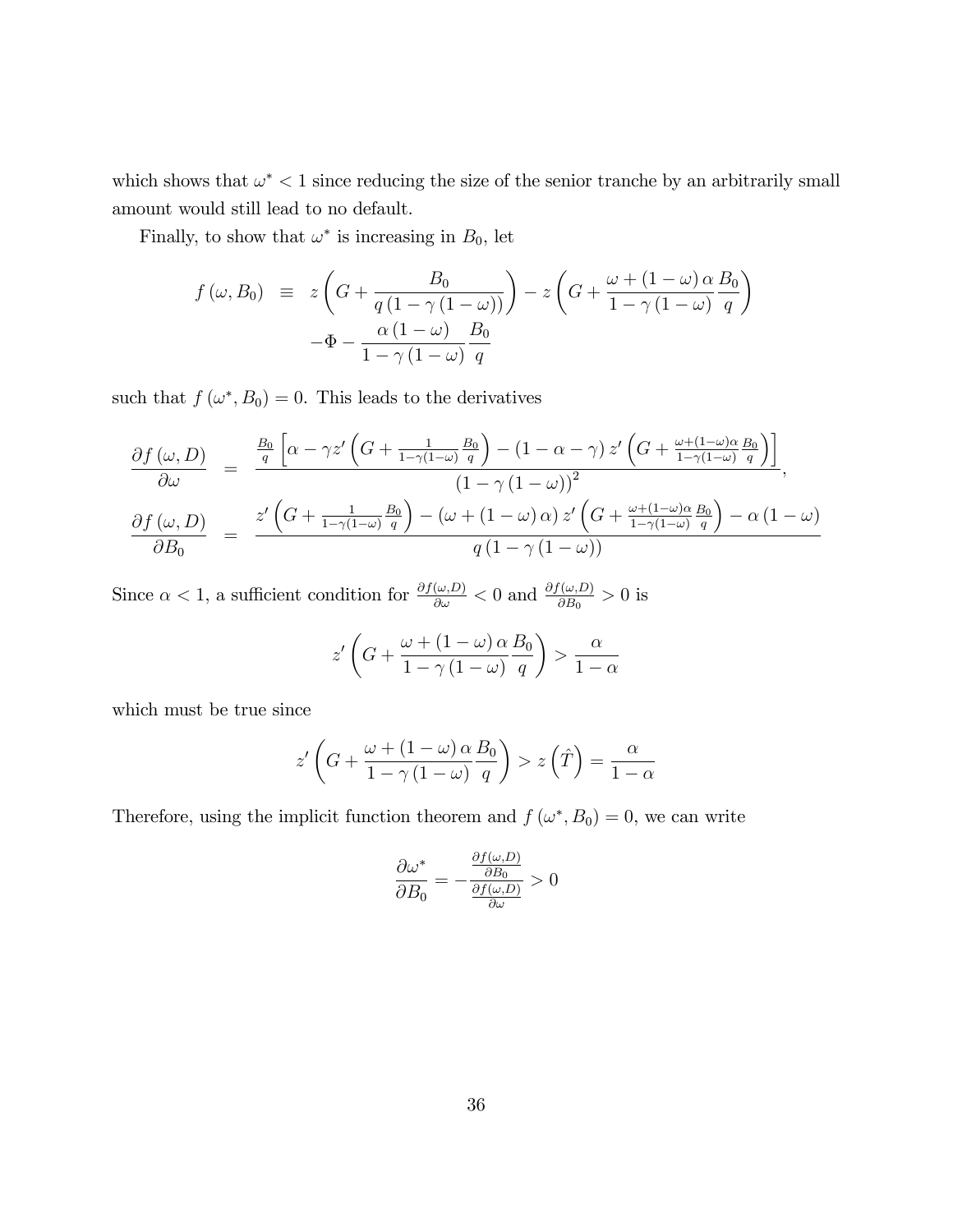#### <span id="page-36-0"></span>A.4 Proof of Proposition [4](#page-21-1)

To begin with, consider the interior equilibrium. Combining [\(24\)](#page-21-2) with [\(25\)](#page-21-3) yields

$$
B^{SDE} = \frac{(1-\alpha)\frac{B_0}{q} - \gamma(\hat{T} - G)}{1 - \alpha - \gamma}
$$

$$
\theta_s^{SDE} = \frac{1}{\omega} \frac{(\omega + \alpha(1-\omega))\frac{B_0}{q} - (1 - \gamma(1-\omega))(\hat{T} - G)}{(1-\alpha)\frac{B_0}{q} - \gamma(\hat{T} - G)}
$$

where taxes  $\hat{T}$  are pinned down by [\(5\)](#page-8-1). The interior equilibrium is valid under the condition

$$
\frac{B_0}{q} > \frac{1-\gamma}{\alpha} \left(\hat{T} - G\right)
$$

Otherwise, the equilibrium is at the corner  $\theta_s^{SDE} = 1$  with debt and taxes given by

$$
B^{SDE} = \frac{B_0}{q(1-\gamma)}
$$

$$
T^{SDE} = G + \alpha B^{SDE}
$$

The default condition can be written as

$$
z\left(G + \left(\omega + (1 - \omega)\,\alpha\right)B^{SDE}\right) > z\left(T^{SDE}\right) + \Phi_s + \omega\alpha\theta_s^{SDE}B^{SDE}
$$

which in an interior equilibrium becomes

$$
z\left(\hat{T} + (1 - \alpha) x\left(\omega, B_0\right)\right) > z\left(\hat{T}\right) + \Phi_s + \alpha x\left(\omega, B_0\right)
$$

where

$$
x(\omega, B_0) \equiv \frac{(\omega + (1 - \omega)\alpha)\frac{B_0}{q} - (1 - \gamma(1 - \omega))(\hat{T} - G)}{1 - \alpha - \gamma}
$$

To analyze the properties of  $\bar{\omega}$  let

<span id="page-36-1"></span>
$$
f(B_0, \Phi_s, \omega) \equiv z \left( \hat{T} + (1 - \alpha) x (\omega, B_0) \right) - \Phi_s - z \left( \hat{T} \right) - \alpha x (\omega, B_0)
$$
 (30)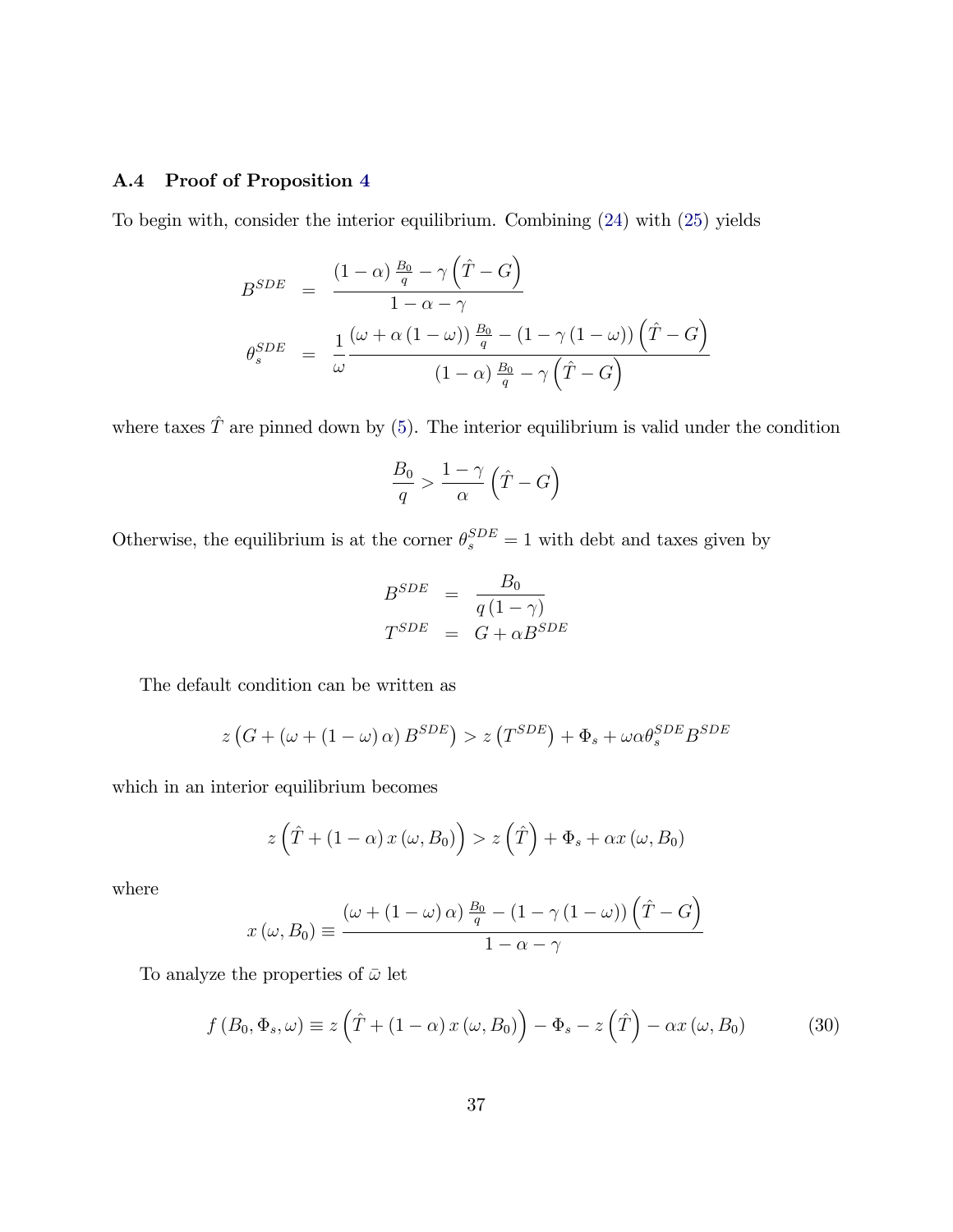such that  $f(B_0, \Phi_s, \bar{\omega}) = 0$ . We can then write the derivatives

$$
\frac{\partial f(\omega, B_0)}{\partial \omega} = (1 - \alpha) z' \left( \hat{T} + (1 - \alpha) x(\omega, B_0) \right) \frac{\partial x(\omega, B_0)}{\partial \omega} - \alpha \frac{\partial x(\omega, B_0)}{\partial \omega}
$$

$$
\frac{\partial f(\omega, B_0)}{\partial B_0} = (1 - \alpha) z' \left( \hat{T} + (1 - \alpha) x(\omega, B_0) \right) \frac{\partial x(\omega, B_0)}{\partial B_0} - \alpha \frac{\partial x(\omega, B_0)}{\partial B_0}
$$

$$
\frac{\partial f(\omega, B_0)}{\partial \Phi_s} = -1 < 0
$$

Using

$$
\frac{\partial x(\omega, B_0)}{\partial \omega} = \frac{\left((1-\alpha)\frac{B_0}{q} - \gamma\left(\hat{T} - G\right)\right)x(\omega, B_0)}{(\omega + (1-\omega)\alpha)\frac{B_0}{q} - (1-\gamma(1-\omega))\left(\hat{T} - G\right)}
$$

$$
\frac{\partial x(\omega, B_0)}{\partial B_0} = \frac{\omega + (1-\omega)\alpha}{1-\alpha-\gamma}
$$

it is straightforward to show that we will have

$$
\frac{\partial x(\omega, B_0)}{\partial \omega} > 0 , \frac{\partial x(\omega, B_0)}{\partial B_0} > 0
$$

under the regularity condition  $1 - \gamma > \alpha$ . The derivatives of  $f(\omega, B_0)$  with respect to  $(\omega, B_0)$ will then also be positive under the condition

$$
z'\left(\hat{T} + (1 - \alpha) x\left(\omega, B_0\right)\right) > \frac{\alpha}{1 - \alpha}
$$

which must be true since

$$
z'\left(\hat{T}\right) = \frac{\alpha}{1-\alpha} \ , \ z''\left(. \right) > 0
$$

Using the implicit function theorem, we can then write

$$
\begin{array}{rcl}\n\frac{\partial \bar{\omega}}{\partial \Phi_s} > & 0 \\
\frac{\partial \bar{\omega}}{\partial B_0} < & 0\n\end{array}
$$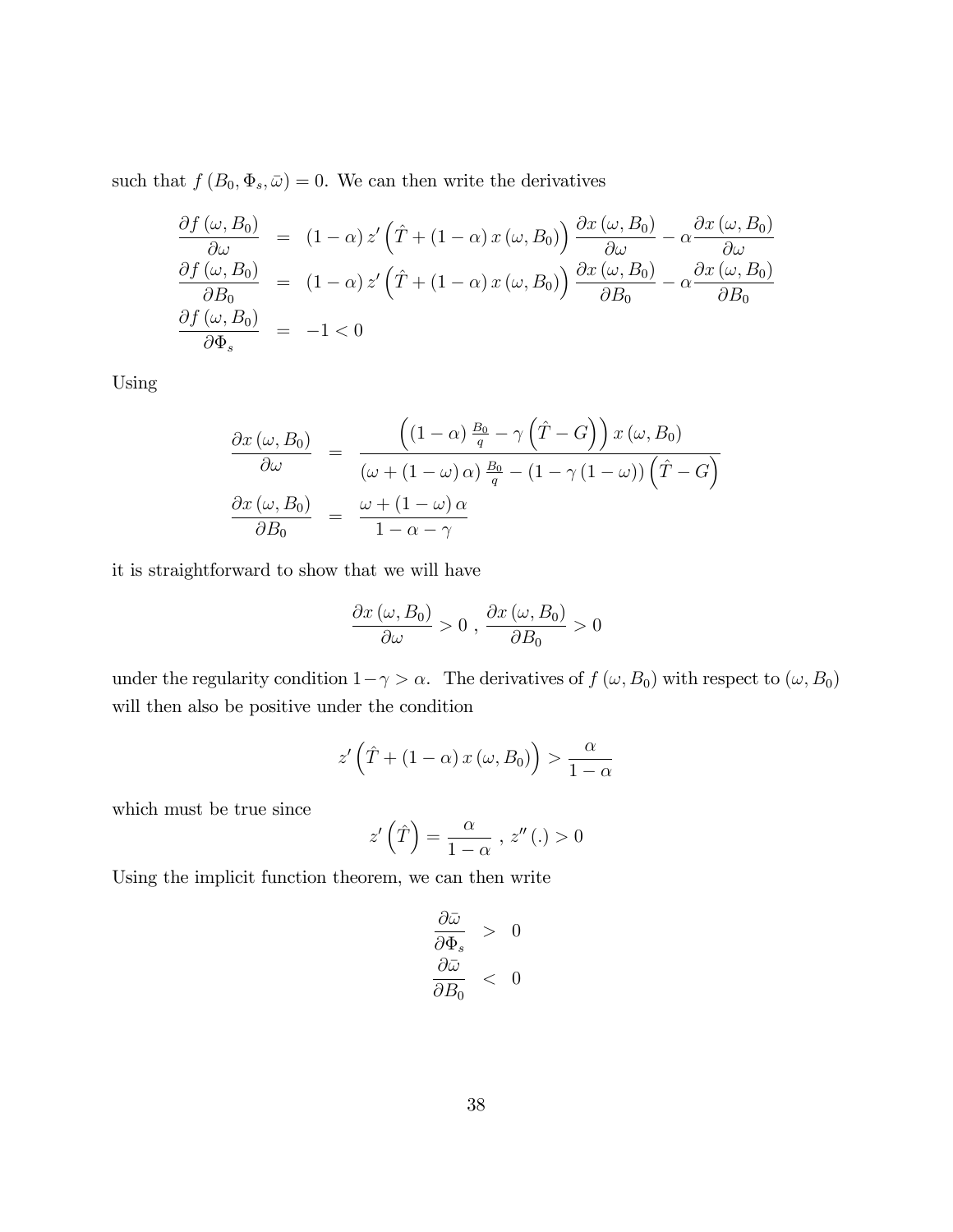Note also that using [\(30\)](#page-36-1) and [\(22\)](#page-16-1) , we can also show that

$$
f(B_0, \Phi_s, \underline{\omega}) = -\Phi_s
$$

which indicates that we will have  $\bar{\omega} > \underline{\omega}$  for any  $\Phi_s > 0$ .

Finally, we conduct the same analysis for the corner solution, in which case the default condition is

$$
z\left(G + \frac{\omega + (1 - \omega)\alpha}{1 - \gamma} \frac{B_0}{q}\right) > z\left(G + \frac{\alpha}{1 - \gamma} \frac{B_0}{q}\right) + \Phi_s
$$

$$
+ \frac{\omega\alpha}{1 - \gamma} \frac{B_0}{q}
$$

We can then write

$$
f(B_0, \Phi_s, \omega) \equiv z \left( G + \frac{\omega + (1 - \omega) \alpha B_0}{1 - \gamma} \right) - \Phi_s - \frac{\omega \alpha B_0}{1 - \gamma q}
$$

$$
-z \left( G + \frac{\alpha B_0}{1 - \gamma q} \right)
$$

such that  $f(B_0, \Phi_s, \bar{\omega}) = 0$  and

$$
\frac{\partial f(\omega, B_0)}{\partial \omega} = \left( (1 - \alpha) z' \left( G + \frac{\omega + (1 - \omega) \alpha}{1 - \gamma} \frac{B_0}{q} \right) - \alpha \right) \frac{B_0}{(1 - \gamma) q} > 0
$$

$$
\frac{\partial f(\omega, B_0)}{\partial B_0} = \left( \frac{(\omega + (1 - \omega) \alpha) z' \left( G + \frac{\omega + (1 - \omega) \alpha}{1 - \gamma} \frac{B_0}{q} \right) - \omega \alpha}{- \alpha z' \left( G + \frac{\alpha}{1 - \gamma} \frac{B_0}{q} \right)} \right) \frac{1}{(1 - \gamma) q} > 0
$$

$$
\frac{\partial f(\omega, B_0)}{\partial \Phi_s} = -1 < 0
$$

As with the interior case, under the implicit function theorem this implies

$$
\begin{array}{rcl}\n\frac{\partial \bar{\omega}}{\partial \Phi_s} > & 0 \\
\frac{\partial \bar{\omega}}{\partial B_0} < & 0\n\end{array}
$$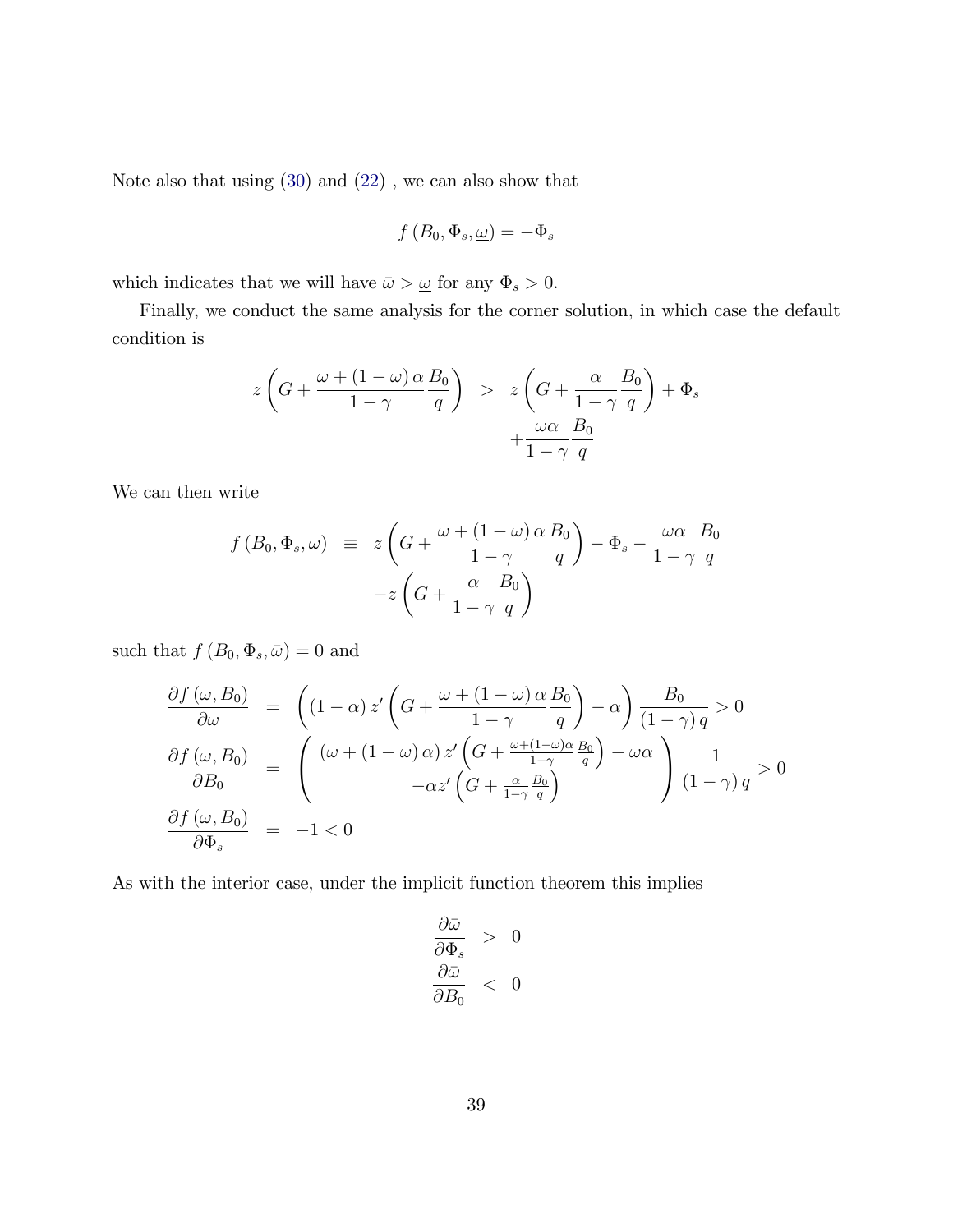Moreover, we can write  $\bar{\omega} > \underline{\omega}$  for all  $\Phi_s > 0$  since

$$
f(B_0, \Phi_s, \underline{\omega}) = -\Phi_s
$$

where  $\omega = 0$  must be true since we are at the corner equilibrium already at the boundary where  $SDE$  becomes self-confirming.

### <span id="page-39-0"></span>B Equilibria under tranching

#### No default equilibrium (NDE)

Tranching does not change anything in the no default equilibrium as both senior and junior bonds are repaid fully. The equilibrium is characterized by

$$
\theta = 0
$$
  
\n
$$
q_b^{NDE} = q
$$
  
\n
$$
B^{NDE} = \frac{B_0}{q}
$$
  
\n
$$
T^{NDE} = G + \frac{B_0}{q}
$$

but the condition for this equilibrium to be self-confirming depends on  $\omega$ . It follows from Proposition [2](#page-16-0) that senior tranches below the size

$$
\omega \leq \underline{\omega}^{NDE} \equiv \frac{1}{1-\alpha} \left( \frac{\hat{T}-G}{B_0/q} - \alpha \right)
$$

leave the condition to confirm the equilibrium identical to the case without tranching de-scribed in Proposition [1.](#page-11-0) For  $\omega \leq \underline{\omega}^{NDE}$ , any deviation to default is at a corner solution and the relevant condition to confirm  $NDE$  is  $B_0 \le \bar{B}_0(\omega)$  where  $\bar{B}_0$  is implicitly defined as a function of  $\omega$  by the expression

$$
z\left(G + \frac{\bar{B}_0}{q}\right) = z\left(G + (\omega + (1 - \omega)\alpha)\frac{\bar{B}_0}{q}\right) + \Phi + \alpha(1 - \omega)\frac{\bar{B}_0}{q}
$$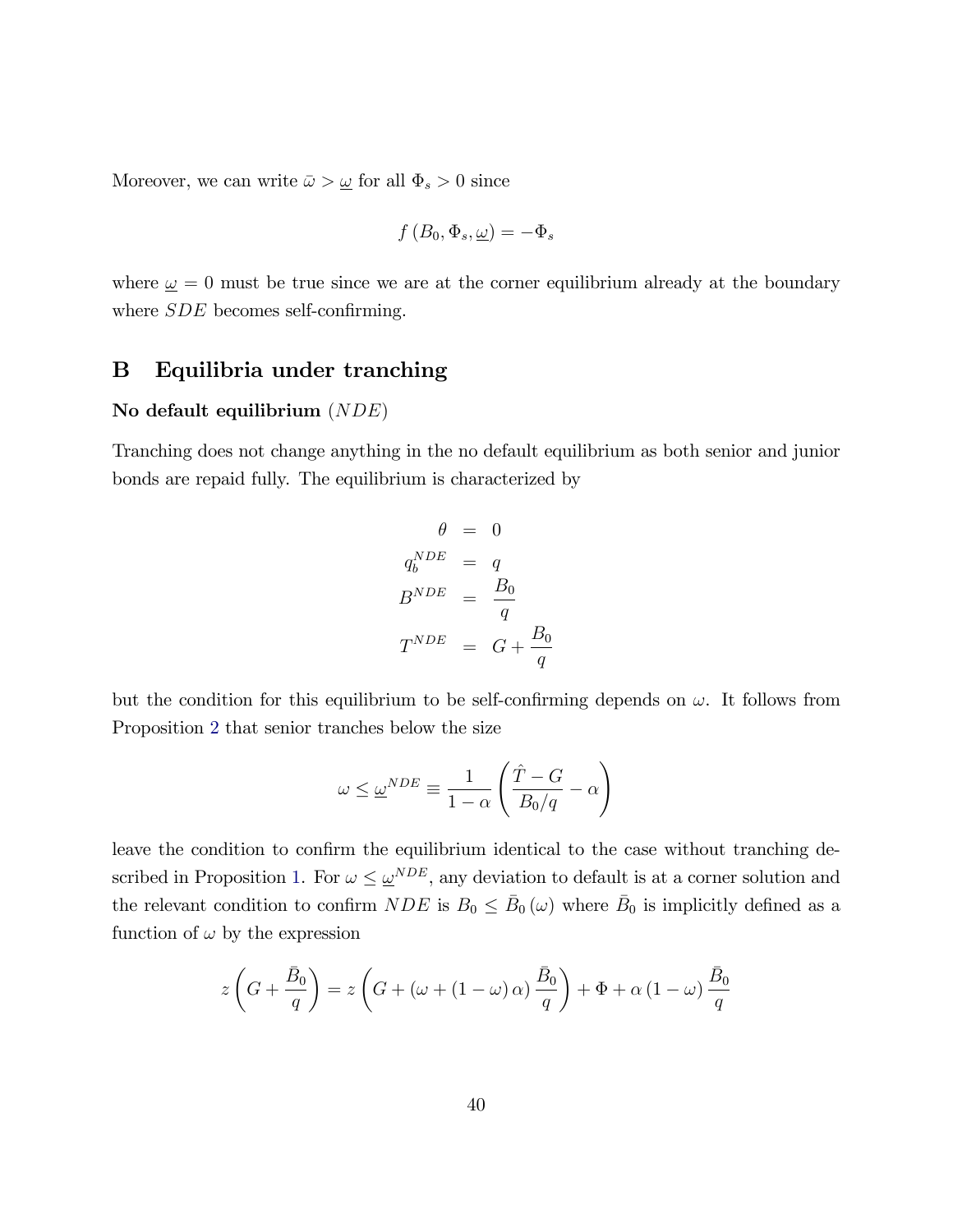such that

$$
\frac{\partial \bar{B}_0}{\partial \omega} > 0 \; \forall \; \omega \in \left(\underline{\omega}^{NDE}, 1\right)
$$

#### Default equilibrium  $(DE)$

We begin with the interior case, where  $DE$  is characterized by the set of expressions

$$
\theta^{DE} = \hat{\theta}^{DE} = \frac{1}{(1-\alpha)(1-\omega)} \left( 1 - \frac{\hat{T} - G}{B^{DE}} \right)
$$
  
\n
$$
q_b^{DE} = q \left[ 1 - \frac{\gamma}{(1-\alpha)(1-\omega)} \left( 1 - \frac{\hat{T} - G}{B^{DE}} \right) \right]
$$
  
\n
$$
B^{DE} = \frac{B_0}{\omega q + (1-\omega) q_b^{DE}}
$$
  
\n
$$
T^{DE} = \hat{T}
$$

which in terms of initial financing needs become

<span id="page-40-1"></span>
$$
\hat{\theta}^{DE} = \frac{1}{1 - \omega} \frac{\frac{B_0}{q} - (\hat{T} - G)}{(1 - \alpha)\frac{B_0}{q} - \gamma(\hat{T} - G)}
$$
\n
$$
q_b^{DE} = \frac{q}{1 - \omega} \frac{((1 - \alpha)(1 - \omega) - \gamma)\frac{B_0}{q} + \gamma\omega(\hat{T} - G)}{(1 - \alpha)\frac{B_0}{q} - \gamma(\hat{T} - G)}
$$
\n
$$
T^{DE} = \hat{T}
$$
\n(31)

Observe that tax revenues in the defaulting state are not affected by  $\omega$ . Instead, the government increases the haircuts on junior bonds to fully pay the senior tranche and junior bond prices  $q_b^{DE}$  decline in anticipation of a higher haircut. Under risk neutrality, the decline in  $q_b^{DE}$  exactly offsets the higher prices for the senior tranche such that the government's total debt bill remains unchanged compared to the case without tranching

<span id="page-40-0"></span>
$$
B^{DE} = \frac{B_0}{\omega q + (1 - \omega) q_b^{DE}} = \frac{(1 - \alpha) \frac{B_0}{q} - \gamma \left(\hat{T} - G\right)}{1 - \alpha - \gamma}
$$
(32a)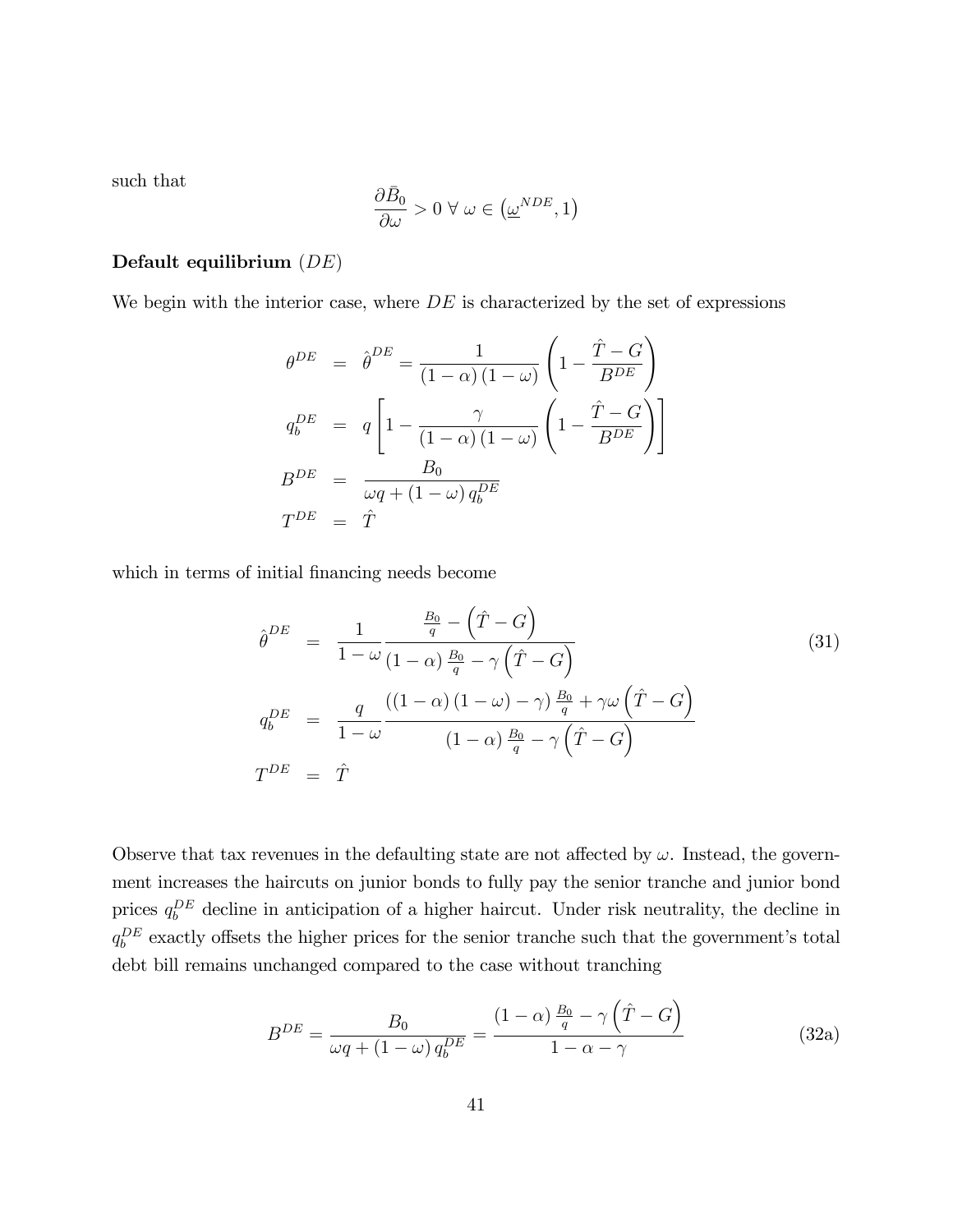This interior case is valid when the size of the senior tranche remains below

$$
\omega \leq \underline{\omega} \equiv \frac{(1-\gamma)\left(\hat{T} - G\right) - \alpha \frac{B_0}{q}}{(1-\alpha)\frac{B_0}{q} - \gamma\left(\hat{T} - G\right)}
$$

In this case, the condition for  $DE$  to be self-confirming remains identical to the case without tranching described in Proposition [1](#page-11-0)

When  $\omega > \underline{\omega}$ , on the other hand, DE is characterized by the (upper) corner case such that

$$
\theta^{DE+} = 1
$$
  
\n
$$
q_b^{DE+} = q(1-\gamma)
$$
  
\n
$$
B^{DE+} = \frac{B_0}{\omega q + (1-\omega) q_b^{DE+}}
$$
  
\n
$$
T^{DE+} = G + \frac{\omega + (1-\omega) \alpha B_0}{1-\gamma(1-\omega)} \frac{B_0}{q}
$$

Since the government is unable to increase the haircut on junior bonds further, a rise in  $\omega$  leads to a rise in tax revenues collected during default. Moreover, as the junior bond prices remain fixed at  $q_b^{DE+} < q_b$  in the corner solution, further increases in  $\omega$  reduce the government's borrowing costs. Therefore, the debt bill  $B^{DE+}$  decreases in  $\omega$  as per the expression

<span id="page-41-0"></span>
$$
B^{DE+} = \frac{B_0}{q} \left[ 1 - \gamma \left( 1 - \omega \right) \right]^{-1} \tag{33}
$$

Finally, DE is self-confirming in the range of financing need  $B_0 \leq \underline{B}_0$  where  $\underline{B}_0$  is implicitly by the expression

<span id="page-41-1"></span>
$$
z\left(G + \frac{1}{1 - \gamma(1 - \omega)}\frac{B_0}{q}\right) = z\left(G + \frac{\omega + (1 - \omega)\alpha}{1 - \gamma(1 - \omega)}\frac{B_0}{q}\right) + \Phi + \frac{\alpha(1 - \omega)}{1 - \gamma(1 - \omega)}\frac{B_0}{q}
$$
\n(34)

such that

$$
\frac{\partial \underline{B}_0}{\partial \omega} > 0 \,\forall \,\omega \in (\underline{\omega}, 1)
$$